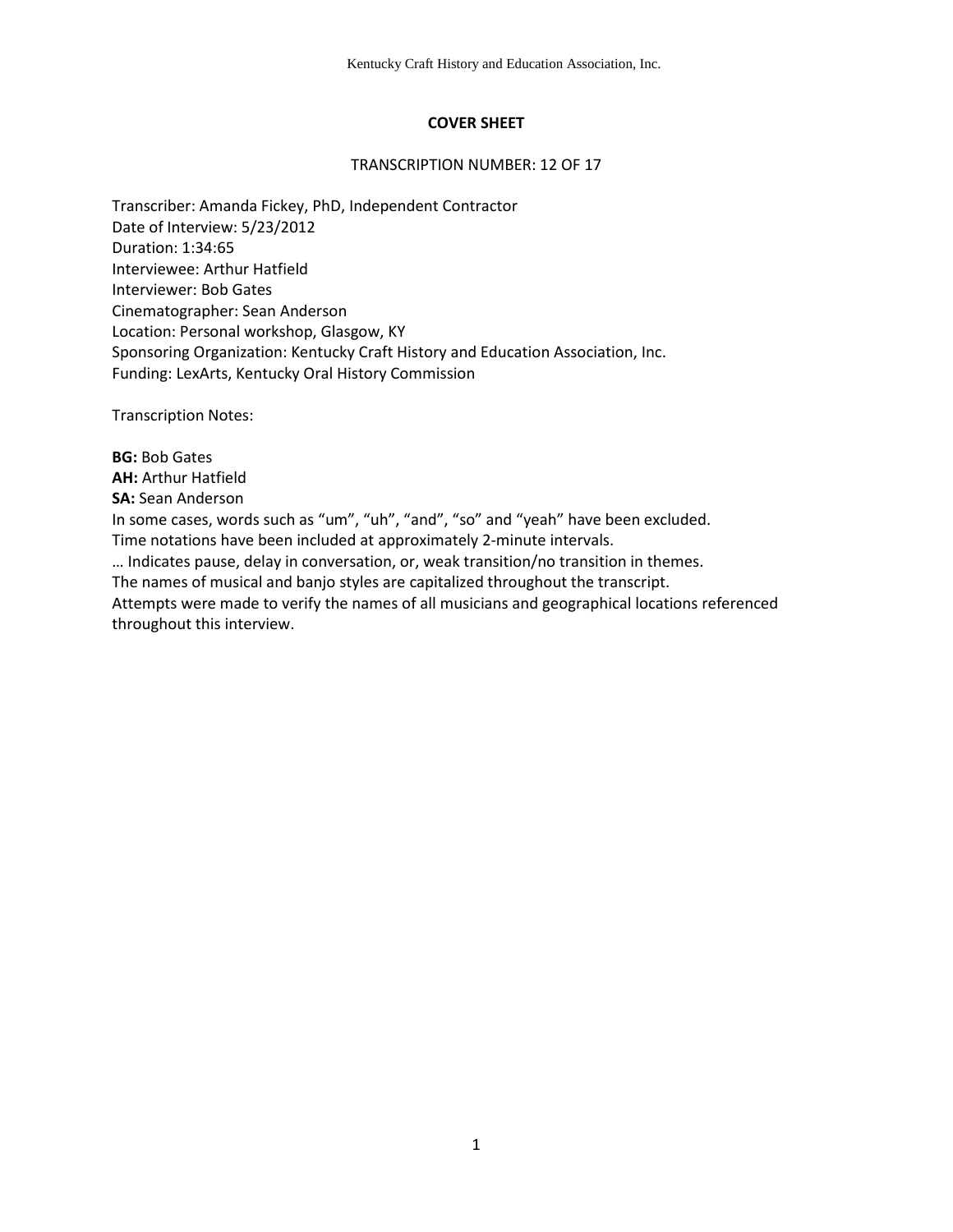## **0:00**

**BG:** It is May 23, 2012. What are you working on now?

**AH:** I'm working on a neck for a Walnut special model.

**BG:** What's a Walnut special model?

**AH:** Well, I've got a Mahogany "Buck Creek" and a Walnut special model called "The Special" and the Walnut is called "The Celebrity".

**BG:** And this is one you are working on right now. This is a "Special" right?

**AH:** Yes, sir.

**BG:** Are these all in a catalogue or something so people can see these?

**AH:** Only on a website.

**BG:** On a website?

**AH:** [www.hatfieldbanjos.com.](http://www.hatfieldbanjos.com/)

**BG:** Now you said you are really busy right now, right?

**AH:** Yes sir, I'm covered up.

**BG:** Is that because you have pretty reasonable prices you think, and high quality?

**AH:** I think that's got a lot to do with it probably. That's why I am selling a lot of banjos. Price, probably.

**BG:** How did you get started in this?

**AH:** Well I've been building, trying to, since I was a teenager. I've always had interest in that, but I was a cabinetmaker and kind of went along with, then after I got about 50 **[years old]** I decided that I needed to do something other than the squatting and the crawling and all that you have to do involved with cabinets, you know, hanging heavy wall cabinets. So I decided to try this fulltime.

**BG:** At 50 years old?

**AH:** I started in 2001, fulltime.

**BG:** That's when you started.

**AH:** Yeah, I was a little over 50.

**BG:** Well when was the first time you made a banjo?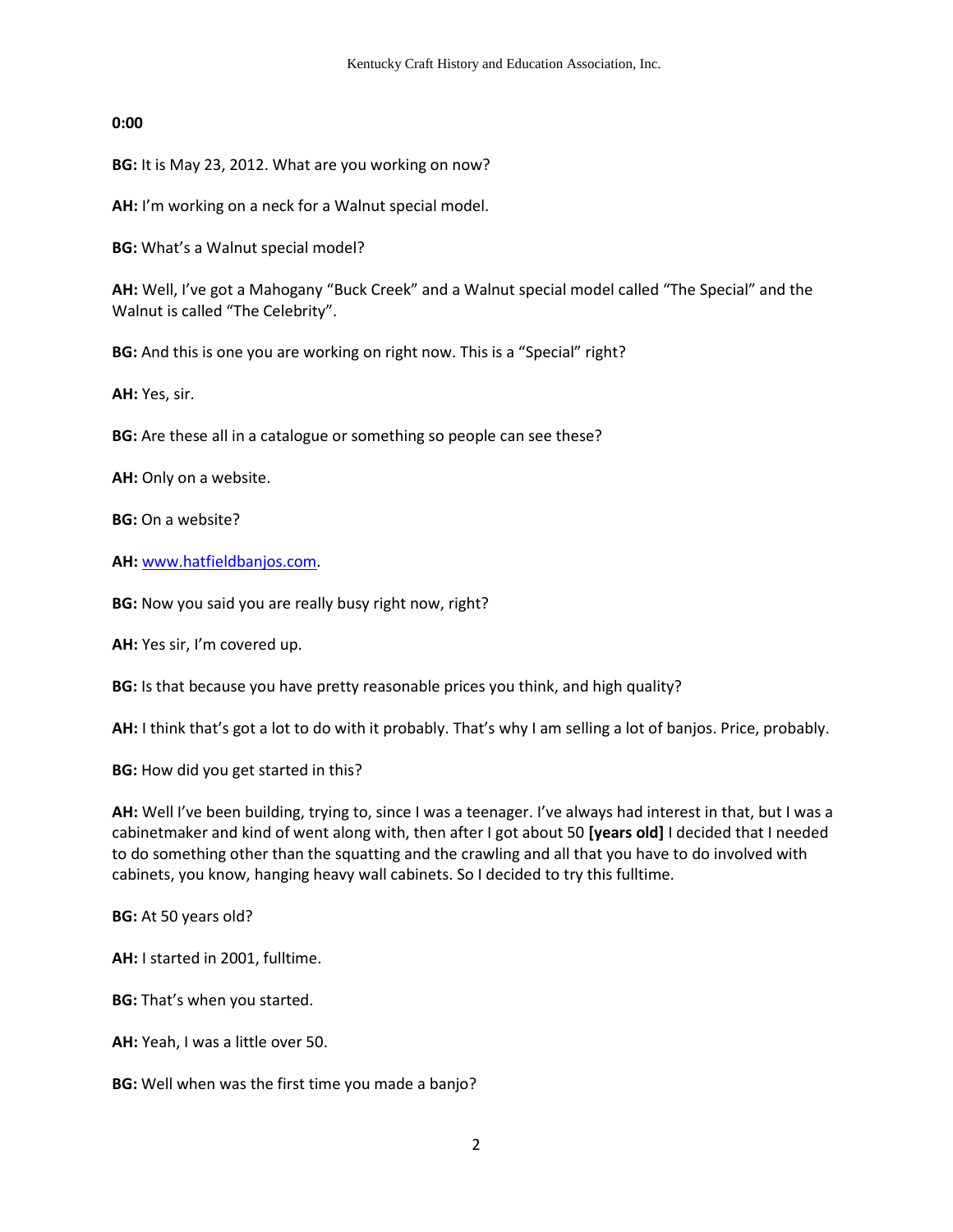**AH:** When I was a teenager.

**BG:** Ok.

**AH:** I made one out of a brake drum off of a car.

**BG:** A brake drum, really?

**AH:** And an Oak neck. It wasn't very nice work, but it did play.

**BG:** Was it heavy?

**AH:** Yes sir.

**BG:** A break drum…

**AH:** Real heavy.

**BG:** Well how did you know how to do it?

**AH:** Just looking at a banjo.

**BG:** Taking one apart?

**AH:** Mhm.

**BG:** Did you make any more after that?

**AH:** Yeah, I built several. I built two or three a year while I was a cabinetmaker. Sometimes, maybe, I wouldn't build one for a year, then I'd build two or three the next year. It was kind of a hobby then. I wasn't really doing it to make money. If I could sell one and just get my money back and not lose anything. It was more or less practice.

## **[Interruption by ringing phone]**

**3:04** 

**BG:** So did you work for a cabinetmaker yourself or was it your own business?

**AH:** I've done it both ways. Me and another guy were partners for a while, working for ourselves. It's more worry working for yourself because you have to sit at night and figure jobs and stuff and get bids, so we decided we weren't getting rich at it anyway so we were better off working for somebody else. Less worry.

**BG:** Who did you work for then?

**AH:** I've worked for Brooks Cabinet Shop, Accent Kitchen and Bath, and Ray Jones' Builders. Building cabinets.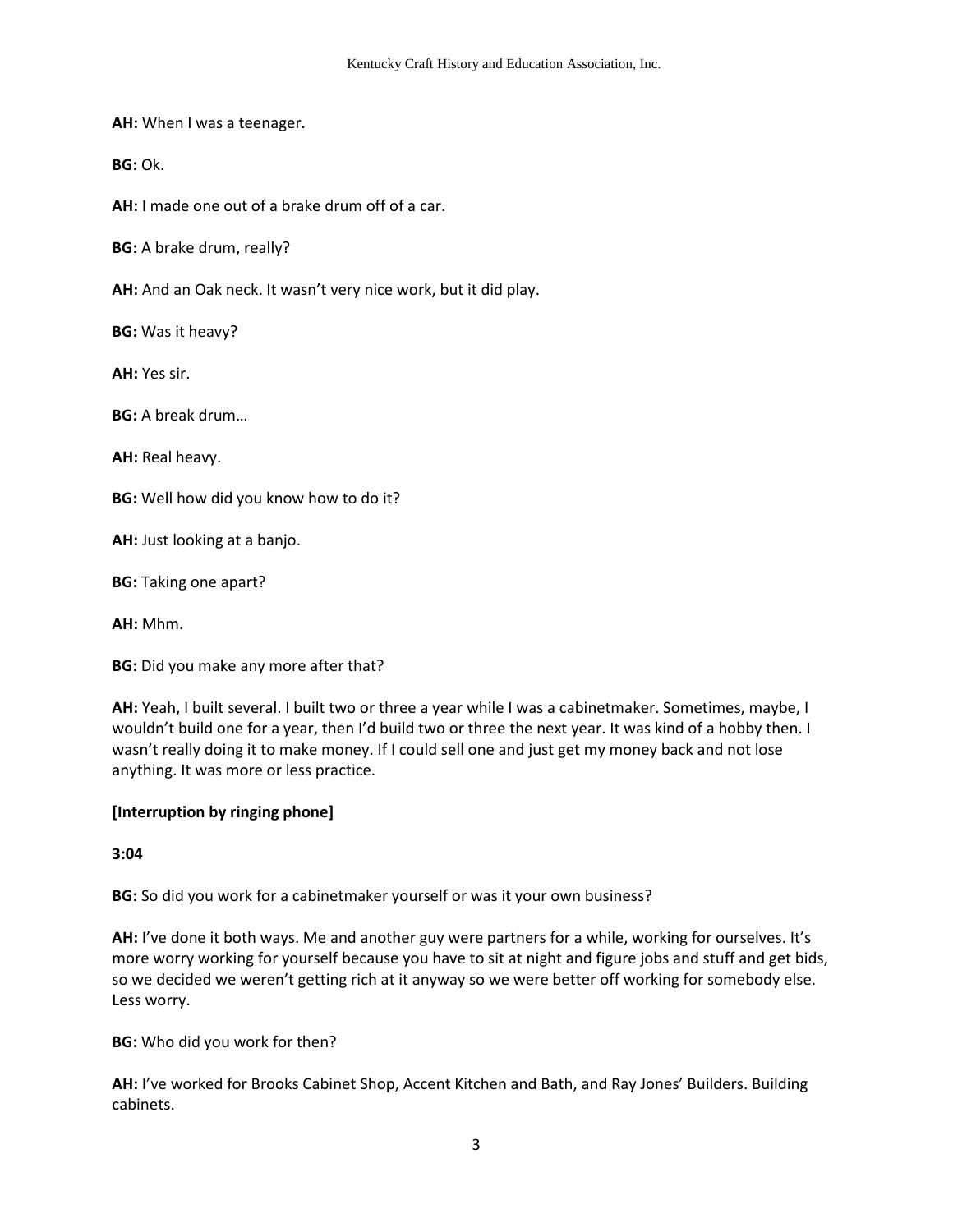**BG:** That means going to somebody's kitchen and building the whole…

**AH:** We actually build them in the shop, finished them, and then took them and installed them. We'd go measure the kitchen.

**BG:** What, are they custom ones?

**AH:** Mhm.

**BG:** Ok. You worked with the customer to figure out what they needed?

**AH:** Right.

**BG:** How was that? Did you like doing that?

**AH:** Yeah. Cabinetmaking making is hard work. Nearly everything you do, squatting, crawling, duck walking, that sort of thing is bad on your knees.

**BG:** Why? Because you have to get down underneath it and get it up?

**AH:** Right. And then, when you are building you can't take a big base cabinet and put it up on a table and hardly get to it to work on it. So we always just worked on them in the floor.

**BG:** So when did you start… You said you made them on the side when you were a cabinet worker. Did you have a shop here or did you just do it…?

**AH:** No. I would just do it at home, wherever, or in the garage, or the yard. Wherever.

**BG:** Did you have all of this machinery?

**AH:** No.

**BG:** How'd you do it then?

**AH:** Just by hand.

**BG:** The whole thing by hand?

**AH:** Yeah.

**BG:** Did you learn from anybody else?

**AH:** I learned a lot from Frank Neat, and some from Bill Sullivan and different people, you know, through just talking. I've been up to Frank's shop a lot of times and watched him.

**BG:** And he let you watch him?

**AH:** Oh yeah. Frank didn't care. Frank's a good friend of mine.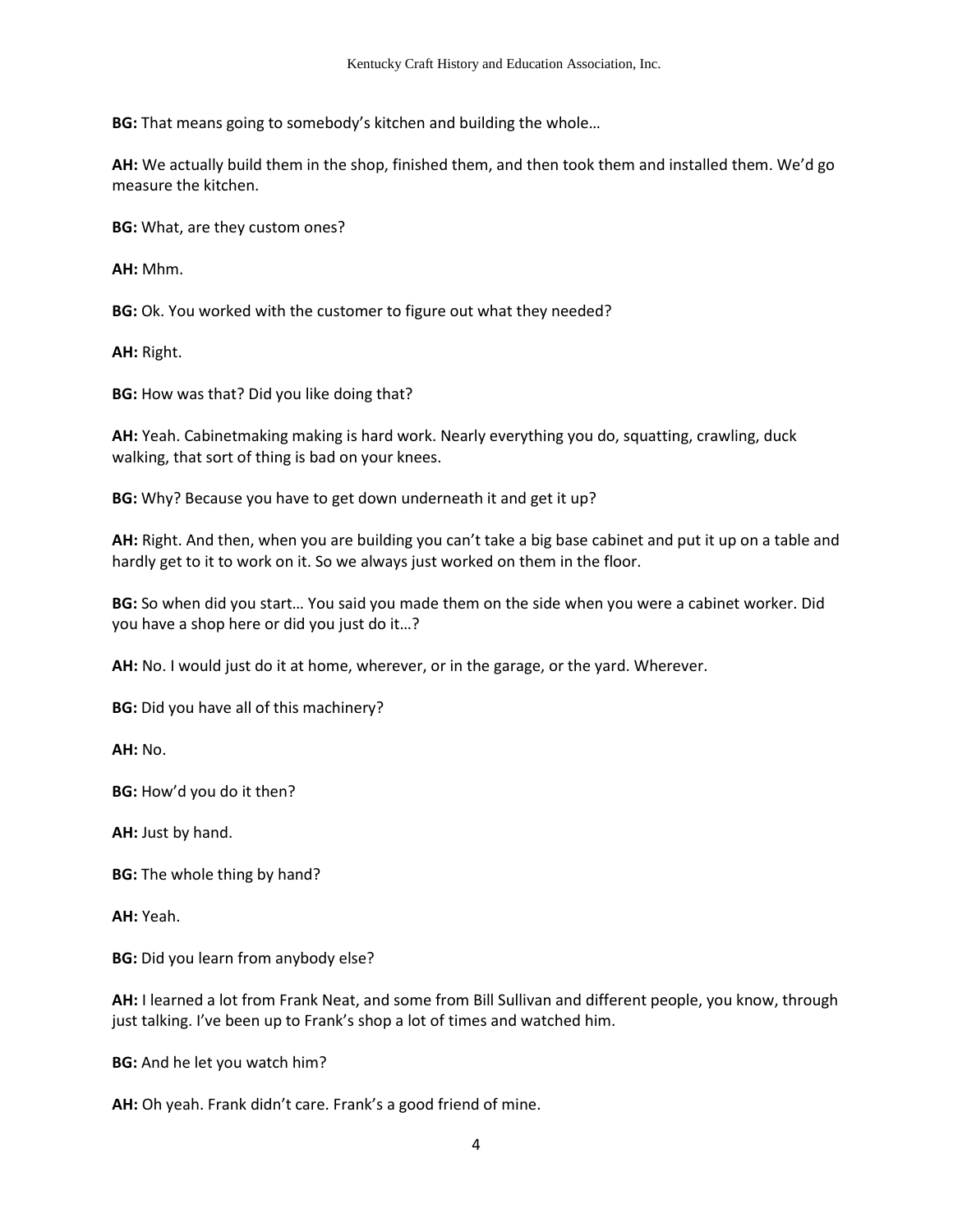**BG:** And you played in a band with Frank, right?

**AH:** Yeah.

**BG:** So this is kind of an area where people play a lot of Bluegrass?

**AH:** Quite a bit, but over in Frank's area it's more Bluegrass than here.

**5:15**

**BG:** Oh really?

**AH:** As you go east. Yeah.

**BG:** Ok. He's about 50 miles East of here isn't he? Or something like that…

**AH:** Yeah, it's a little farther than that probably. About 65 or 70, something like that…

**BG:** Yeah. So you guys played in a band together?

**AH:** Yeah.

**BG:** In a couple of bands or what?

**AH:** With Harold Austin, First National Bluegrass Band we did.

**BG:** That was the name of the band? First National Bluegrass Band?

**AH:** Mhm.

**BG:** When was that?

**AH:** In the '70s and on through the '80s.

**BG**: Ok. Where did you play?

**AH**: No particular place, just wherever Harold booked a show.

**BG**: And you always played banjo?

**AH**: No, Frank played banjo and I played mandolin when we played with Harold.

**BG**: Oh, ok, because Frank liked the banjo and…

**AH**: Mhm.

**6:00**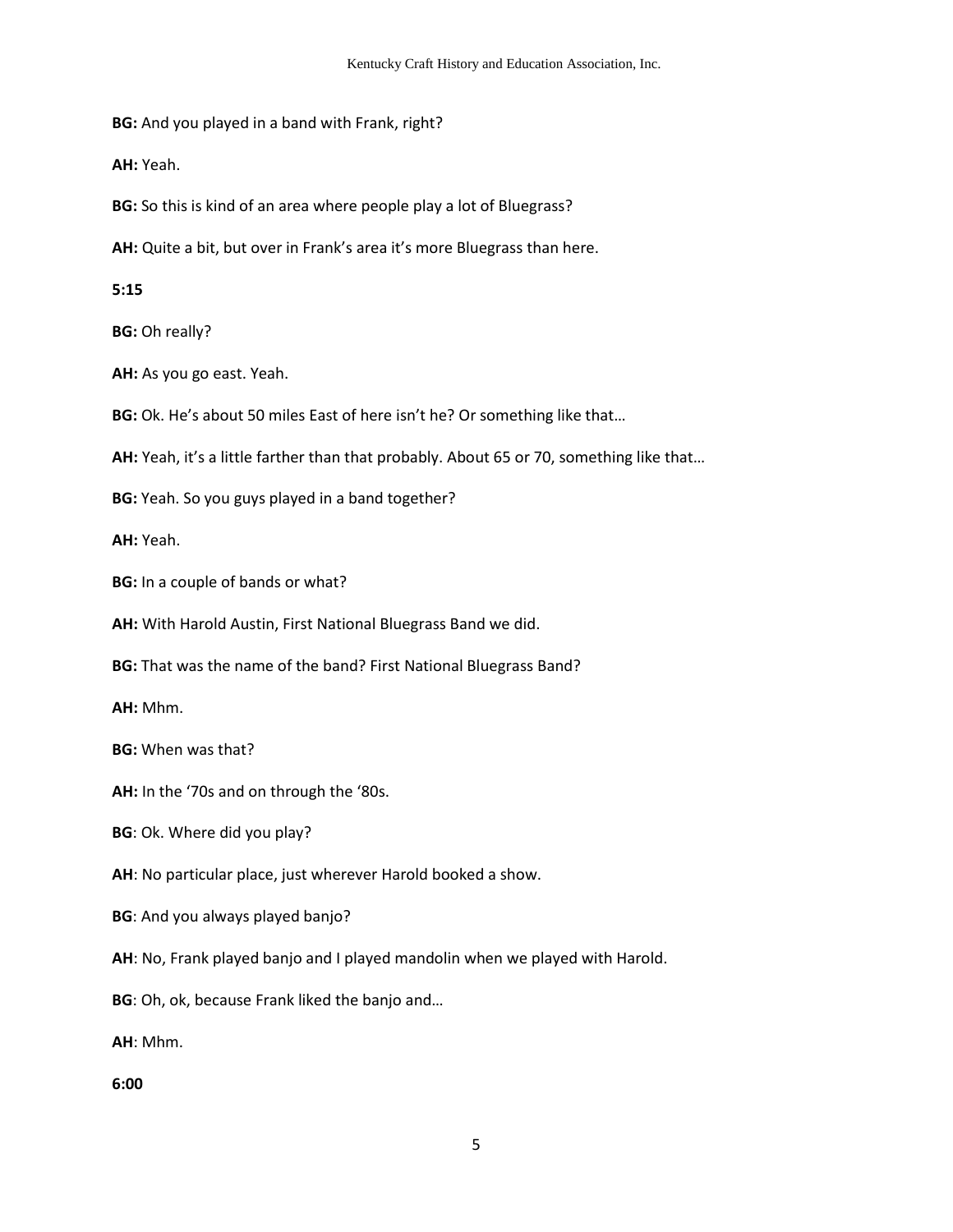**BG:** And you were pretty good at the mandolin?

**AH:** Yeah, I played mandolin with Carl Story back in the early '70s. Mandolin was probably my best instrument at one time.

**BG:** Really?

**AH:** Yeah, I don't fool with it any more, but it was probably was.

**BG:** Then how did you get into the banjo?

**AH:** You mean playing or building?

**BG:** Playing, playing… Did you start playing it also?

**AH:** Yeah, well I started playing banjo before mandolin.

**BG:** Ok, so you kind of went back and forth.

**AH:** Mhm.

**BG:** You know, for someone like me who doesn't play very well with different instruments it's kind of amazing to me that you can jump from one instrument to another. Is it hard for you?

**AH:** Yeah, it's different, you know, but you just… When I went to work for Carl he already had a banjo player, so the only way I got the job was to play mandolin. So then I played mandolin mostly for probably 15 years instead of banjo. Then when we started the Buck Creek Band I went back to banjo.

**BG:** Now Buck Creek is your band, is that right?

**AH:** Mhm.

**BG:** How long has that been around?

**AH:** Since 1991.

**BG:** '91. And you're the leader of it?

**AH:** Yeah, well, [unable to discern word] goes by my name, but we're all equal. I guess as far as making a decision and deciding things I think that's the way a band should be.

**BG:** Yeah. Arthur Hatfield and Buck Creek.

**AH:** Yeah.

**BG:** That's right. You've played a lot of festivals haven't you?

**AH:** Yeah.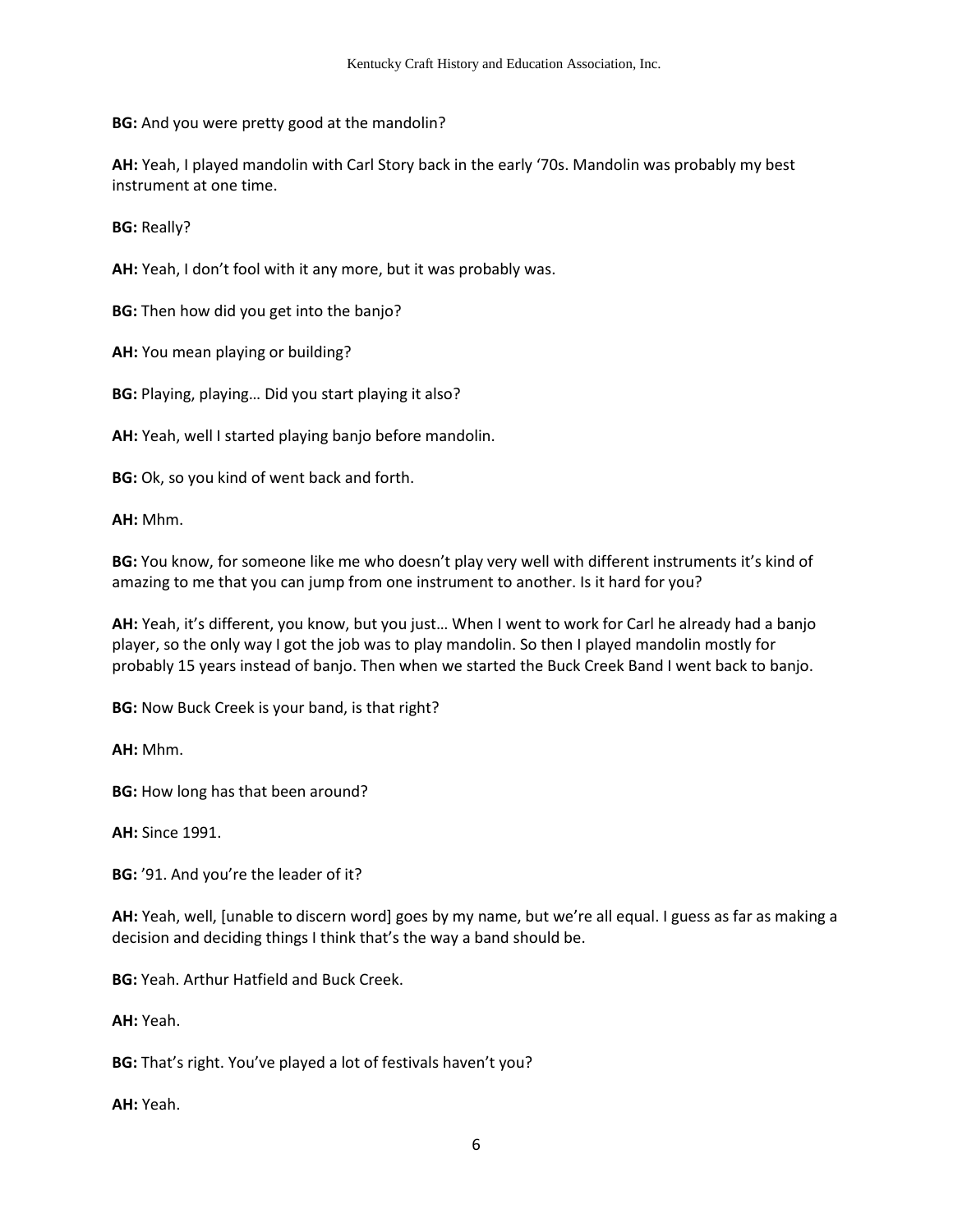**BG:** And you're pretty well known?

**AH:** Locally, not far away. We don't go very far.

**BG:** Nothing down in Nashville much or anything?

**AH:** No. We don't do very much at all in Tennessee. Never have.

**BG:** So would you say your Bluegrass band is kind of built Monroe style or is it more progressive, more modern?

**AH:** A little bit more progressive, but not what you'd call progressive Bluegrass now.

**BG:** Yeah.

**AH:** But yeah, its a little bit on passed, I don't mean better than Bill, but a little more progressive.

**BG:** Yeah. Ok.

**AH:** We do a few country songs and so forth, you know, that Bill wouldn't have done.

**BG:** Oh really?

**AH:** Mhm.

**BG:** Why wouldn't he have done them?

**AH:** I guess just because it wasn't his style.

**BG:** A little bit wider than what you guys do… What do you think about the banjo?

**AH:** I've always been kind of fascinated by the sound of them.

**BG:** Mhm. The "tininess" of it? I never could figure out what a banjo is doing in the band. Is it doing leads? Is it doing background?

**AH:** Both.

**BG:** Both?

**AH:** Both.

**BG:** Ok. So you liked how they looked, and how they sounded, right?

**AH:** Mhm.

**BG:** Do you, I guess I was putting words in your mouth, do you like the style of the banjo, how it's made?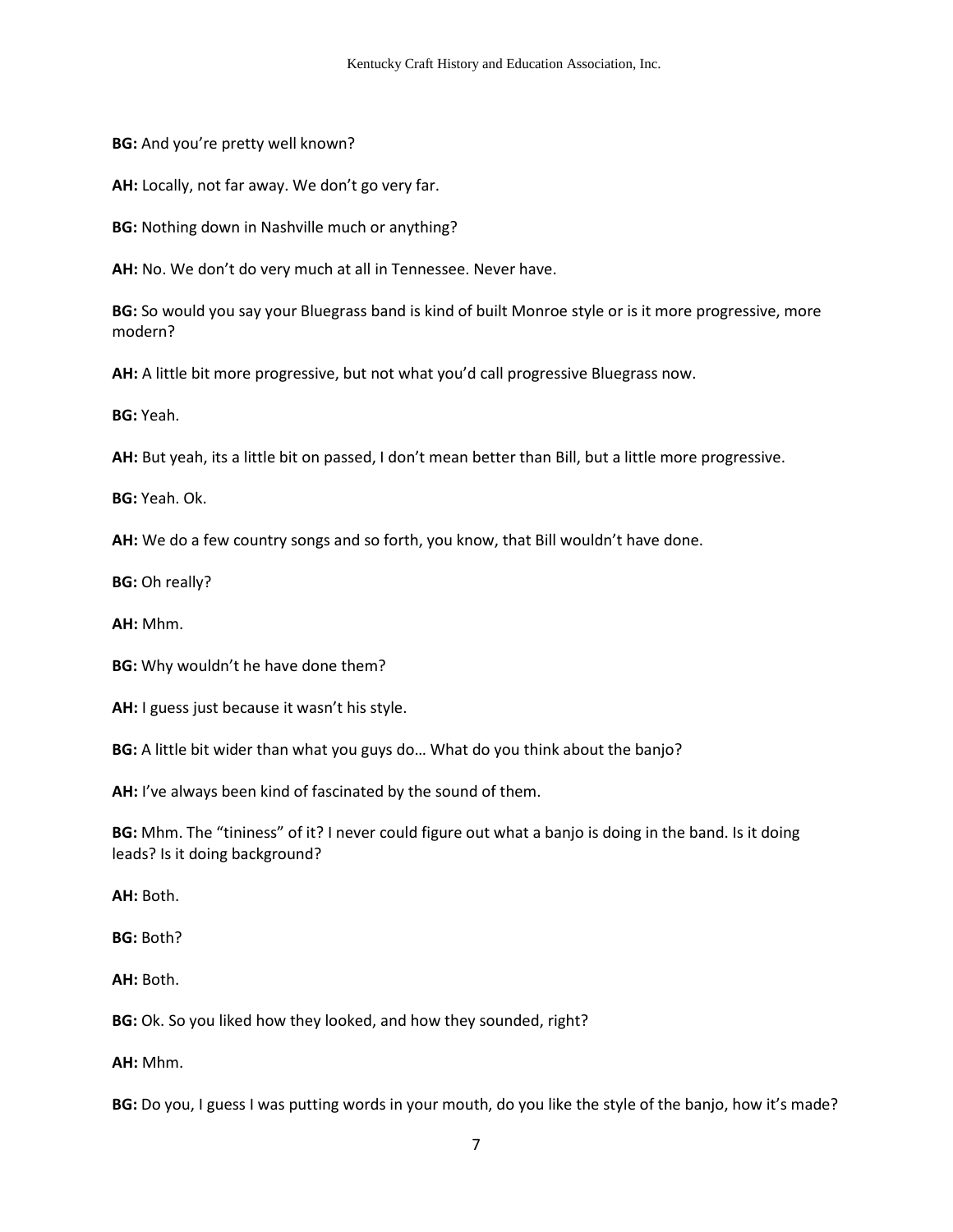**AH:** Yeah.

**BG:** Yeah?

**AH:** I do.

**BG:** So you are working on that one now, and what are you, what do they go for?

**AH:** This one's \$2800. The Buck Creek Mahogany like this one is \$2600.

**BG:** What's the different between them?

**AH:** Just, one is Mahogany and the other one is Walnut, and there is a little more inlay in this peg head than there is that one.

**BG:** Ok.

**AH:** And it has a barrel resonator. Barrel Walnut. This one does, and that one's just a plain back Mahogany.

**BG:** How did you figure out these styles when you were making these things? Why do you have these different styles?

**AH:** Well, I knew that some people would want a Walnut banjo and some people want Mahogany, and some want Maple. That's just, every maker has to make all three.

**BG:** Oh, you do?

**AH:** Yeah. To be able to see to as many as you can.

**BG:** Go through those again. Walnut…

**AH:** Mahogany and Maple. Those are just the necks, right?

**10:19** 

**AH:** Yeah, and the resonator will be matching wood, whatever, but it's only veneered.

**BG:** Oh ok.

**AH:** The resonator, they are a plywood back, solid wood sides.

**BG:** So the resonators you have up there, on the wall there.

**AH:** Mhm.

**BG:** So you take the resonators and you put, you said, veneer on them to match the…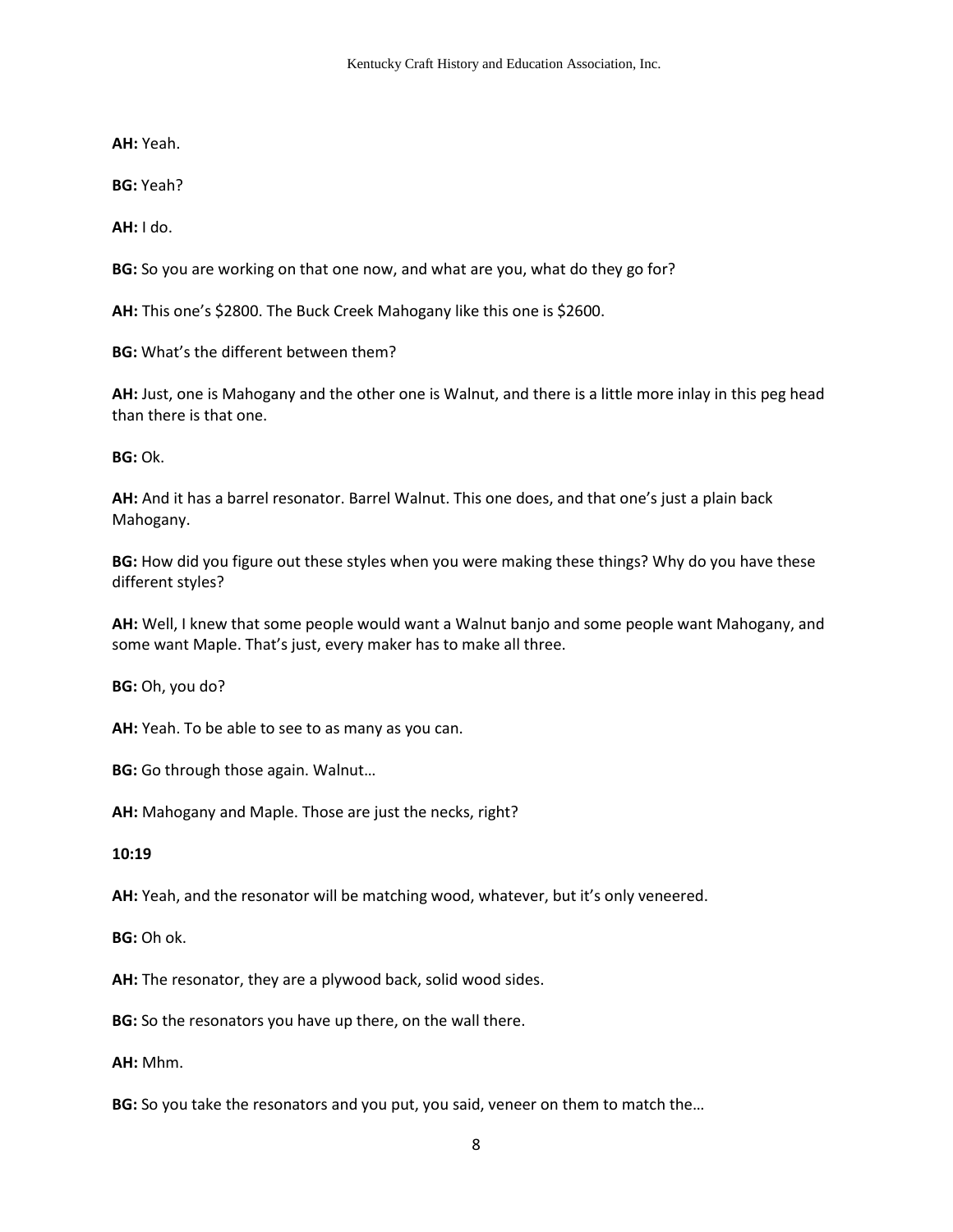**AH:** Right, to match…

**BG:** To match what's on there.

# **[Brief interruption by videographer]**

**BG continues:** So what are your models again?

**AH:** The "Buck Creek" is Mahogany, the Walnut is "Special," and the Curly Maple is the gold-plated "Celebrity."

**BG:** Ok.

**AH:** Then I make an "Aurora" model, which is also Mahogany, and I make an arch top model, a "Rocky Hill."

**BG:** A Rocky Hill. Ok.

**AH:** It's just like a Celebrity other than it's the arch top.

**BG:** If we wanted to see samples of those, you probably don't have them here, right?

**AH:** Just on the Internet.

**BG:** Ok. So we can go to that and look at those different models.

**AH:** Yes.

**BG:** How long have you been making those models like that?

**AH:** I started out with only three models in 2001. Then I've added on the others one at a time on through, but I couldn't tell you just exactly how long on the others.

**BG:** Have you experimented as you've been making over the years, trying to find the perfect necks, feel, and things like that?

**AH:** I always made the necks to feel like I liked them to feel.

**BG:** Like you liked them, right?

## **AH: [Nods head yes]**

**BG:** All right.

**AH:** And I've never had any complaints about them.

**BG:** What do you mean?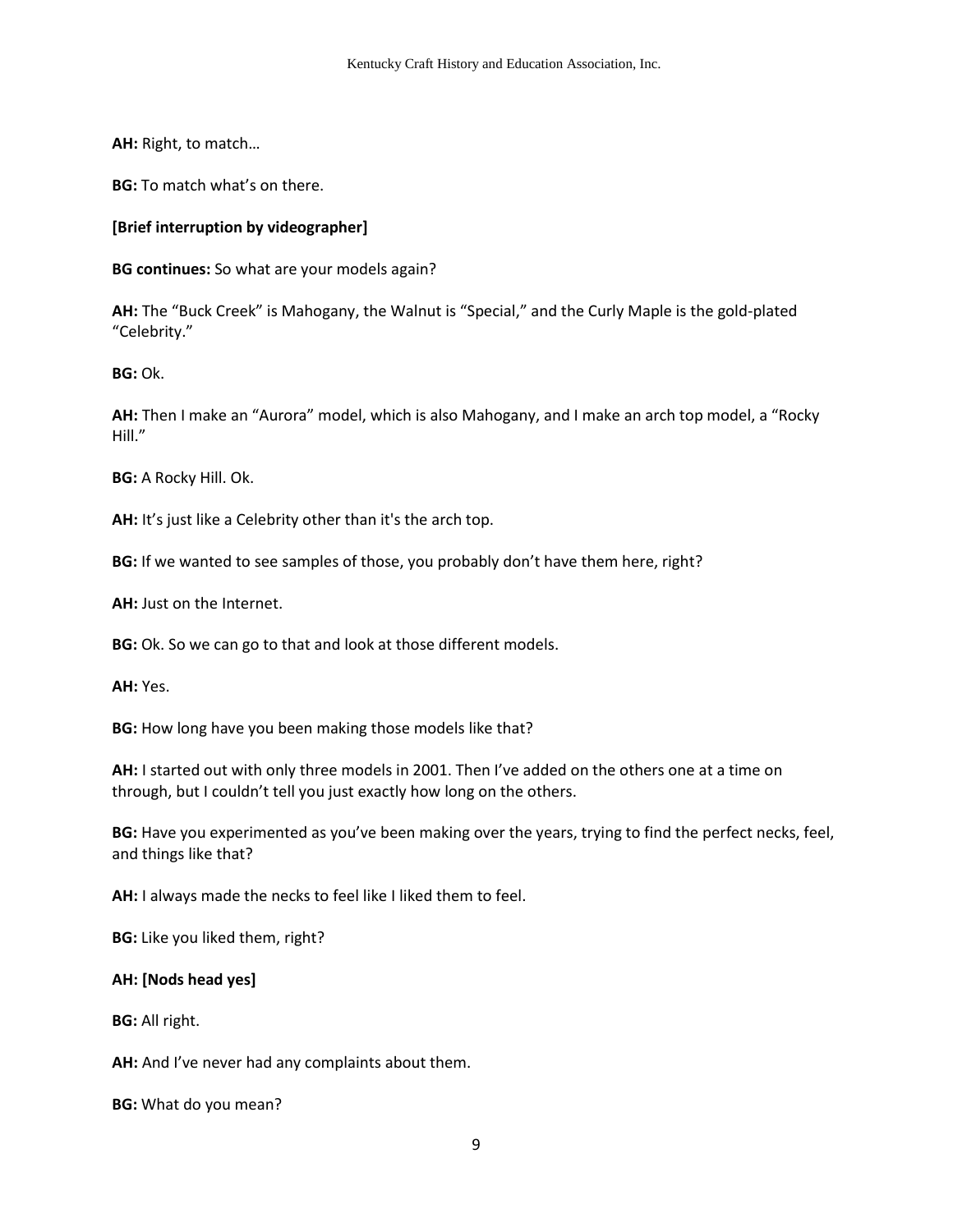**AH:** Fairly thin, like that **[Demonstrates with in-process neck]**. And the width of course is just standard like Gibson, the fingerboard width…

## **BG:** Ok.

**AH:** …when I get them, but I don't like a thick neck, neither do I like one, I've seen necks that are almost square that come down pretty straight on the side. Of course they round the corners, but they still got basically kind of a square profile and they just don't feel good to me at all. So I don't think they probably would any one else, I think the neck feels bad to me; the way I always felt about it, I think it's going to feel bad to somebody else, more than likely. Once in a while somebody will order one and ask for one a little thicker. Maybe give me a measurement or something.

**BG:** They'll actually tell you what the measurement might be and the edges and everything?

**AH:** Mhm.

**BG:** Ok, but most people like the way you make them.

**AH:** They do.

**BG:** Have you had any players who have changed your style, or is it mainly what you like, I guess?

**AH:** On the neck shape?

**BG:** Yeah.

**AH:** Dana Cupp wanted just a little bit narrower of a fingerboard and a little bit rounder neck. So that's the way I built his.

**BG:** Do you make them for different artists? Like, Frank was talking about how he's made some for different, J.D. Crowe and different people, and then they would go out and sell them.

**AH:** Yeah, there are several professionals playing my banjos.

**BG:** Ok. Can you tell us who they are?

**AH:** Part of them, I probably can't think of all of them. I think there are about 18.

**BG:** Really?

#### **13:44**

**AH:** Dana Cupp, Daniel Grindstaff, Dale Perry, Jesse Baker, Carl Williams Jr., and Brian Leaver… I can't even think of all of them, but they are all listed on the Internet.

**BG:** On the Internet.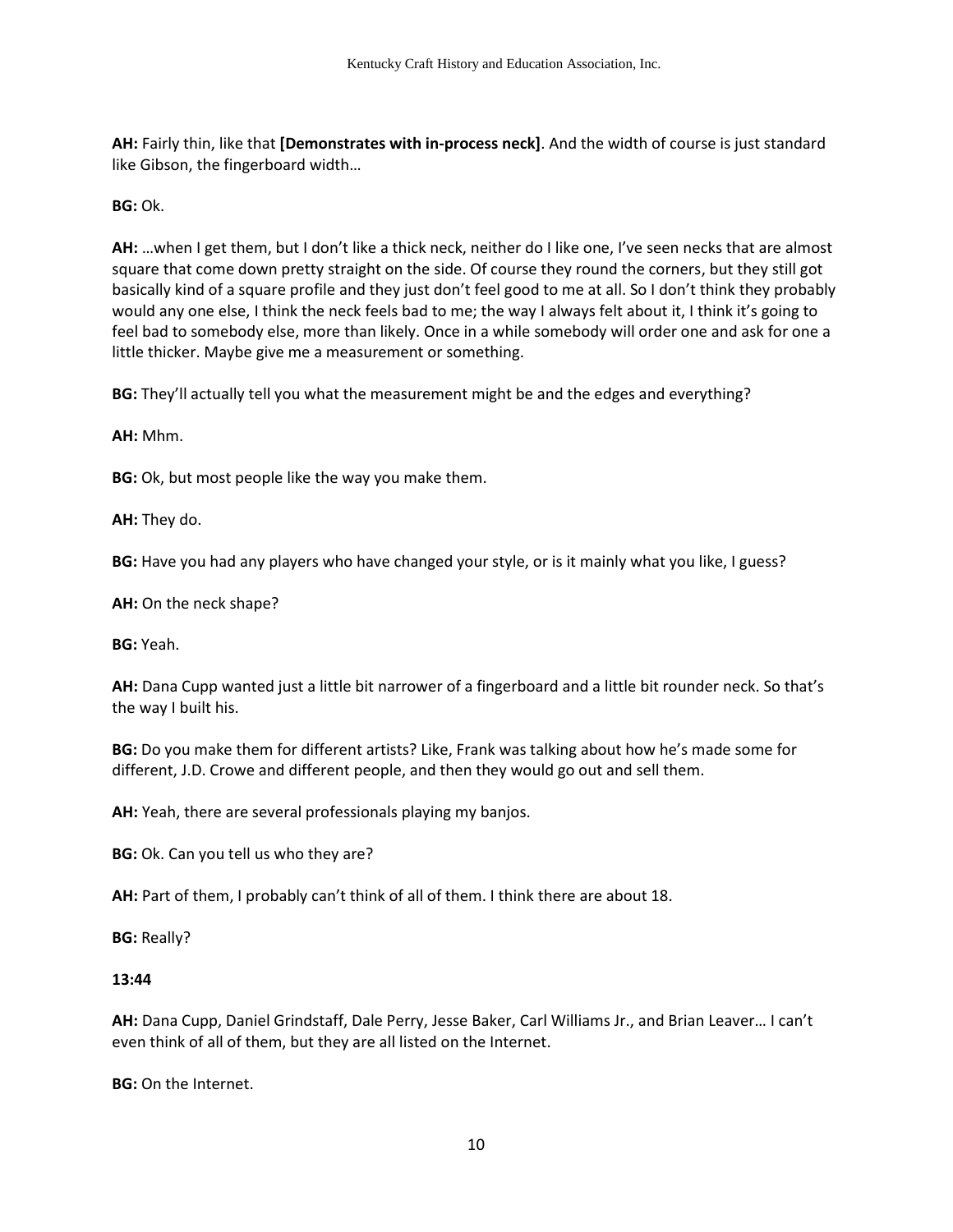**AH:** Jason Davis, Jim Green…

**BG:** Are these all musicians who are in big bands or something, down in Nashville?

**AH:** Mhm. And Bobby Osborne has one.

**BG:** Oh Bobby does? Ok. Have you made any models with their names on them?

**AH:** No, I've never put anyone's name on them…

**BG:** So what they buy is one of your…

**AH:** Bobby's does have a block that says "Rocky Top Express."

**BG:** Oh yeah?

**AH:** At the 15<sup>th</sup>, but it's a Celebrity model. I've been asked by some to do a signature model as an endorsement banjo and build that model and other people have done that, other companies.

**BG:** Yeah.

**AH:** But I've never done that, and the main reason is, if they decided not to play my banjo and get another one, and wasn't playing it, then here'd I'd have a model of theirs and nobody even playing it.

**BG:** So, a signature models means that you put their name on the bottom of it.

**AH:** I have put the name on the bottom, it would still be like, I think Daniel Grindstaff has "Grindstaff' on the block right here, but it's still a Stony Creek model.

**BG:** What about on a top head there?

**AH:** They all have my name.

**BG:** They all have your name.

**AH:** Yeah.

**BG:** So you never put anybody else's name on there.

**AH:** No.

## **[Interruption by videographer – shots of head and neck of banjo]**

**BG:** So that's your standard head?

**AH:** That is, yeah.

**BG:** Hatfield.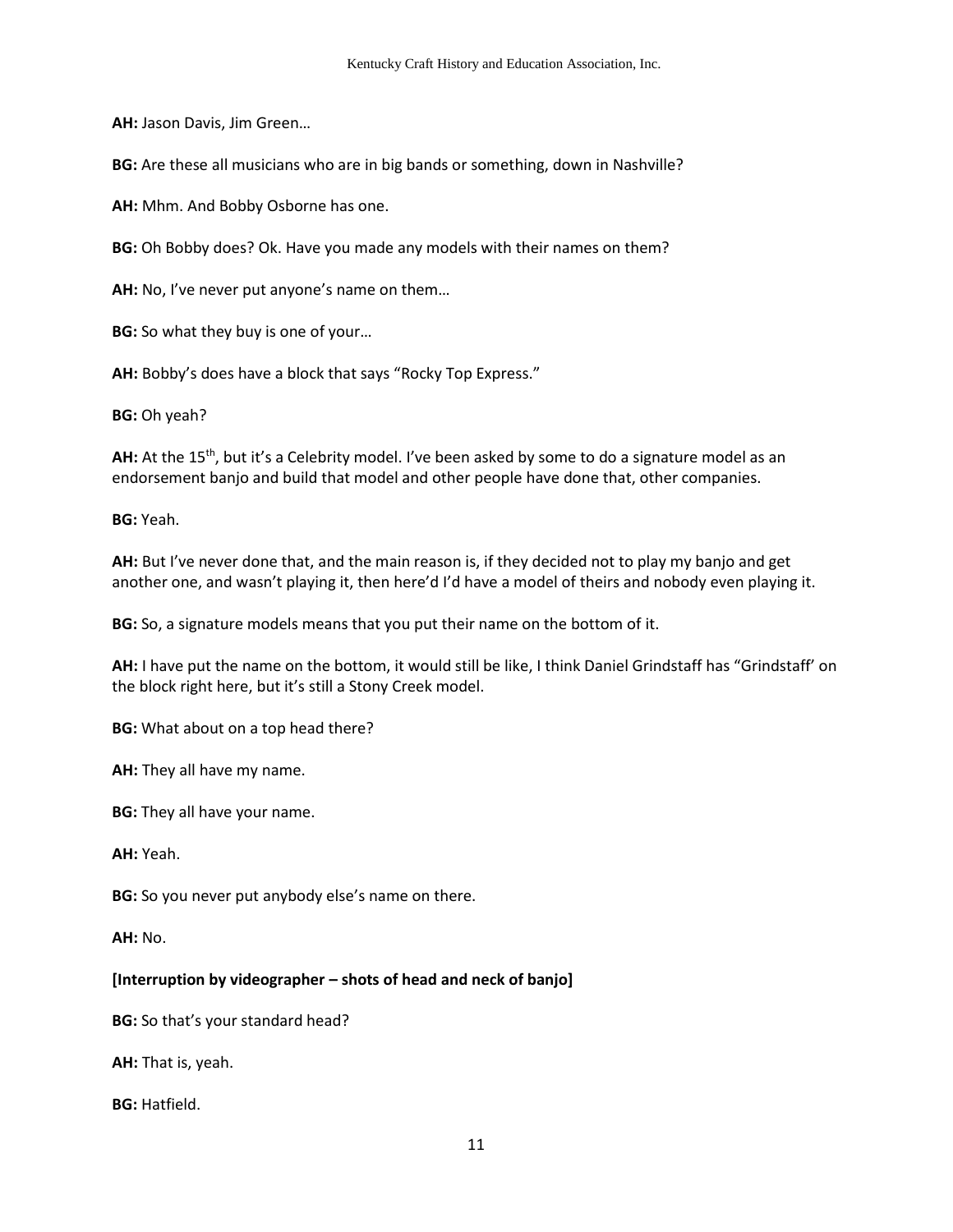**AH:** Of course, they can get like a Gibson pattern, a flying eagle, or hearts and flowers, or something like that if they order it. Like, the flying eagle over there I was showing you that still has a square peg head, I can get that but still have my name on it if it's one of my banjos.

**BG:** When you say flying eagle, that's a different…

**AH:** Inlay pattern.

**BG:** An inlay pattern. Ok. And I didn't realize until we talked to Frank yesterday that banjo makers often have other people do other parts of the banjo and a lot of what your art is, is putting it together and making it all fit right. So you told me earlier that the inlays come from Brian England, is that right?

**AH:** Yes sir.

**BG:** How long have you been doing that with him?

**AH:** Ever since I started. Even before I started building Hatfield banjos I'd make a neck where I'd do my inlay.

**BG:** How'd you meet him? How'd you know about him?

**AH:** I just heard about him through word of mouth.

**BG:** So you never had to do the inlay yourself?

**AH:** No. Sometimes I will cut and put in one piece or something if there is just a broken one or something like that, grind it out and replace it, but I don't even like to do that, it's too slow.

**BG:** Too slow?

**AH:** Yeah, it's too slow. Or, I'm too slow at it. Now Frank's son Ricky can carve up fast. He cuts two patterns at once.

**BG:** Oh he does?

**AH:** Yeah, if it's a standard pattern, he'll stack pearl on top of each other and cut two patterns at once.

**BG:** Wow.

**AH:** He's good.

**BG:** Now Brian England used to do it by hand, didn't he?

**AH:** He started out by hand, but he's been, as soon as he got the contract with Gibson he got a CNC because he knew he could never cut by hand and keep up with that.

**BG:** What's a CNC?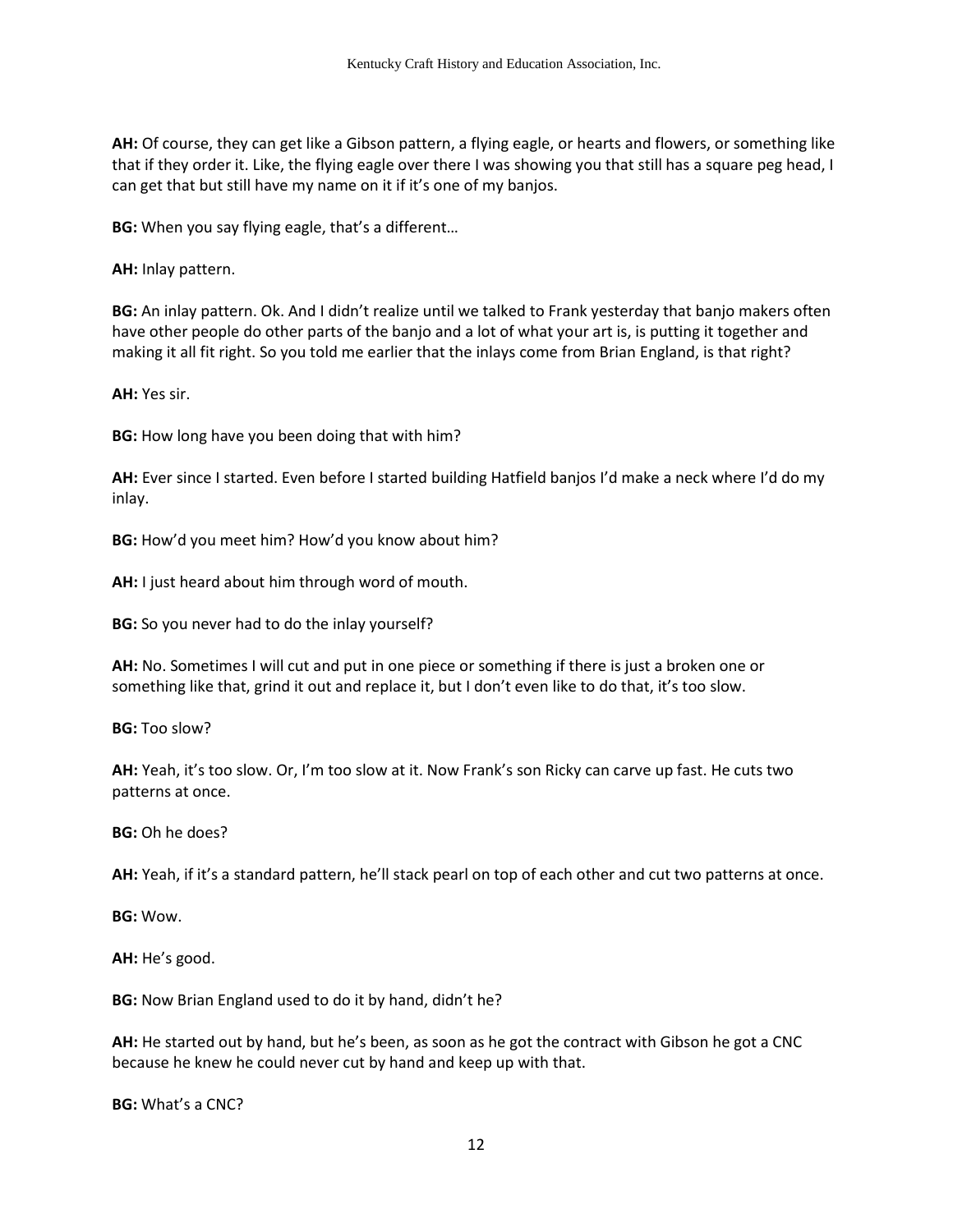**AH:** It's an overhead router that's computer controlled. Like this pattern is programmed in to cut it out in the wood, and it's also programmed, I don't know if it's the same machine or if they've got a program in a different one because he's got several now, but it cuts the pearl and it also cuts the pocket for the pearl just to fit. I think Brian told there was 1000mm clearance around the wood.

**BG:** So everything comes out pretty perfect when you do that, right?

**AH:** Yeah. CNC is more perfect than anybody can hand cut because it's going to be exactly the same every time.

**BG:** Now there are people out there who would rather have it not be so perfect.

**AH:** Yeah, right, because Frank owned the real valuable pre-war banjos and I tell people they are better off to get Frank Neat to make their neck even if they call me. The banjo will be worth more because they cut it like, where it's not its perfect shape because all of the old pre-war Gibson's were hand cut. They make it look just like the old ones did.

**BG:** And there are a lot of people out there that want to buy banjos that are like the pre-war Gibson banjos, is that what you are saying?

**AH:** Yeah, that's what they are putting them on. I actually bought a pre-war tenor Gibson.

**BG:** I see.

**AH:** I make a lot of those necks, but if they got a real a high valuable one, I still tell them they are better off to get Frank to make it.

**BG:** Ok. But if they say, well I don't want to pay that much.

**AH:** Then I'll do it, but that's just my advice to them on the beginning. If they've got a banjo worth \$25,000 up, I tell them they are better off to get Frank to make the neck.

## **19:17**

**BG:** And what would make a banjo worth \$20,000?

**AH:** I guess the collectability of it. There are banjos worth \$150,000 if they belong to me, but if they belong to Sonny or somebody, Sonny Osborne, then they are going to be worth a lot more than that for the fact that they are Sonny's too, you know.

**BG:** Ok.

**AH:** Sonny's, "Grenada" is probably worth half a million, I don't know, but being his it probably is.

**BG:** What's that, Sonny's Grenada?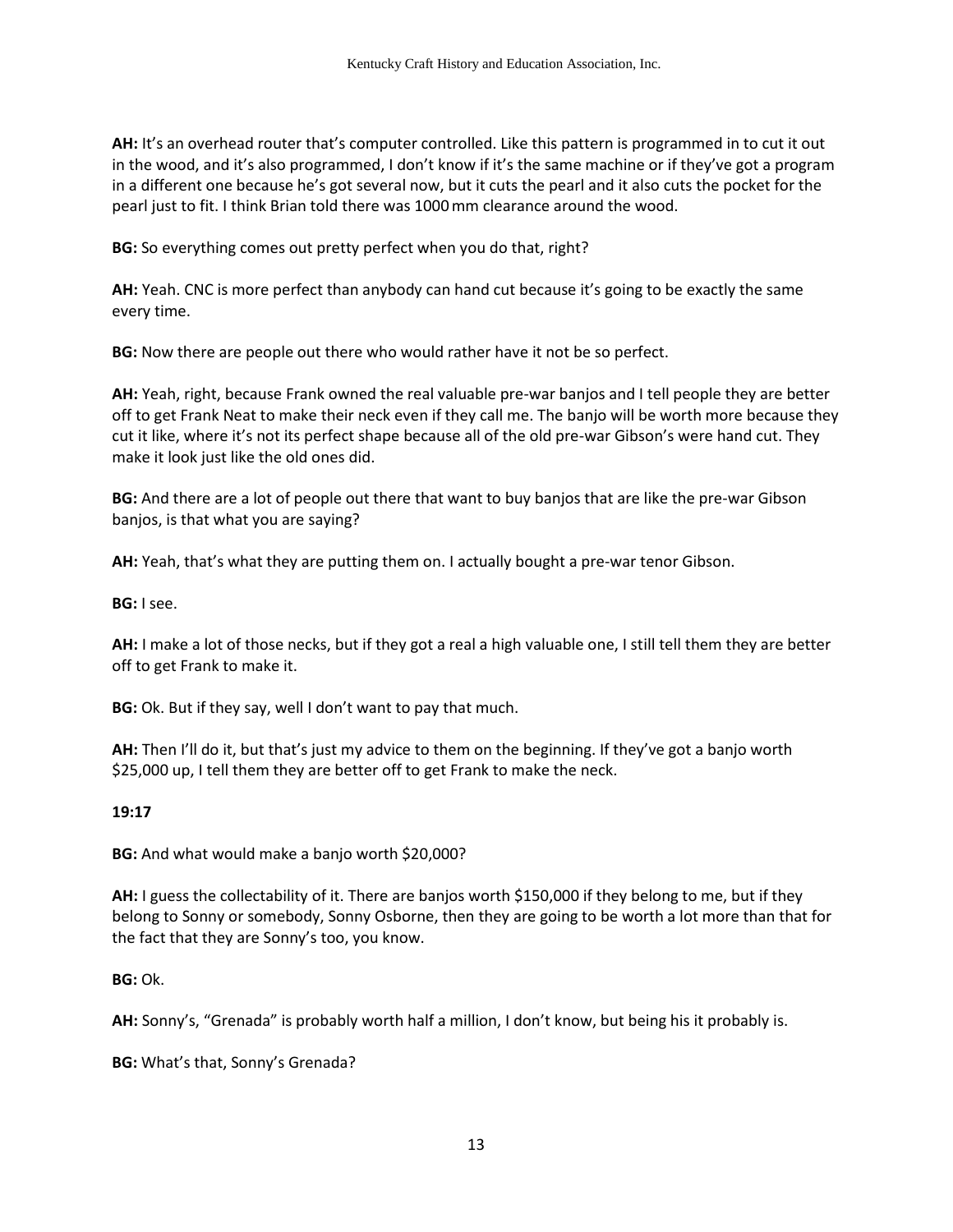**AH:** It's a model Gibson made, a Grenada, an original five string. Now, if they happen to be original five strings, they are worth a lot more than come out as a ten stringed and got an after-market neck.

**BG:** Oh well, that sounds kind of complicated. All these different collectors wanting different things, and do some of these guys just get them to hang on the wall because they are something pretty?

**AH:** Probably.

**BG:** Yeah.

**AH:** They may do it, people that have plenty of money and wants them. I'd say a lot of those really valuable banjos are not even being played.

**BG:** So when somebody calls you up and has a pre-war Gibson, but it's not really worth as much as that, they might want you to do the neck to make it a five string, right?

**AH:** Yeah, I do a lot of those. I do cheaper models, and I do expensive models, but my advice is to get Frank to do it.

**BG:** Ok, because his looks more like that, but it's still not the original.

**AH:** No, but it still looks like it.

**BG:** I see.

**AH:** Because the CNC inlay, even the same pattern, is not going to look like the old ones did, it's going to be too perfect.

**BG:** Someone can actually see difference?

**AH:** Oh yeah. You can too, if you'd seen both of them.

**BG:** Really?

**AH:** Easily. Yeah.

**BG:** And the whole idea is that it is imperfect, that's what makes it better.

**AH:** Mhm.

**BG:** That's interesting, isn't it?

**AH:** Yeah. Actually, if Frank's building a Neat banjo and they hand cut their pearl, it fits much closer than when they are doing one of those because old pre-wars had a lot of filler around them.

**BG:** Oh yeah. So, it seems like, talking to Frank yesterday and talking to you today, that Gibson pre-war banjos were pretty good, right?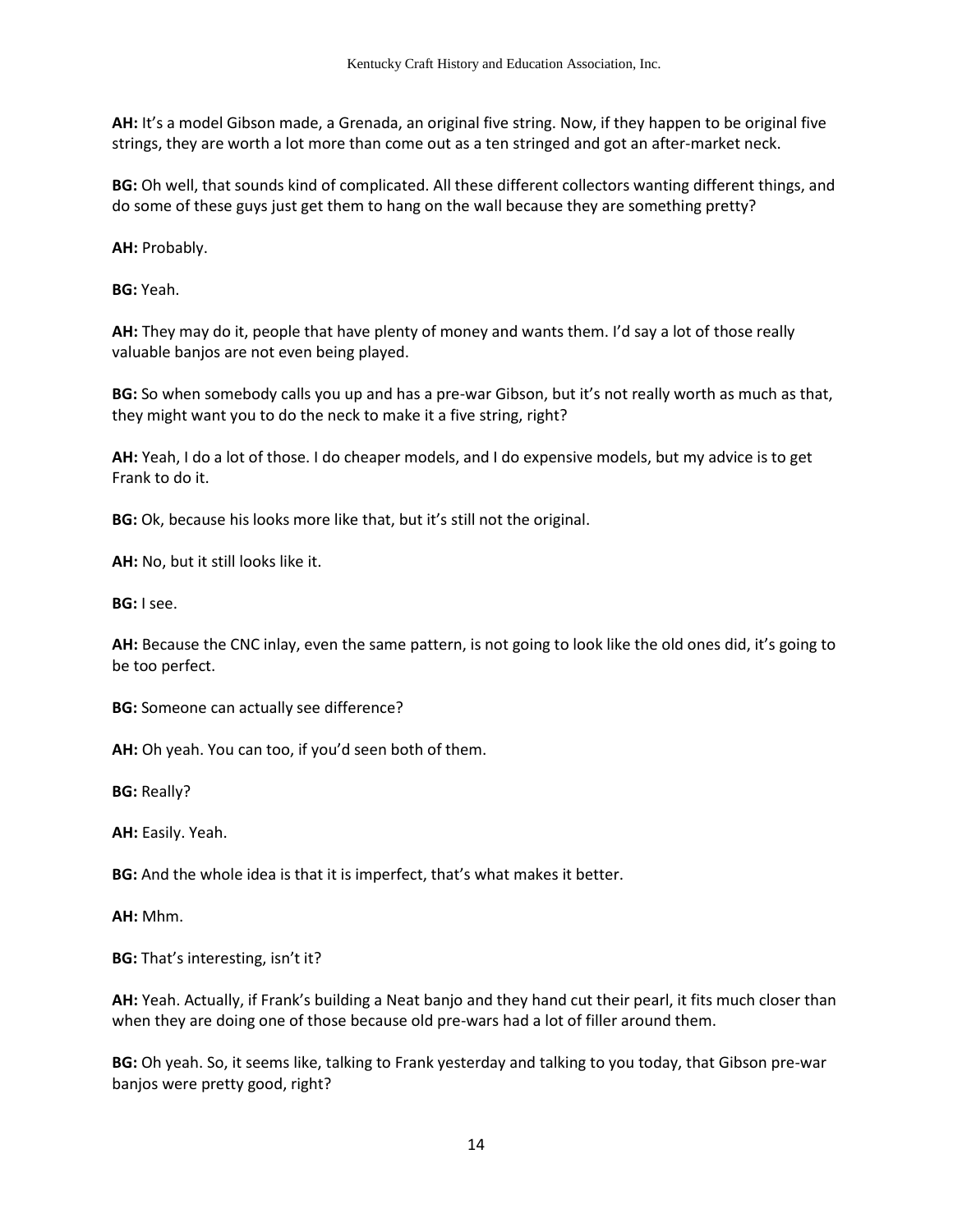**AH:** Yeah, they were.

**BG:** Who else was making banjos at that time?

**AH:** Vega, Paramount, there was a lot, and I think one of the reasons Gibson was so popular is because Earl played one.

**BG:** Really? Earl Scruggs?

**AH:** Yeah, I know that had a lot to do with it, I'm sure you know. If Earl had played a Vega, it probably would have been more popular. He did later on endorse Vega there for a few years, but I never did see him play it hardly.

**BG:** So that's what he was playing. Is he considered the king of banjo players?

**AH:** Yeah. Simply for the fact he started it, you know, that style of banjo playing.

**BG:** With the resonator…

**AH:** Yeah, and the three finger style with the roll that Earl has and so forth.

**BG:** Now if you go up to Muhlenberg County and you talk with these thumb pickers, it's like Merle Travis is the god of thumb picking.

**AH:** Right.

**BG:** Is that the same way with banjo?

**AH:** With Earl Scruggs.

**BG:** Nobody is taking his place, Scruggs?

**AH:** They will never, because Scruggs invented it, you know, kind of like Monroe with a mandolin.

**BG:** So what is the motivation behind these people who want to be just like him? They just, he's their hero?

**AH:** Right.

**BG:** Yeah.

**AH:** But even like Sonny Osborne and J.D. Crowe, people will tell you that Earl was the best. Of course, even if they knew they were they probably wouldn't say that, but Earl was great and everybody knew it.

**BG:** He just died a few months ago.

**AH:** Mhm. About two or less, I guess.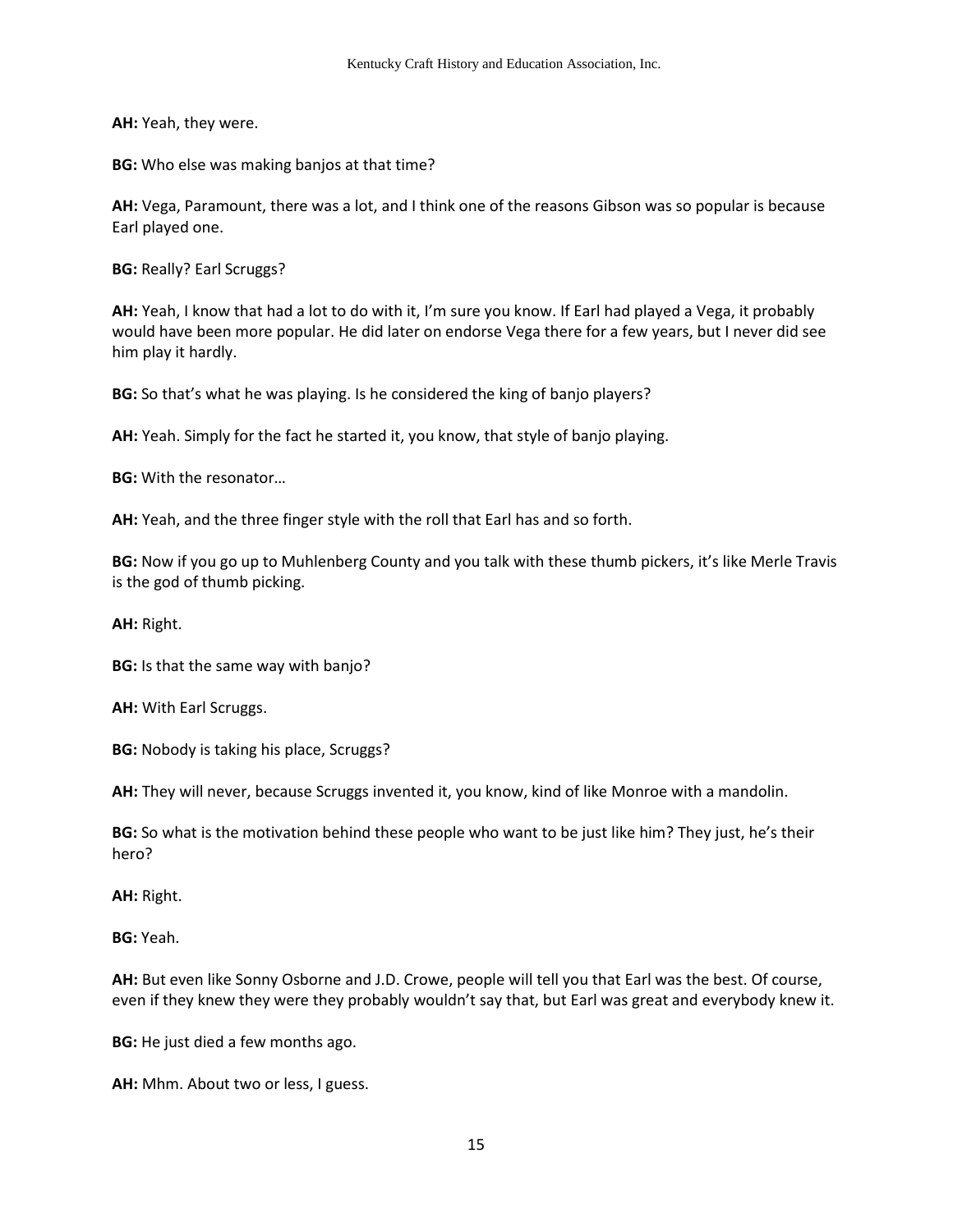**BG:** I just saw on Facebook somebody had a little cartoon and it was two angels in Heaven and one said, "Earl wants a five string lute, what do you call it, harp, because he is Heaven now," and they said, "Well give it to him, he's the one who invented it."

**AH:** There's no telling what Earl's banjo is worth.

**BG:** Yeah.

**AH:** And it's not even an original five string now because he had the neck cut down and it twisted the original neck because it was so big.

**BG:** Oh.

**AH:** And it twisted or bowed or something, and he had another neck made for it.

**BG:** So, when you make your banjos you get your boards cut by England, Brian England, right?

**AH:** Yes sir.

**BG:** And they come in, over there on the wall there, they come in like that. Can you get a shot of that?

**AH:** They actually… [Holds out banjo neck for camera]

**BG:** They actually come like that. Ok.

**AH:** Profiled to shape. The fret slots have been sawn and the inlay is in.

**BG:** What about the neck itself. Do you cut the block out yourself?

**AH:** Well, a lot of them, I do some of them, but a lot of them I buy like this, just roughly ban sawed out in a block from First Quality Music in Louisville (KY). This is to glue ears on up here for the size of the peg head because that way they don't have to use nearly as much wood.

#### **25:10**

**BG:** Oh that's right, yeah; they were showing me that yesterday. So that's kind of a thing that they can do in a factory, cut it out like that.

**AH:** Yeah, First Quality has got a bit machine shop up there. They built banjos too, the Sullivan banjo.

**BG:** So sometimes you make that yourself and sometimes you buy it.

**AH:** Sometimes I'll buy it just to build it, long enough, about 3 ft. long and about this wide [Demonstrates with piece of wood] and you can turn on neck this way and turn one this way and you can get two necks out of it.

**BG:** Ok, and you cut it here in the shop.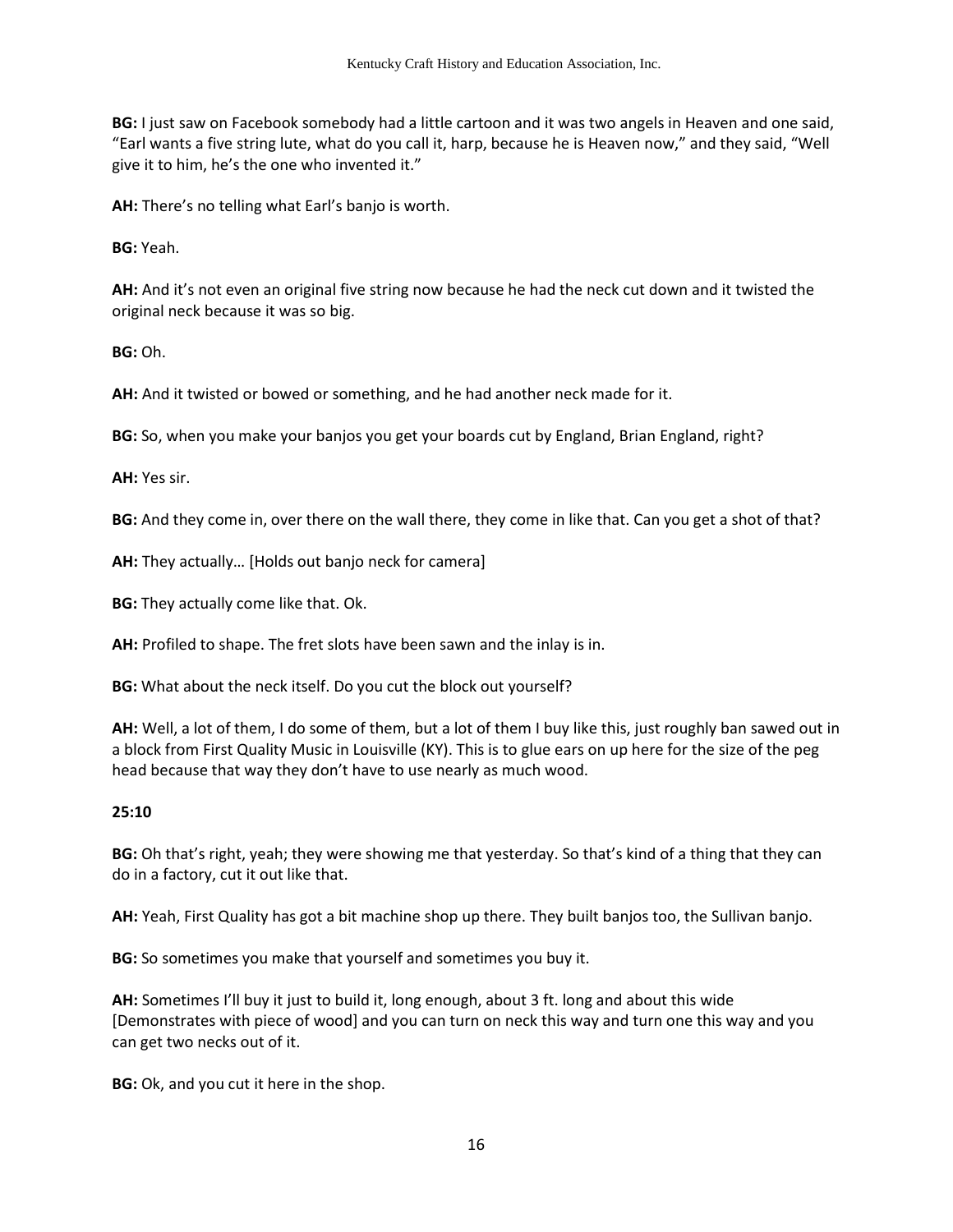**AH:** Yeah, on the ban saw.

**BG:** On the ban saw, ok.

**AH:** But my ban saw is really not, I like to get them like this when I can because my ban saw is not heavy enough to cut that thicker Maple.

**BG:** And those are Maple?

**AH:** Mahogany and Walnut.

**BG:** And Walnut. Is one better for playing that than the other?

**AH:** Not really, but they will have a little bit different sound.

**BG:** They will?

**AH:** Mahogany is a little mellower because it is softer wood and Maple is a little bit brighter. Walnut is kind of in-between.

**BG:** How does the neck affect that sound of the banjo?

**AH:** It does. A lot.

**BG:** Really?

**AH:** Yeah. It will a lot.

**26:34** 

## **[AH begins to demonstrate sound of wood]**

**BG:** Ok, that's the sound of it?

**AH:** It affects… If you get a bad piece of back wood the banjo will never sound good. See here how the sound goes up in the neck.

**BG:** Uh huh. So when you get a piece of wood like that do you test it before you even start working with it?

**AH:** I do.

**BG:** Do that again. What are you actually doing?

## **[AH Demonstrates]**

**BG:** Ok.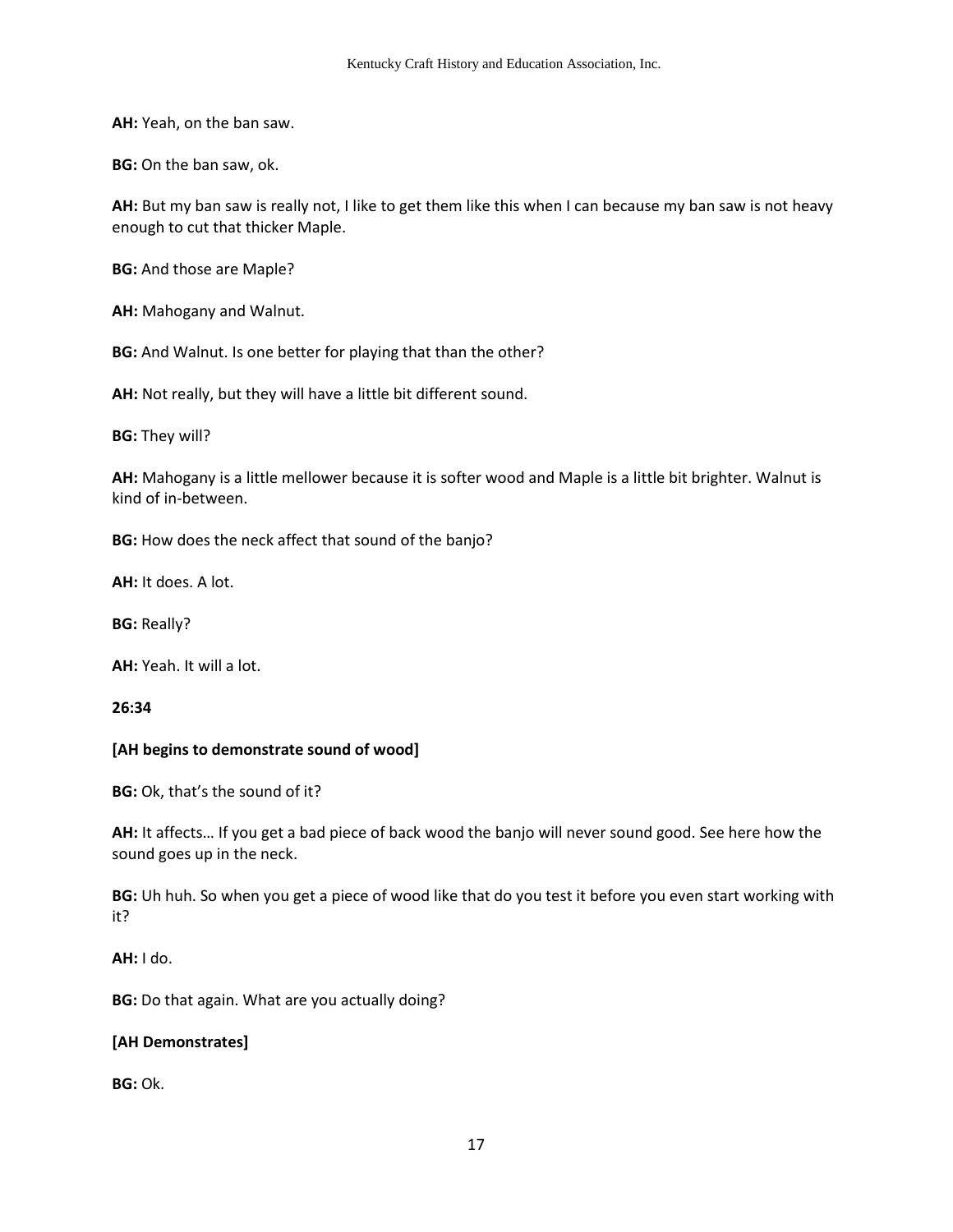**AH:** I'm scratching the end of it.

**BG:** Scratching the end and your seeing what the sound is? What are you looking for there?

**AH:** On my banjos, I prefer one with a deeper, even like the Maple, with a softer piece of Maple it will have a deeper tone and won't be as bright and sharp sounding.

**BG:** For a banjo that you are going to play? Is that what you are saying?

**AH:** Or one of my Hatfield banjos.

**BG:** Oh ok, so the Hatfield banjos, you want them to sound a certain way.

**AH:** Yeah. If I can get them to, but not everyone does exactly what you want it to, but…

**BG:** So you are looking at the sound of that. What about the resonator? Does that have to have a certain, do you have to do the same test with that?

**AH:** No, because that's not really a choice. I have to use whatever I order.

**BG:** Oh, ok.

**AH:** But they are all poplar plywood on the back.

**BG:** They are?

**AH:** Uh huh. And then just with a veneer on it.

**BG:** Ok. So it's all just veneer on the outside.

AH: About 30,000<sup>ths.</sup> There's not enough veneer to affect the sound regardless of type of wood that it is.

**BG:** 30,000<sup>ths</sup> of an inch veneer? Ok.

**AH:** Yeah, and I can let you see the veneer here.

#### **28:10**

## **[AH Provides example of veneer on banjo]**

**BG:** Ok.

**AH:** And then the sides. See here? They are the same way.

**BG:** So what is the function of the resonator, just to make it louder but not to really give it a tone?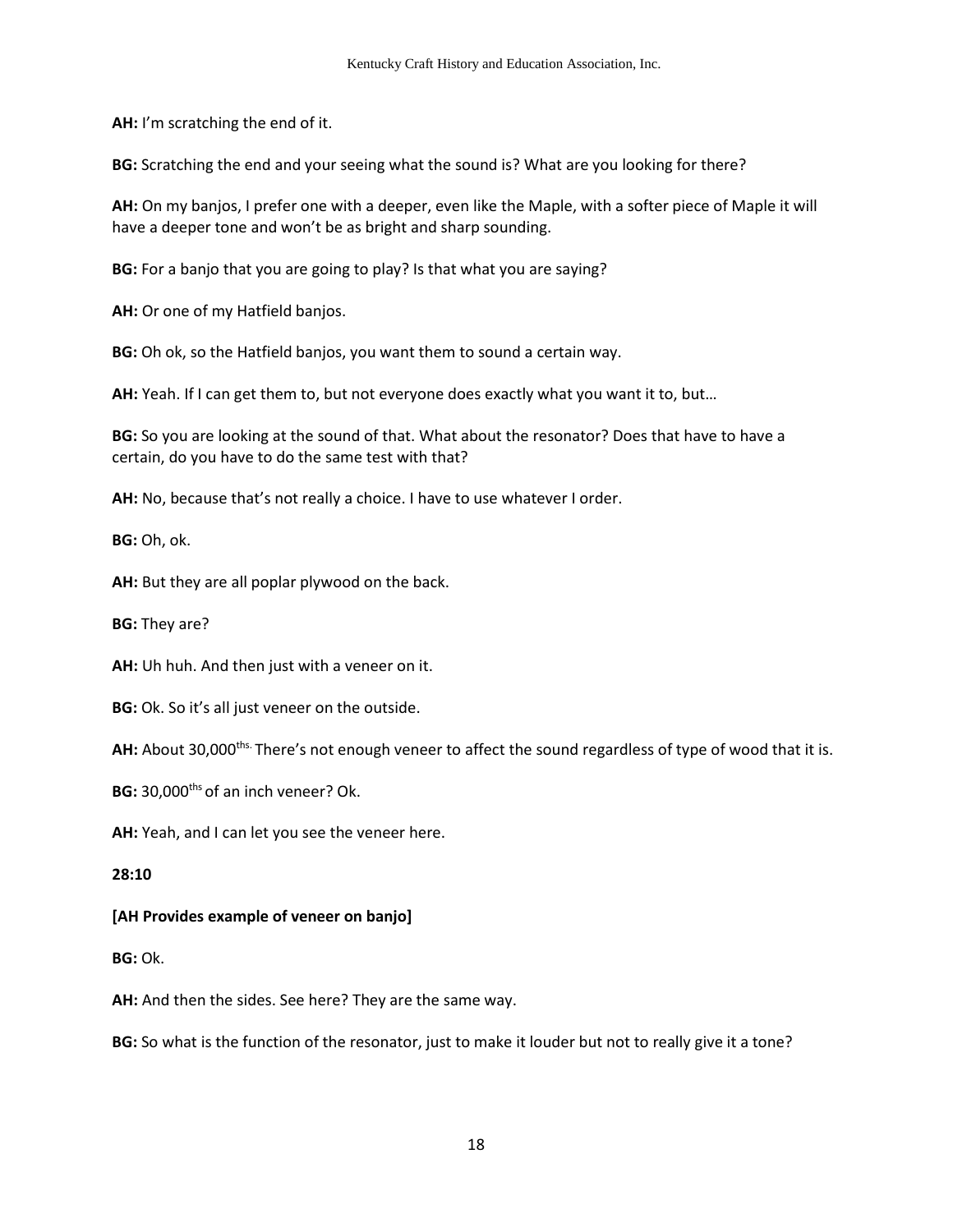**AH:** Most of your sound comes out the back of a banjo, and if it's open on the back your body catches a lot of it. It won't be very loud. On the resonator you have the sounds, the flange around the resonator reflects the sound back out through the holes and the flanges.

**BG:** Do most of the banjos you make have resonators?

**AH:** Yeah, I've never built an open back.

**BG:** Really? Ok. How come?

**AH:** I've had a few people ask about open backs, but I just tell them I don't play the claw hammer frailing style and I just don't know enough about what they need to sound like. So I just tell them that they are better off to get one from somebody that does that and knows what they are doing about building.

**BG:** It sounds like everything you, how you make your banjo, is to please how you play, your sound, right?

**AH:** Mhm.

**BG:** If people like your sound, they'll buy your banjo. Is that… ?

**AH:** Yeah. I've never got one back.

**BG:** Yep. Do you have customers come in and say, "I want it to sound like this," and you kind of work with them to make it sound that way.

**AH:** Yeah, they can say, "I want it brighter or not as bright and, you know, you just tighten the head tighter and we'll make it brighter, lower the tail piece and that sort of thing.

**BG:** Ok, and you do that here?

**AH:** Mhm.

**BG:** Is that before you give it them?

## **AH: [Nods head in agreement]**

**BG:** So you don't keep the finished pieces in here. Do you keep them somewhere else?

**AH:** I take them into the trailer.

**BG:** In the trailer. Ok. Is that where you live?

**AH:** Mhm.

**BG:** So do people come to you and say, "I want this to sound like Earl Scruggs."

**AH:** Oh all the time.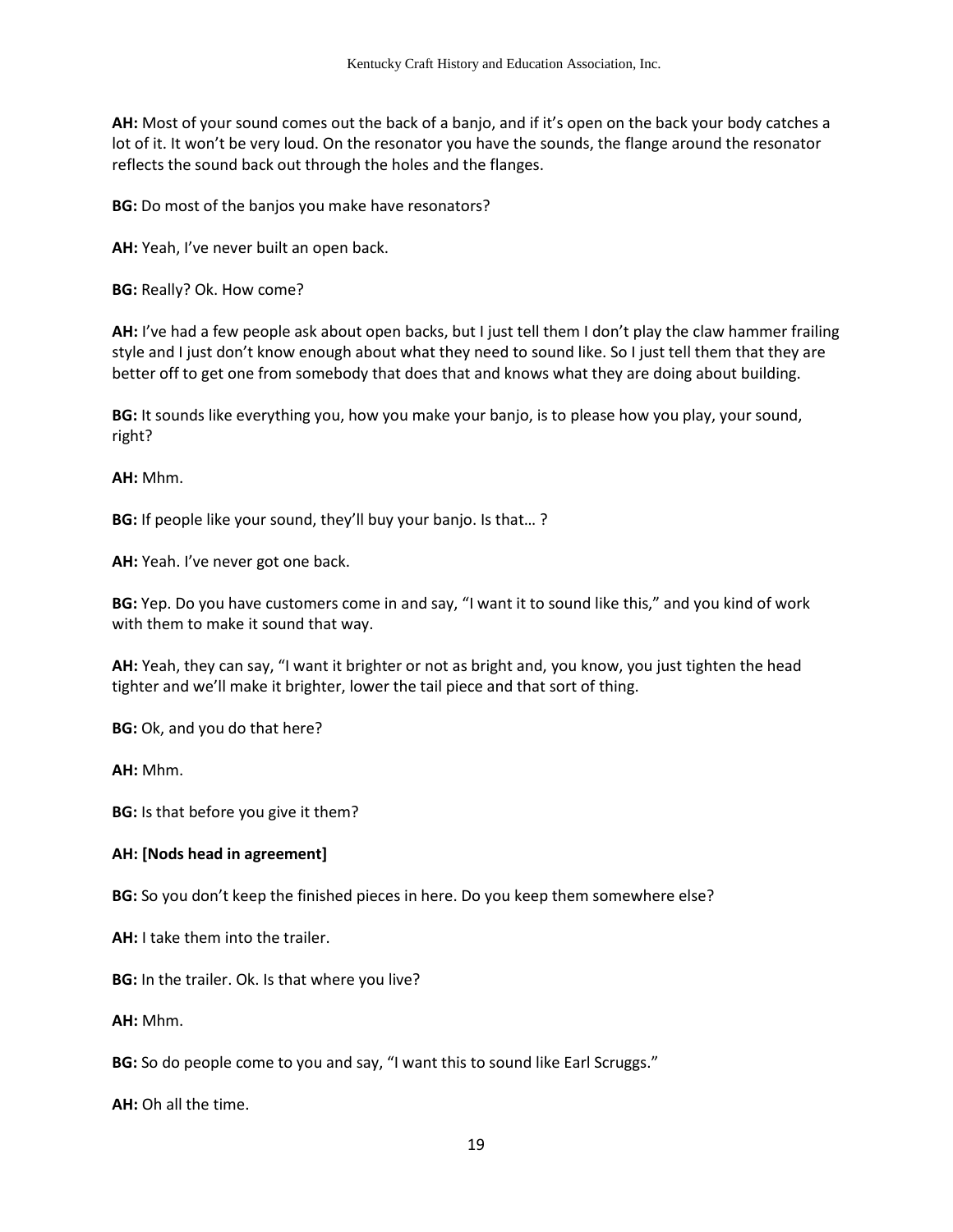**BG:** Yeah.

**AH:** They aren't going to sound like those kinds of people anyway unless they are playing with them. There's a lot to who is playing the banjo as much as the banjo itself is about.

**30:23**

**BG:** But do you try to help them sound as best as they can?

**AH:** Mhm.

**BG:** Does that also involve changing their style of playing, or just doing what you can to the banjo?

**AH:** Doing what I can to the banjo. They're not going to change their style of playing unless they want too. That's something that they have to do themselves.

**BG:** Ok. So if the headpiece is already done, you don't change much of that for people, right? Not the headpiece…

**AH:** The neck?

**BG:** The neck.

**AH:** Not if it's already finished or anything I don't.

**BG:** Well what if somebody came in and said, "I want a snake going down my, or…"

**AH:** Here on the fingerboard?

**BG:** There on the fingerboard.

**AH:** When people want some custom thing like that I tell them I'll just stay out of it and for them to work out all the details with Brian and Jason and send them over there and take care of that and then to send it to me. They can pay for it in advance and I'll take it out of the price of one of mine for the banjo, or they can send it to me and I'll pay for it and it will be added on to the price of the banjo. I've done different things. I've done one that had a rope that came all the way down it, a rope, and then Brian engraved in it and made curves. A rope, he was in the Navy or something and wanted this rope, and I think an anchor down at the bottom.

**BG:** Oh really?

**AH:** And then Brian actually engraved the pearl, where it had marks for the rope. It looked just like a rope.

**BG:** So he did that part of it by hand I guess, didn't he?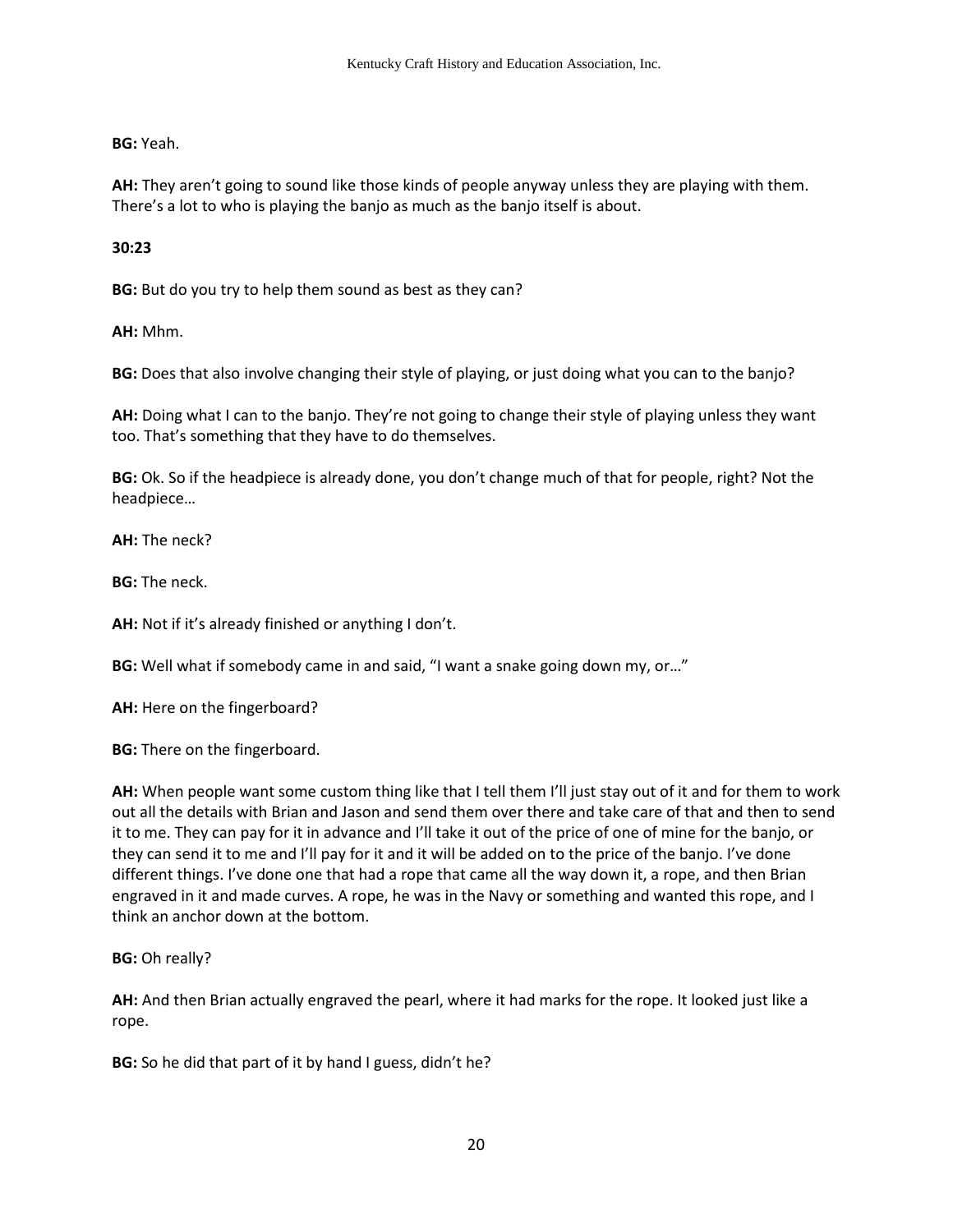**AH:** Yeah, he did great, the engraving part he did. He uses a little chisel and scratches it and then they put black Indian ink in it or something.

**BG:** When you did that model did you tell Brian that you wanted, did this guy come in and sit down with you and say this is what I want, or did you guys work with Brian?

**AH:** He'd already worked that part out before he came down. He came down and picked his banjo up. See, when Jason Clarke does the design for Brian over there, he actually does the computer designing, that's his job and he's good at it. He will draw this up on the computer and he will email them a picture for them to approve. I've had him do things like that for me, you know, if somebody told me but I just quit getting in the middle because there is more chances for mistakes. The more people involved, the more chances there are.

**BG:** Ok.

**AH:** You know, to get something crossed up. That way if they look at the picture and they do the dealing themselves. If it's not what they want, it's theirs.

**BG:** So that one that you are talking about, it still had Hatfield on the top, it had a line going through it with an anchor at the bottom. So his guy was getting a Hatfield one with a custom…

**AH:** It had custom in the block there.

**BG:** Did you do anything special to the resonator or anything like that?

**AH:** No, it was just the fingerboard and I can't remember what he had done up here **[points to top of banjo].** I think it had a big compass.

**BG:** Oh, so you did change the head too…

**AH:** Yeah, but still had the Hatfield logo just like that, but I believe it did have a compass in it up here that they had drawn in abalone, I believe, of different colors.

**BG:** Did you ever get something that you didn't like that somebody else had designed with Brian and you said, "Ah, that doesn't look too good"?

**AH:** Yeah, I've seen things I didn't like.

**BG:** What'd you do? You still made it though…

**AH:** Yeah.

**BG:** Ok.

**AH:** That's what they wanted. It was their custom thing.

**BG:** Why didn't you like it?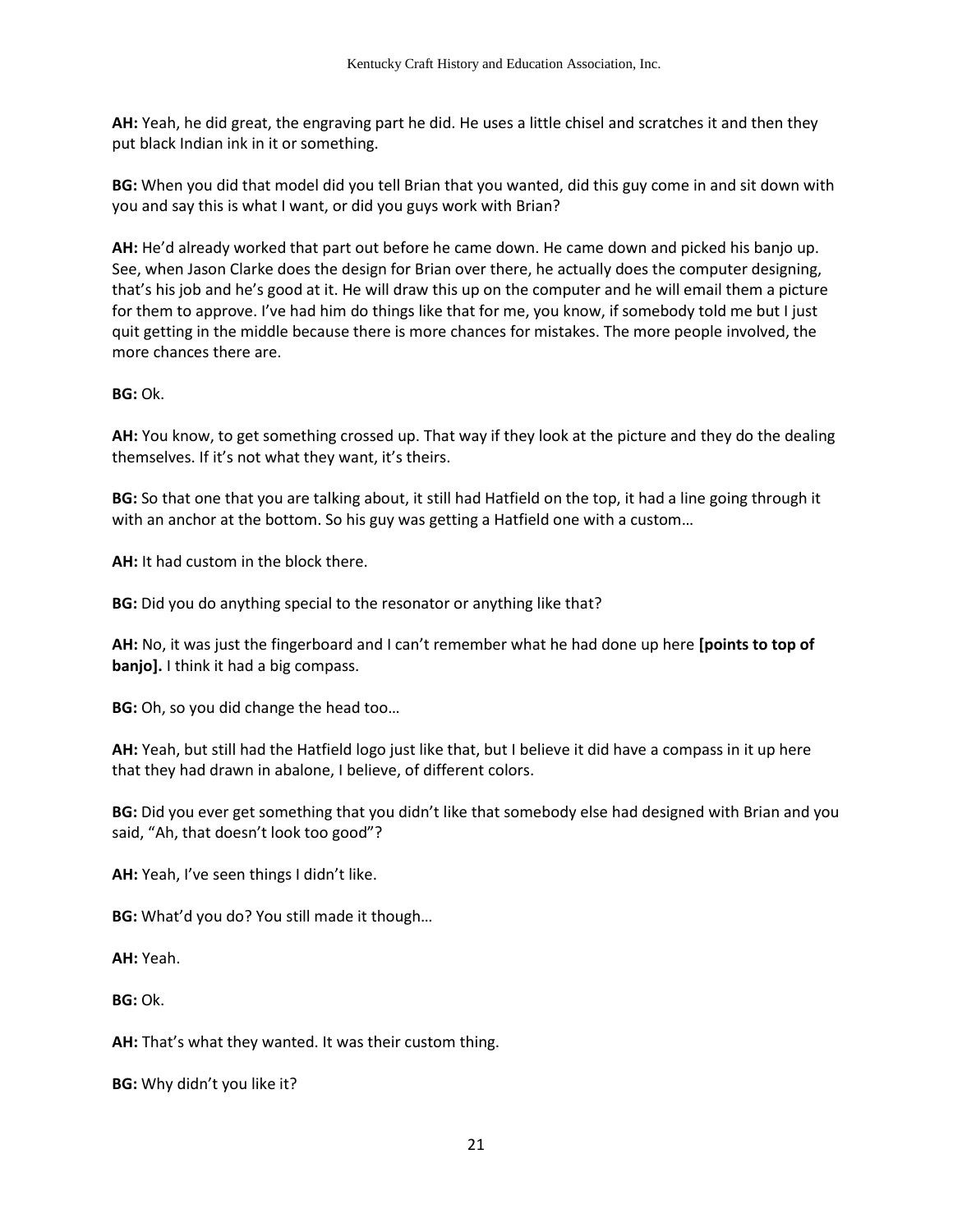**AH:** I just saw that one guy had something with snakes and lizards and stuff on it, you know, in different places and I didn't care for that. But if he liked it, that's fine.

**BG:** Nothing that you wanted to touch.

**AH:** I wouldn't have wanted it myself.

**BG:** But you didn't mind having the Hatfield name on it.

**AH:** No. Because it wasn't one of my models.

**BG:** What does it mean to have the Hatfield name on it to you?

**AH:** It means the workmanship has got to be good or it doesn't leave. Builders that have their name on the banjo care. Where you find workmanship going down is where there's a place that has a bunch of employees and you know, a lot of employees don't care as long as it's good enough, if they can get by with it because their name is not on it, they are not responsible anyway, the company is responsible. I've seen that in all your bigger companies. That's another reason I wanted to build banjos because I felt I could have them a better quality than what the companies were doing. And I don't have to pay anybody, so I can spend, I don't like to have to spend a bunch of extra time, but it doesn't cost me any actual money to, just time.

**BG:** When are you happy with it? You said the workmanship is high quality.

**AH:** When I'm happy with it?

**BG:** Yeah.

**AH:** When that's just as good as I can get it. I feel that I can't get it any better.

**BG:** And how do you know that it's as good as you can get it?

**AH:** Well I just like to see no defects.

**BG:** No defects? Yeah. And the whole thing looks good to you?

**AH:** And sounds good.

**BG:** And it sounds good, yeah. So the sound and the looks are really important?

**AH:** Yeah.

**BG:** Have you ever had one that it didn't sound very good and you?

**AH:** I have. I've had some, I've actually made a couple of necks over before I let the banjos go because they didn't sound good and I tried another neck on and proved it was the neck wood. If a neck wood is bad, Frank told me that years ago, and I never had any reason to doubt Frank on anything he told me, but I didn't realize it could be that much. But a bad piece of neck wood could ruin a great banjo.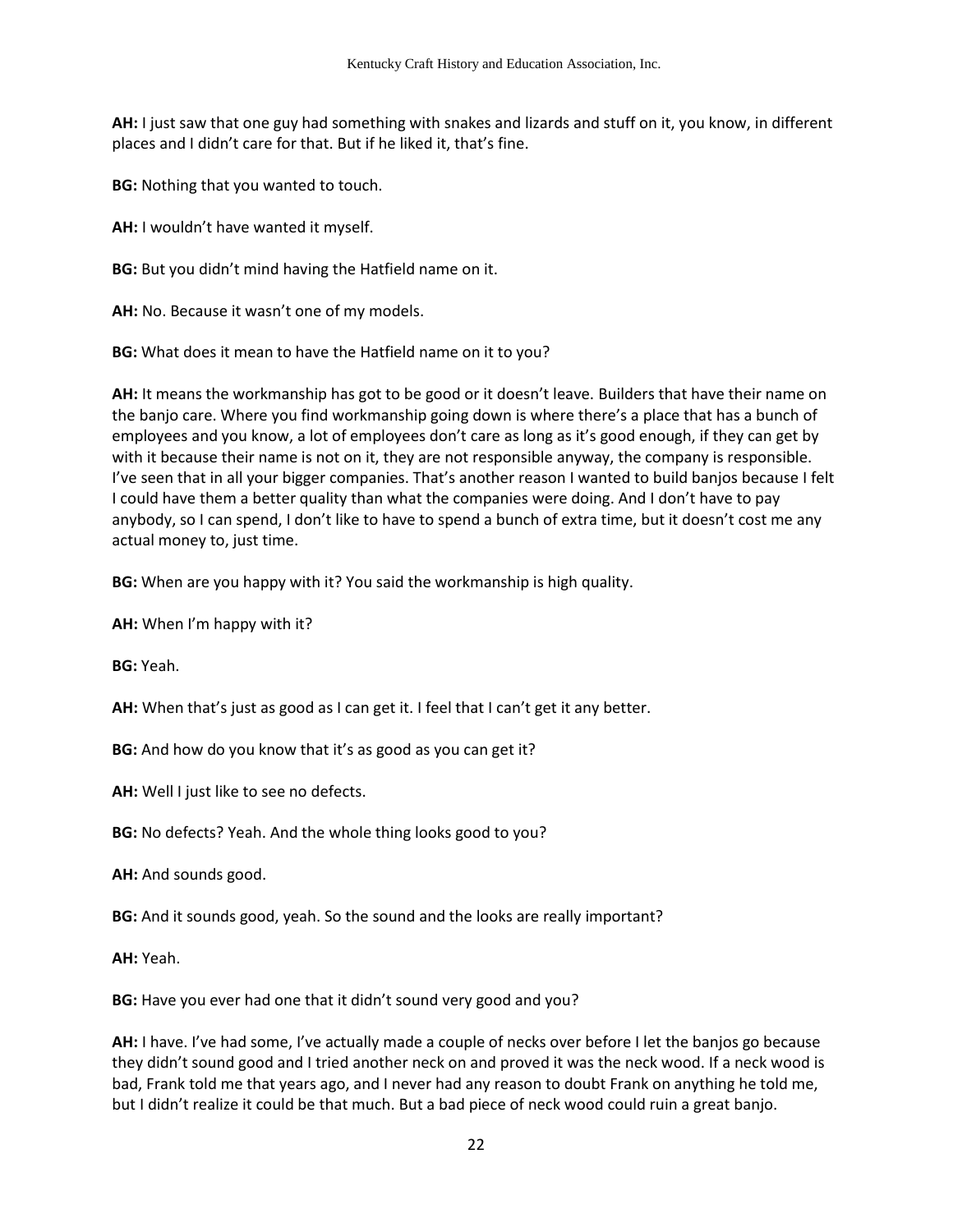**BG:** Well tell me the story then. How did you figure out that it was bad?

**AH:** By trying another neck. Because I was using the same rims and I haven't gotten any bad-sounding Jimmy Cox rims. That's all I use, and Frank uses them too.

**BG:** Jimmy Cox is the guy from…

**AH:** Maine.

**BG:** Maine. So you use rims from him too?

**AH:** Yes sir.

**BG:** Ok. So you knew it wasn't the rim.

**AH:** And I didn't think it was the tone ring.

**BG:** So what were you hearing that sounded bad?

**AH:** Just a thin sound, like all the sounds coming off the string and nothing down in the banjo. It didn't have any depth. It was just a little thin, bright kind of hard sound. It just wasn't good.

#### **37:18**

**BG:** And it was that one you were working on that was screwed up?

**AH:** Yep. It's a neck wood. When I hear something like that I start checking the neck wood. Of course, the first thing I'll is change the bridges because bridges affect sound that way too.

**BG:** The little bridge that holds the string. Yeah.

**AH:** Because it's actually the main transmitter is between the strings and your hand.

**BG:** Show us a bridge.

**AH:** I don't think I have one done.

**BG:** Oh, those aren't bridges?

**AH:** Those are the blanks.

**BG:** Oh, ok.

**AH:** They aren't actually made.

**BG:** Oh ok, I see. Yeah.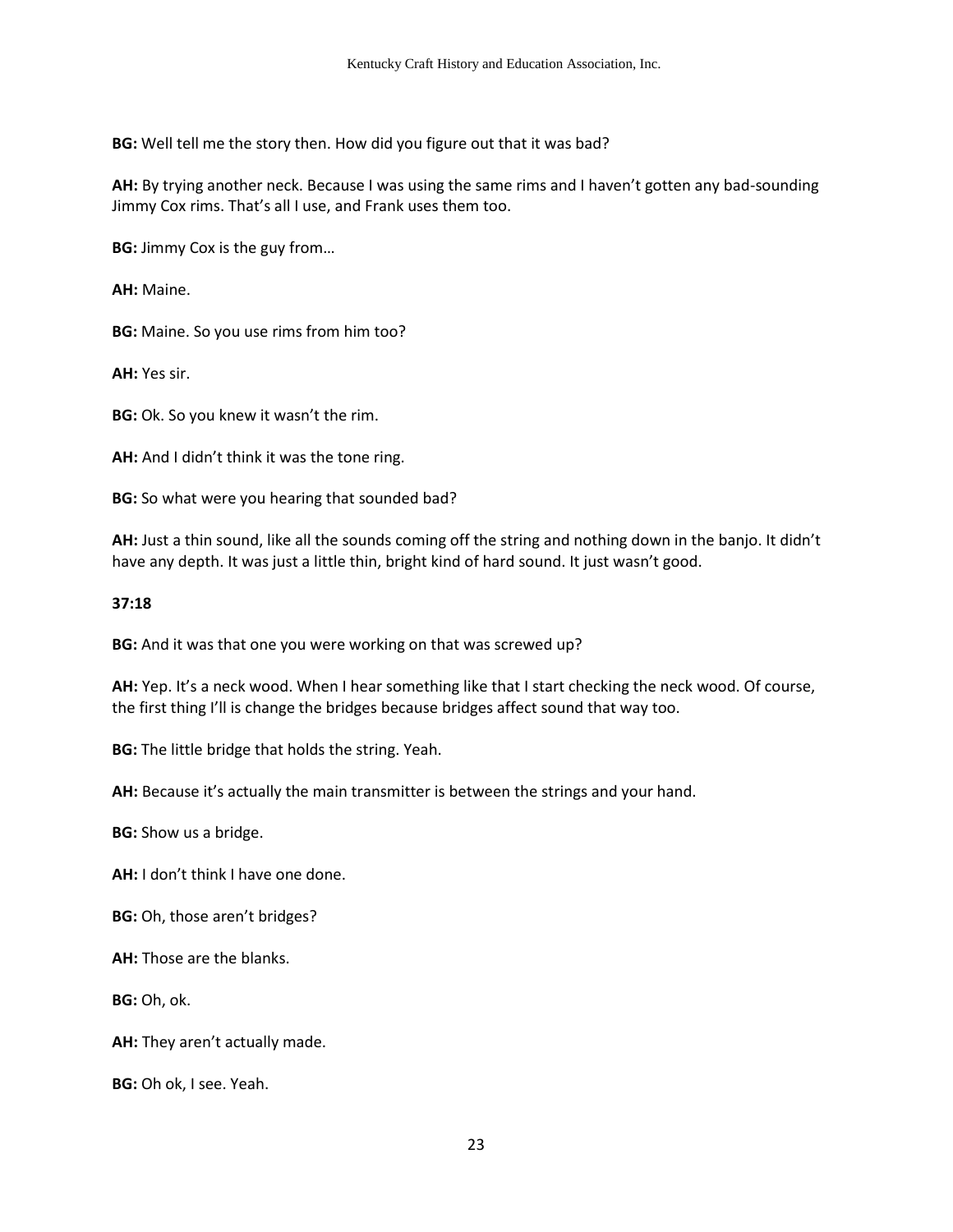**AH:** Not made into a bridge.

**BG:** And you do that by hand, right?

**AH:** There's one.

**BG:** You've got one.

**AH:** Yeah I do.

#### **[SA: Hold it up back there.]**

**BG:** Are there lines in that? Do you put groves in those?

**AH:** Yeah.

**BG:** Turn it this way. Yeah, ok. So you are saying that the bridge that you made could have been bad too, it wasn't transferring the sound right. How does that little thing do anything? I mean, what is that doing?

**AH:** That's the main thing there. The bridges, they'll sound as much different, every bridge you try will sound different if it's made out of a different piece of wood.

**BG:** Oh ok. So the one that you were working on that didn't sound good, you first checked to see if the bridge was bad.

**AH:** Yeah, I always try that first before I make a neck because that's a simple fix.

**BG:** Can you look at it and say that it's bad?

**AH:** No.

**BG:** How do you tell it's bad?

**AH:** When I try it. When I listen to it.

**BG:** So there are different factors, but you have to do it one by one, you are trying to get rid. So you are trying to find if the bridge is bad. If the bridge is bad, you'll put another bridge on and see if that makes a difference.

**AH:** Right.

**BG:** And if it doesn't, you think those two bridges are…

**AH:** If you put a bunch of bridges on, and a bridge, or take a bridge off of another one and it sounds real good, then you know you've got a good bridge.

**BG:** So then you are narrowing it down to the neck wood.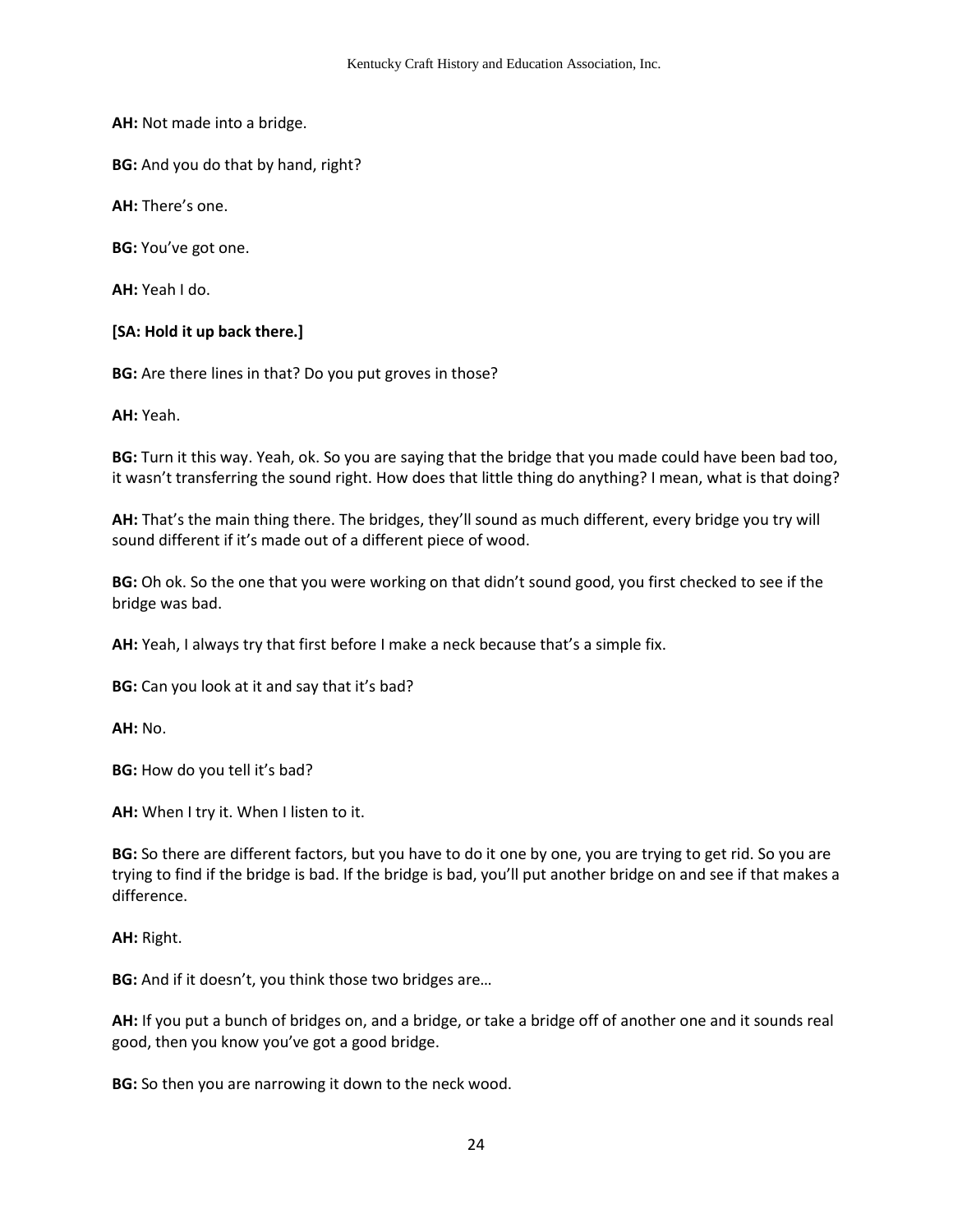**AH:** Neck wood.

**BG:** And you already did the scratch test on it, right? Early. And it passed the scratch test but it didn't pass this.

**AH:** Yep.

**BG:** What do you think was wrong with that wood?

**AH:** Hard. It was really hard and heavy in weight.

**BG:** And you didn't catch that when you were making it.

**AH:** I did, but I really I learned more about that after I made those.

**BG:** Ok.

**AH:** It doesn't take long to learn when something can cost you money, or cause you to make something over.

**BG:** I see. So was it a batch of wood that was bad.

**AH:** Just that piece.

**BG:** Just a piece.

**AH:** When I get wood it may not have come out of the same tree. When they get wood… I buy just about all of my neck wood from First Quality in Louisville, and I can't remember if that bad piece of Walnut came from up there or not, or if I got it from somewhere else. I can't remember.

**BG:** You said they make banjos. Is that like a factory banjo store, or do they make them like yours?

**AH:** It's a little bit bigger than what I am. They've got a lot more machinery than I do.

**BG:** Are there individual…

**AH:** They have got a couple of employees.

**BG:** I think of you as a luthier, because you put it all together and you are responsible for what it sounds like when it's done, right, and your name is on it.

**AH:** Mhm.

**BG:** Do they have a luthier up there, or is it just a committee of people who do it?

**AH:** Eric Sullivan actually does a lot of the work himself.

**BG:** Eric Sullivan.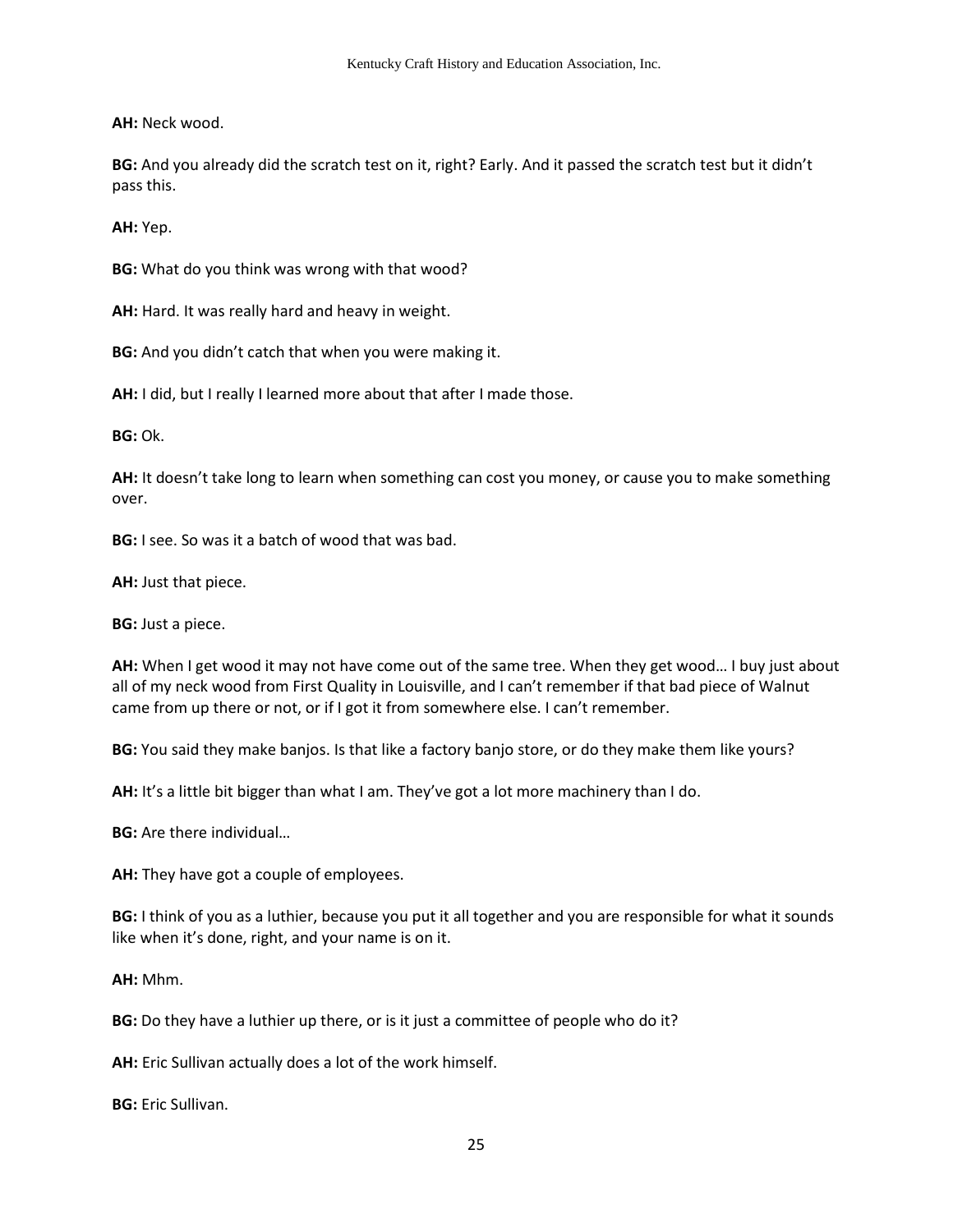**AH:** Yeah.

**BG:** Ok.

**AH:** And his dad passed away three or four years ago. He was Bill Sullivan. He did a lot of things, Bill did.

**BG:** So you would consider Eric the luthier of the group?

**AH:** Yeah, he's, well he's one of the owners of the business, but he does a lot of the work himself, but he's in the shop, I mean, full-time where he can see stuff.

**BG:** Hmm. So maybe we should go interview him sometime I guess.

**AH:** Yeah, that'd be nice. He's got a, they've got a big operation up there, a big place.

**BG:** Do they just make banjos or other things?

**AH:** Well they actually sell parts and so forth. It's a big parts store. They sell guitars. It's called First Quality Music.

**BG:** I didn't know about them. Ok. So, on that particular banjo you're talking about, you just unscrewed the neck and threw it away? The one that was bad.

**AH:** Yeah. When I've got a bad neck like that I don't lose the fingerboard and the peg head overlay.

**BG:** Do you take them off?

**AH:** Yeah, what I do is I saw them off…

**BG:** You need to stand back there a little farther…

# **[Videographer stops filming momentarily]**

## **42:06**

**AH:** I set the table saw and saw just below this truss rod slot. I saw the back part of the neck off, right behind it. And then I'll take a little chisel, and chisel what little wood is left there over it. It won't be but about a  $16<sup>th</sup>$  of an inch. I chisel that out, and then I grind out a bunch out here with one of those little die-grinders and I pull the truss rod out from the back.

## **BG:** Ok.

**AH:** And I save it so I can use it over. Then I saw again right below the fingerboard, up to here. And then, before that, I saw right down below this on the peg head overlay and get it off, and then I run it through the thickness center and get the old glue off and stuff so I can use this over, I can use the fingerboard over, and I can use the truss rod over.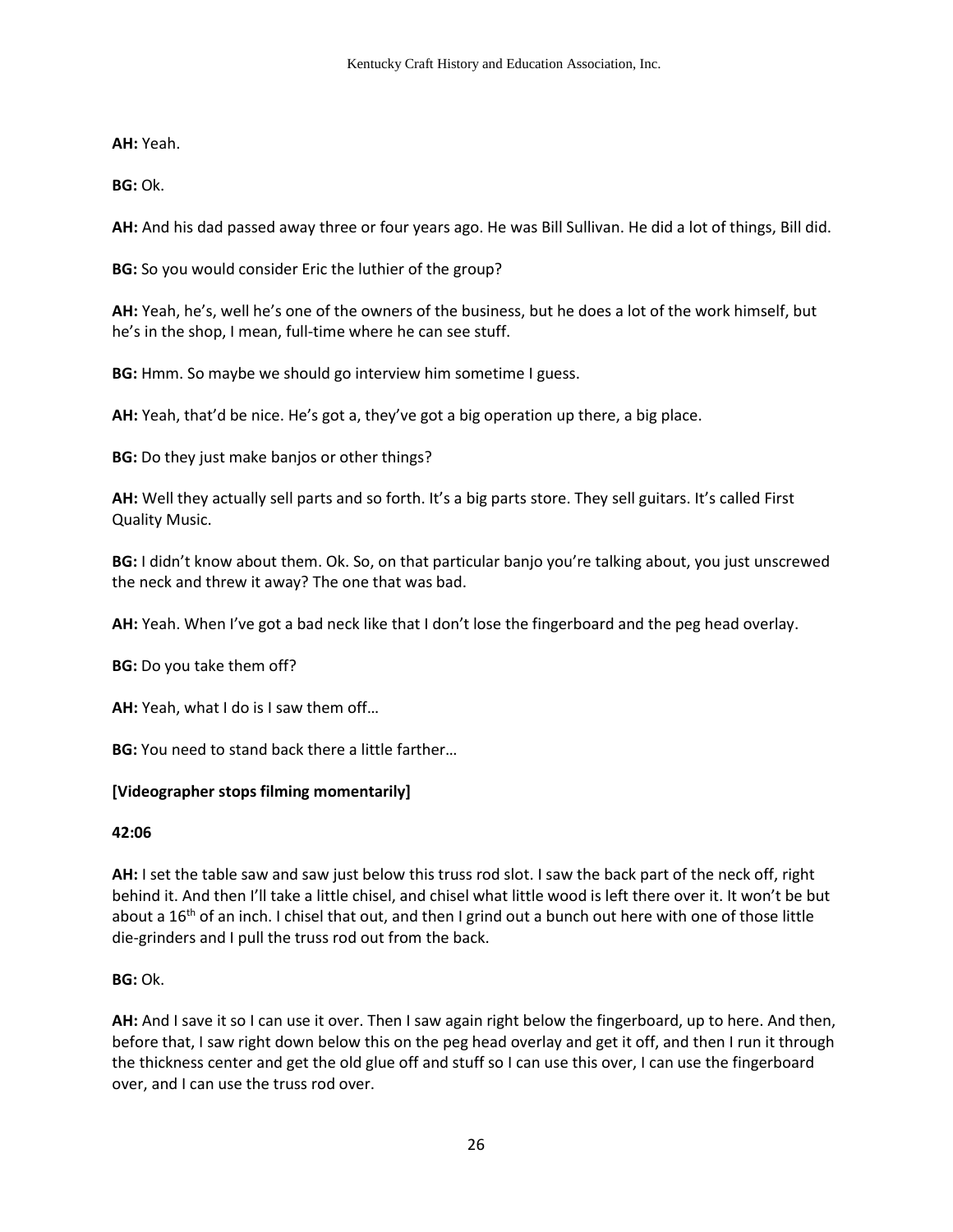**BG:** So you aren't going to throw everything away?

**AH:** No, just the neck wood.

**BG:** Just the neck wood. Ok. Well that's pretty cool.

**AH:** It takes a lot of extra time, but it doesn't cost me that much extra money.

**BG:** Yeah, because you are going to be able to use everything again.

**AH:** Right. Everything but the neck wood.

**BG:** So, you were sanding on that when we were coming, when we first started. Did you finish it, what you were doing?

**AH:** No, I'm not done. I've still got some marks and so forth that look, some scratches that will have to be sanded out, but I don't like a lot of time on this one.

**BG:** You don't like a lot?

**AH:** I don't like a lot of time. It won't take me too much longer. And then I've still got to drill in this fifth string tuner hole.

**BG:** So what if people move from four strings to five.

**AH:** Earl… I guess you know Earl started. Pretty much, before Earl, that wasn't any five strings. There were a few, but I don't know, I think they said maybe six percent of the banjos built were five strings.

**BG:** And that's all you sell is five strings, right?

**AH:** Yeah. I've never made a tenor banjo. I would, if somebody ordered it, but they just haven't. I've been asked about them a couple of times, if I would, but they just never did order it.

**BG:** Ok. And what kind of wood is that right there?

**AH:** Walnut.

**BG:** That's Walnut.

**AH:** Mhm.

**BG:** And that's going to give you what kind of sound?

**AH:** It should give you between a Maple and a Mahogany sound; a little bit brighter than Mahogany and a little less than Maple.

**BG:** Ok.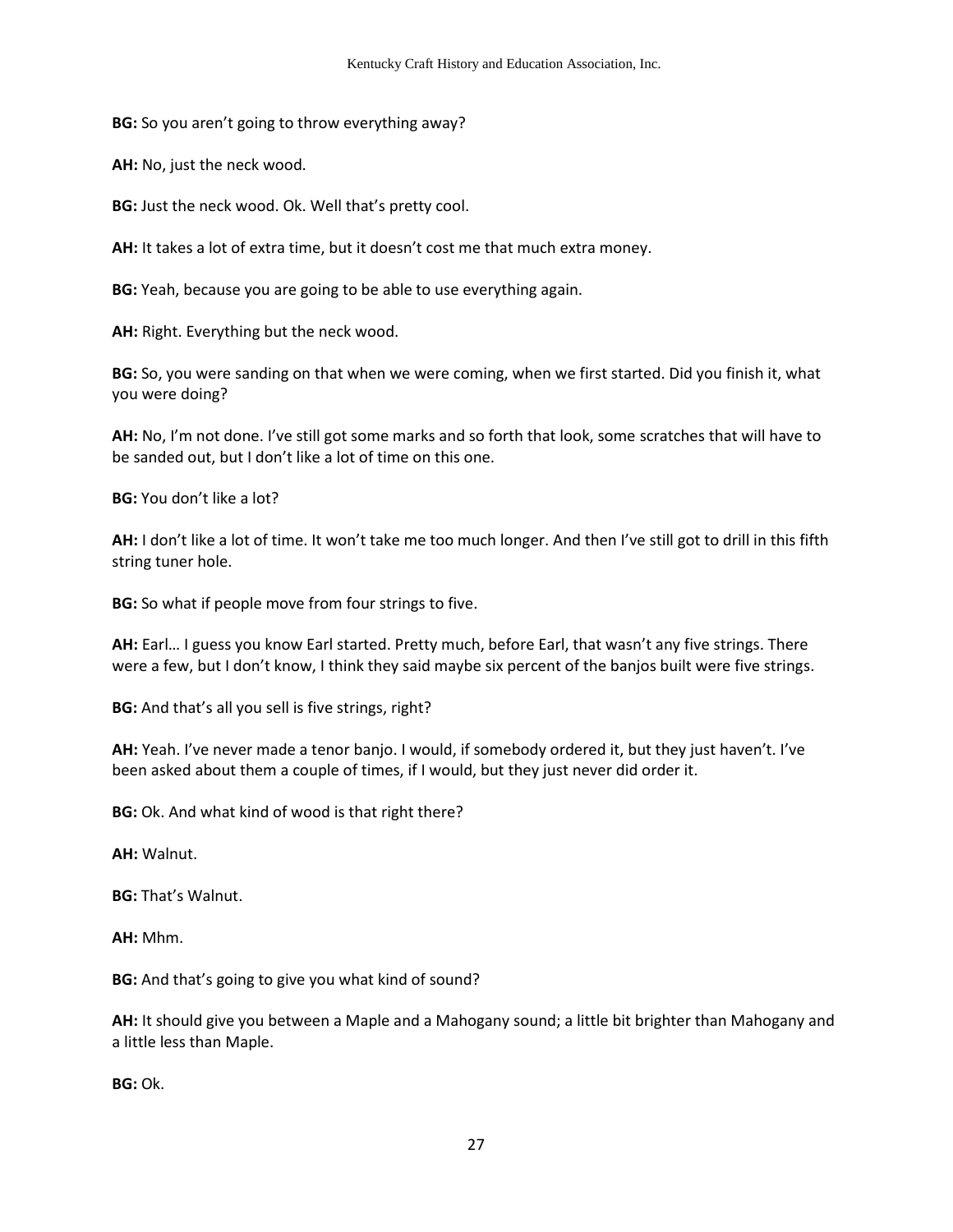**AH:** It's kind of considered in the middle.

**BG:** And that's the kind you like? Is that what you like?

**AH:** I usually play Mahogany.

**BG:** Mahogany.

**AH:** I sell a lot more Mahogany. I sell as many Mahogany's as Buck Creeks, as I do Celebrities and Walnuts combined, or almost. I don't know if it's because a lot of people do like a Mahogany banjo and I don't know if it's the price, because there is only \$200.00 different in a Walnut and a Mahogany.

**BG:** Is Mahogany more expensive?

**AH:** Mahogany is less.

**BG:** Less. Ok.

**AH:** And the Maple is higher.

**BG:** Maple is higher. Ok. Maple, isn't that what guitars are made out of most of the time? Or necks?

**AH:** No, Mahogany mostly.

**BG:** Mahogany.

**AH:** You see more Mahogany with guitars.

**BG:** I didn't know that. And the three different kinds of woods, gives you three different kinds of sound.

**AH:** A little bit. It's not a bit noticeable amount, but…

**BG:** Do you teach people how to play the banjo?

**AH:** I've got a couple of videos, but I don't have time to give any lessons…

**BG:** Ok.

**AH:** … at all… I'm asked often, "Do you give lessons?" but no, I don't.

**BG:** So those two screws at the end of there, at the end of that, how do those attach to the banjo?

**AH:** Let's see… I don't have everything; I don't have the other parts and that's not really turned, but they go through the rim like this **[Demonstrates].** They aren't exactly lined up with that. I don't want to crack that neck. Let's see… **[AH looks through parts]** There we go. See, you've got a tone ring that goes on up here; and you've got a flange that goes on down here. Then you've got two rods here. That's a long one. One is long, and one is short, and they screw on there, and the other one is shorter and it screws on with this and that's what holds them on. You've got a nut down here too, so when your neck is pulling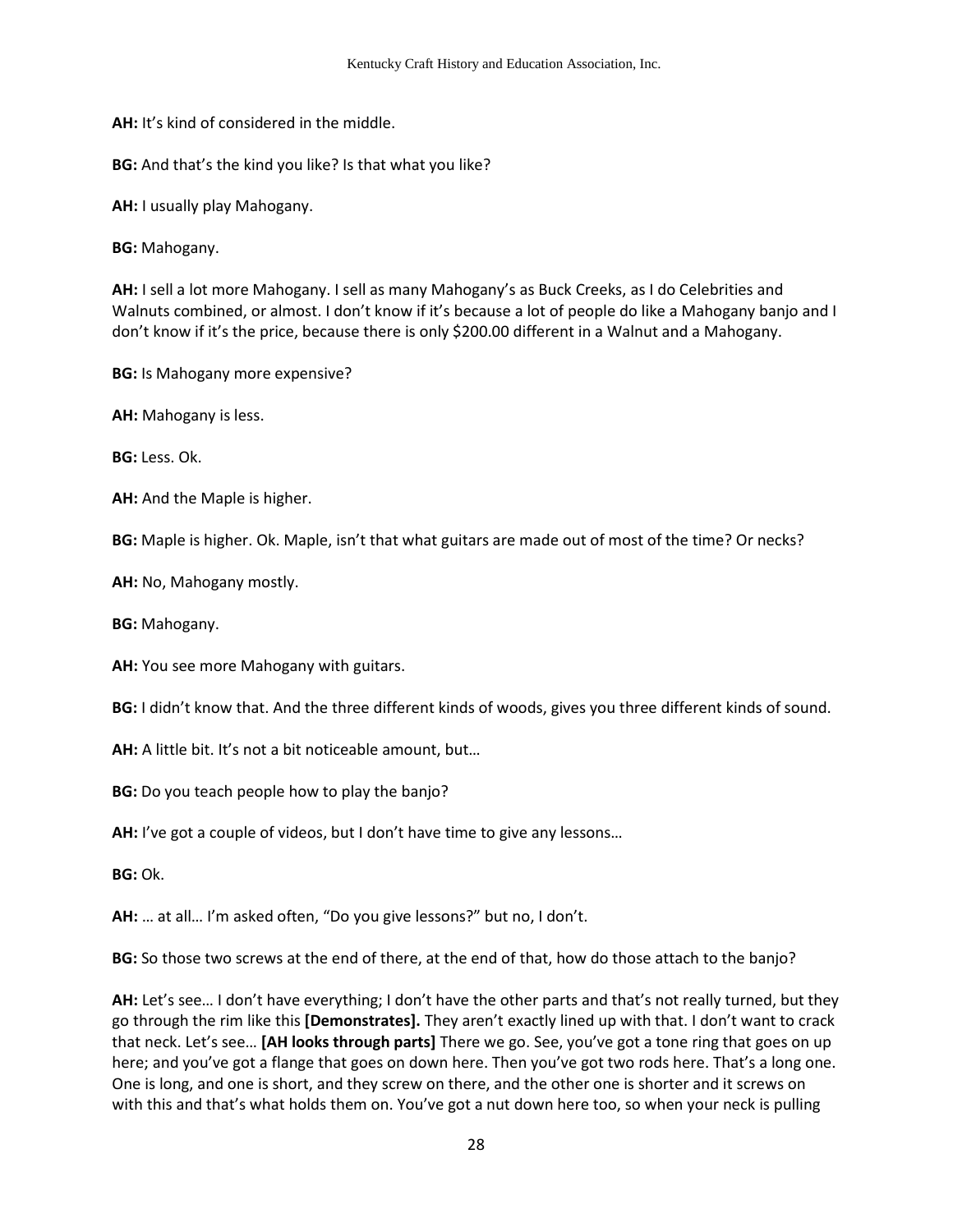you've got a washer and here, and then that screws on. Then you've got one here at the top that screws on.

**BG:** Ok. And what sticks on the end of that?

**AH:** The tailpiece bracket where you come down…

**BG:** Oh the tailpiece bracket comes down there.

**AH:** Then it gets a nut on it, right there, and that's got a hole in it so your tailpiece bolt comes down. You've got a little nut on it. Now a lot of the old banjos have open backs and stuff and they had a big wooden stick that came through and down.

**BG:** Yeah, I've seen that, instead of the metal things.

**AH:** Mhm. So the metal is what's holding those two things together.

**BG:** Right, and the truss rod is inside there, and that's, what does the truss rod do?

**AH:** Uh, I'll show you what those two things do. The banjo neck is not supposed to be perfectly straight. They are supposed to have just a little bit of bow in them this way. That's what, when you fret to string up here, then that let's it clear those frets here better where it doesn't buzz.

**BG:** Ok, so if it were straight it wouldn't do that.

**AH:** If it were straight, you would have to have your strings higher down here because it would probably vibrate on the frets on front of it. The strings are so long and so small that it vibrates a whole lot. This is called relief, but it's not supposed to be a lot, but you're supposed to have a little. I usually put about 12,000<sup>ths</sup> in them. See, you've got a little bit of clearance there in the middle, about right here.

**BG:** Oh yeah, ok. So it's bowing a little bit.

**AH:** A little bit, but with these rods like I use now, you can actually… I'll show you what they do. This block comes up to the fingerboard, right here to the bottom of the fingerboard. And if you want to put your little bit of bow in it there, I actually make my necks perfectly straight. I sand them flat on the big sander there.

**BG:** You make your necks perfectly straight first.

**AH:** Yeah.

**BG:** And then you put these in there.

**AH:** And this, when you turn it one-way, see how that pushed down?

**BG:** Oh yeah.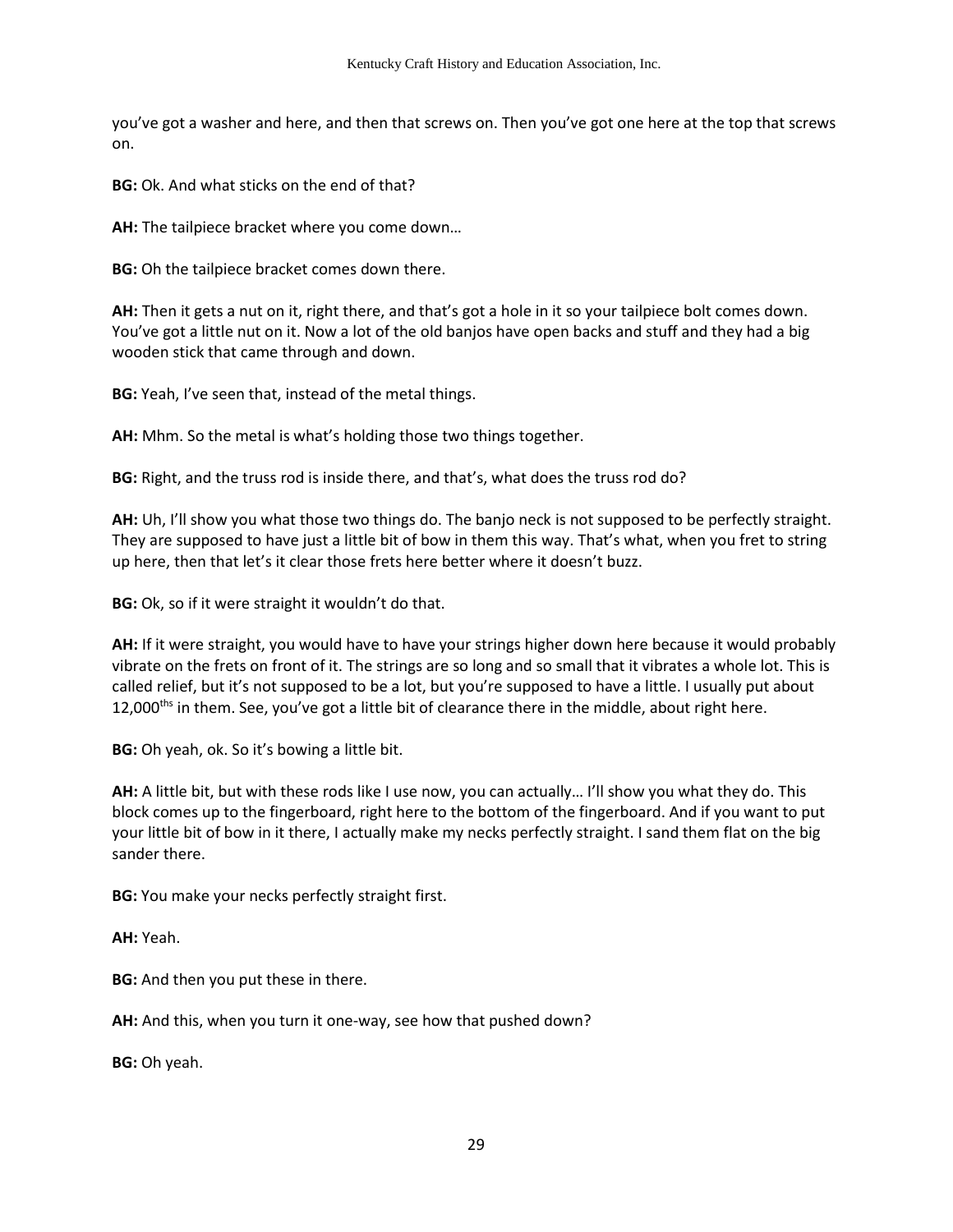**AH:** That pushes on the back of the neck up through here and up on the fingerboard on each end. If it does bow too much this way and you want to straighten it, these are two ways that it will. Those push down on the back of the neck and up on the center of the fingerboard, so you can go either way with them. Those rods there are great for set-up. You can make a neck do whatever you want.

**BG:** Are those a new kind of rods?

**AH:** I don't know for sure when they started making them. Probably somewhere in the 80s.

**BG:** Ok.

**AH:** These are double rods. I used to just have singles in them, and the only thing you could do if they bowed too much this way was straighten with a single rod.

**BG:** Ok.

**AH:** One-way rods.

**BG:** Are guitars using double rods now?

**AH:** Yeah, everything uses them, just about…

**BG:** So that rod has nothing to do with going sideways?

**AH:** Right.

**BG:** It's just up and down motion. So when you look at one that's bowed a certain way it's either up or down. If it does twist, what do you do with it?

**AH:** Make another neck.

**51:07** 

**BG:** Really?

**AH:** If it twists, yeah; if it twists badly, yeah. Up through here, if it twists over sideways and this side would get a lot lower, then you would be buzzing on the frets up here. You definitely have to make the neck over. That doesn't happen very often, but it can.

**BG:** Do you advise people how to keep their banjos from doing that kind of thing? Isn't that humidity that causes things…?

**AH:** Humidity is a lot of it. And once you finish one and put finish on it, it takes care of a whole lot of that, picking up humidity into the wood.

**BG:** The finish seals it completely? So it doesn't really breathe…

**AH:** I wouldn't think so. Not through a lacquer finish.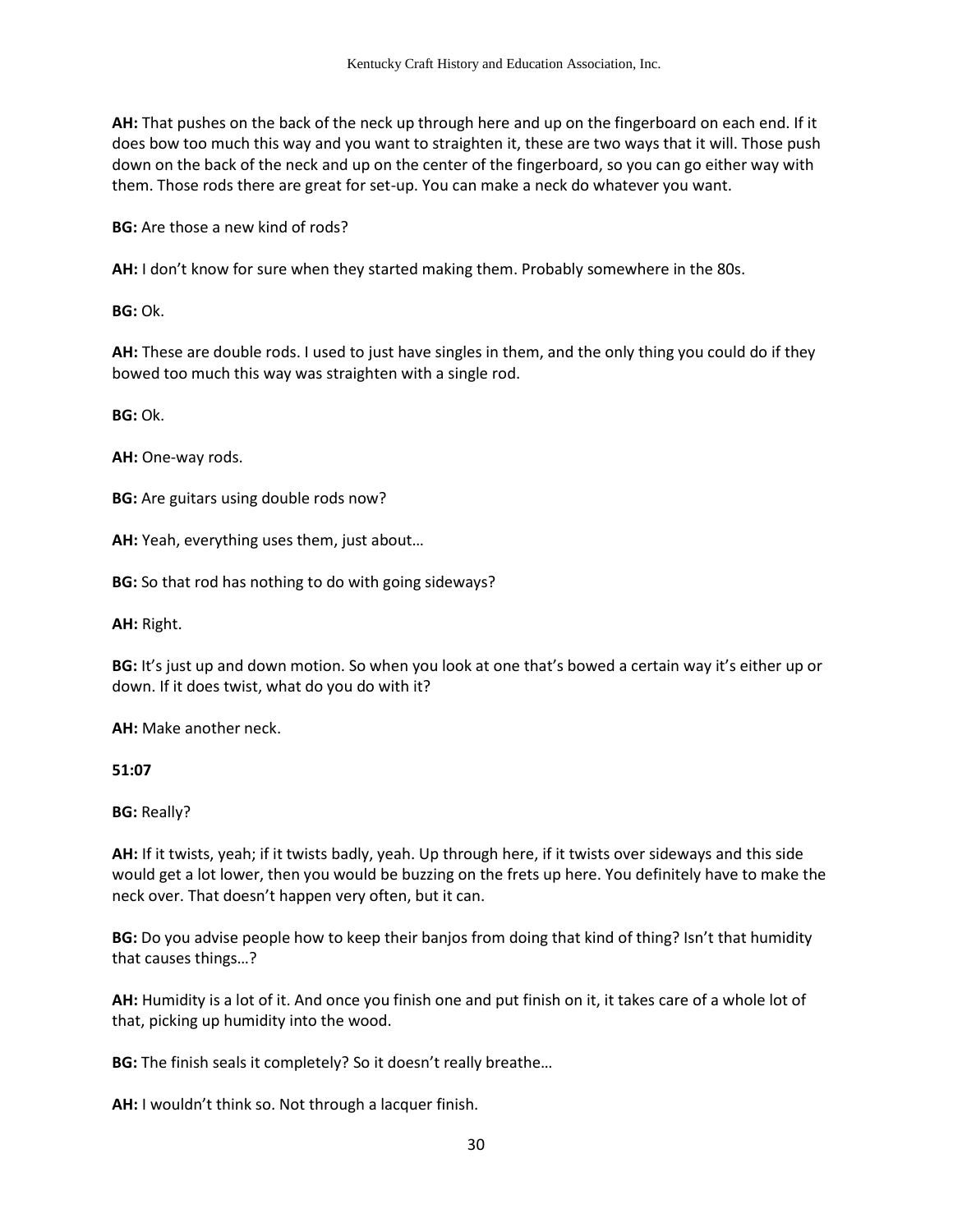**BG:** Ok. We've been talking a lot about your business as being making banjos from scratch. Do you do much repair work?

**AH:** Not very much. I do a little. I do quite a bit of what they call just basic set-up, you know, as far as head tension and trying bridges and finding a better bridge and tailpiece height adjustment and that kind of thing, but like I do have people who will ask me about replacing a fingerboard or something, and I just don't do that.

**BG:** Oh you don't?

**AH:** No.

**BG:** Too much work?

**AH**: I'm not as much of a luthier as I am a builder. Those are definitely two different things. A luthier that does all kinds of repair work, you know, because building is kind of routine, over and over. Anytime you are doing repair work, you've got a different task every time. Something you have to figure out. It's time consuming. You always stand a chance that when you start pulling things off that are glued of tearing something up, and I just don't like that kind of responsibility. If I replaced a fingerboard, I'd want as much money as I did to make a neck practically, because it's as much work. And that sounds like you're trying to rob people, but it's not really if the work runs as long and it would because when you finish over the fingerboard and everything it's all sprayed together. And whenever you pull a fingerboard off, you've torn the finish up all up through here and if you don't harm the wood the only thing you can do is strip and refinish the whole neck just about because it looks patched up if you tried to spot in and do this and that. If you want it to look good, you're going to have to strip and refinish the whole neck.

**BG:** So if somebody has a bad neck, a bad fingerboard, you'd advise them to go to somebody else?

**AH:** Yes.

**BG:** Or they'd get a new neck from you.

**AH:** If I do it, it will be a new neck.

**BG:** And are they ok with that?

**AH:** Some are, yep, because I tell them, I know Robin Smith down in Gallatin, he just moved recently from Hendersonville to Gallatin, his shop, but he does replace fingerboards.

**BG:** Ok.

**AH:** And he might be as much to do that, I don't know about his pricing on that. He may charge as much as to do that as I do to build a neck.

**BG:** What would you charge to build a neck for somebody?

**54:32**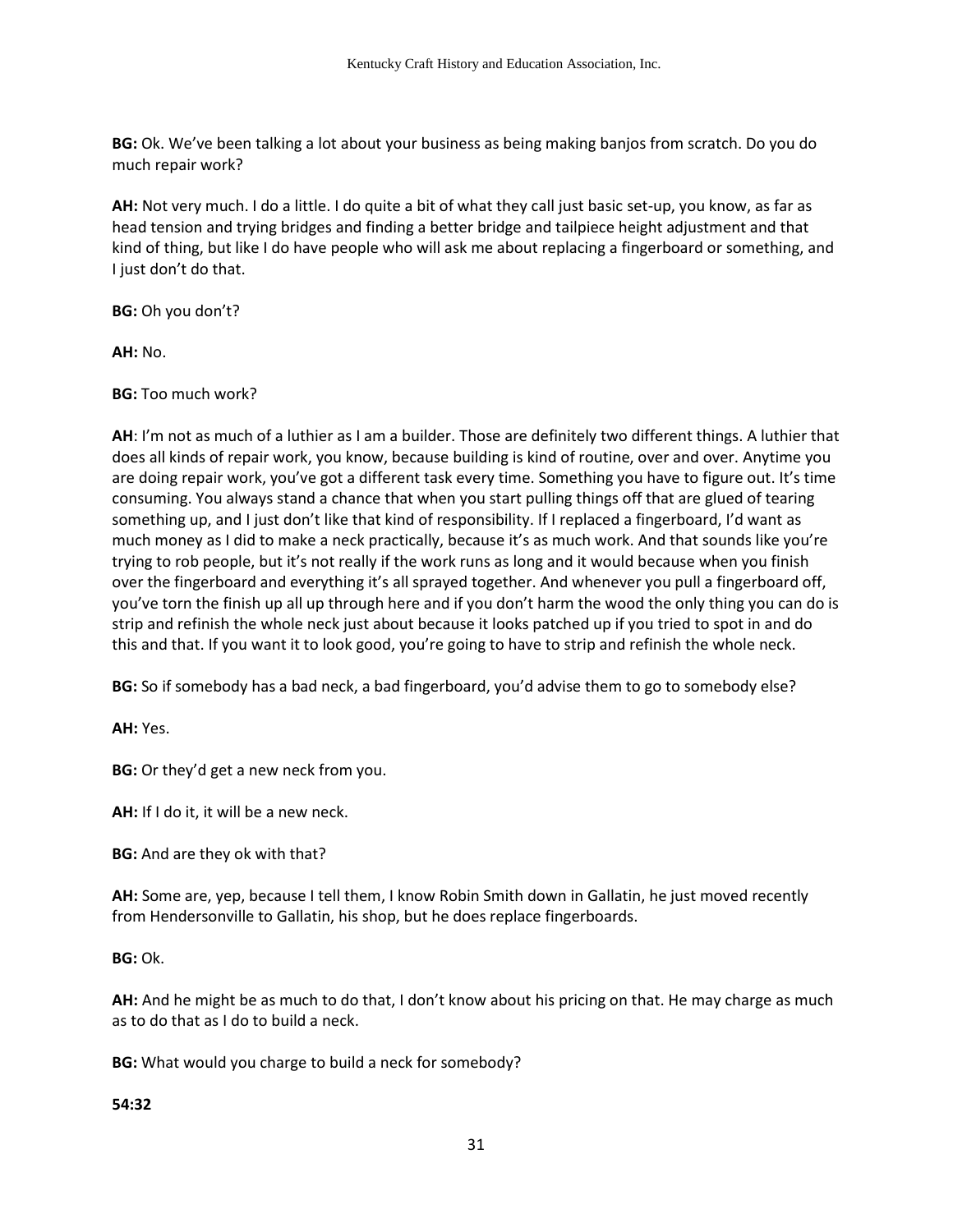**AH:** \$950.00.

**BG:** \$950.00?

**AH:** Mhm.

**BG:** That doesn't sound that bad.

**AH:** That's finished and ready to play. Fitted to their pot down here and everything. That doesn't include tuners, cause you can't give a price including tuners. You can buy tuners for \$90.00 a set to \$300.00.

**BG:** Would it have a Hatfield name on it?

**AH:** No, not a replacement neck.

**BG:** No?

**AH:** I only put that on my serial numbered banjos.

**BG:** Ok, I was wondering. Ok. What about frets? Don't frets wear out?

**AH:** Mhm.

**BG:** Do you change frets out for people?

**AH:** I do just a few, three or four; I don't do any complete re-fret jobs.

**BG:** Do you send them to somebody else?

**AH:** Mhm.

**BG:** Who do you send them to?

**AH:** Andy Todd, or Robin Smith, or First Quality… whoever. Because I don't think Frank does any re-frets either, not complete re-fret jobs. He may own Neat banjos, but I don't think he does on any others.

**BG:** What about a banjo that you made, that after it's been played by a guy after a long time and it needs its frets to be…?

**AH:** Most people, a lot of people, they'll just be three or four worn, or something like that I replace. But if they want a complete re-fret job to change size or something, I don't do them.

**BG:** So you're saying they don't usually need that many because you play up higher a lot?

**AH:** Yeah, a lot of people never even wear the frets up in here practically because they don't ever play enough on the neck.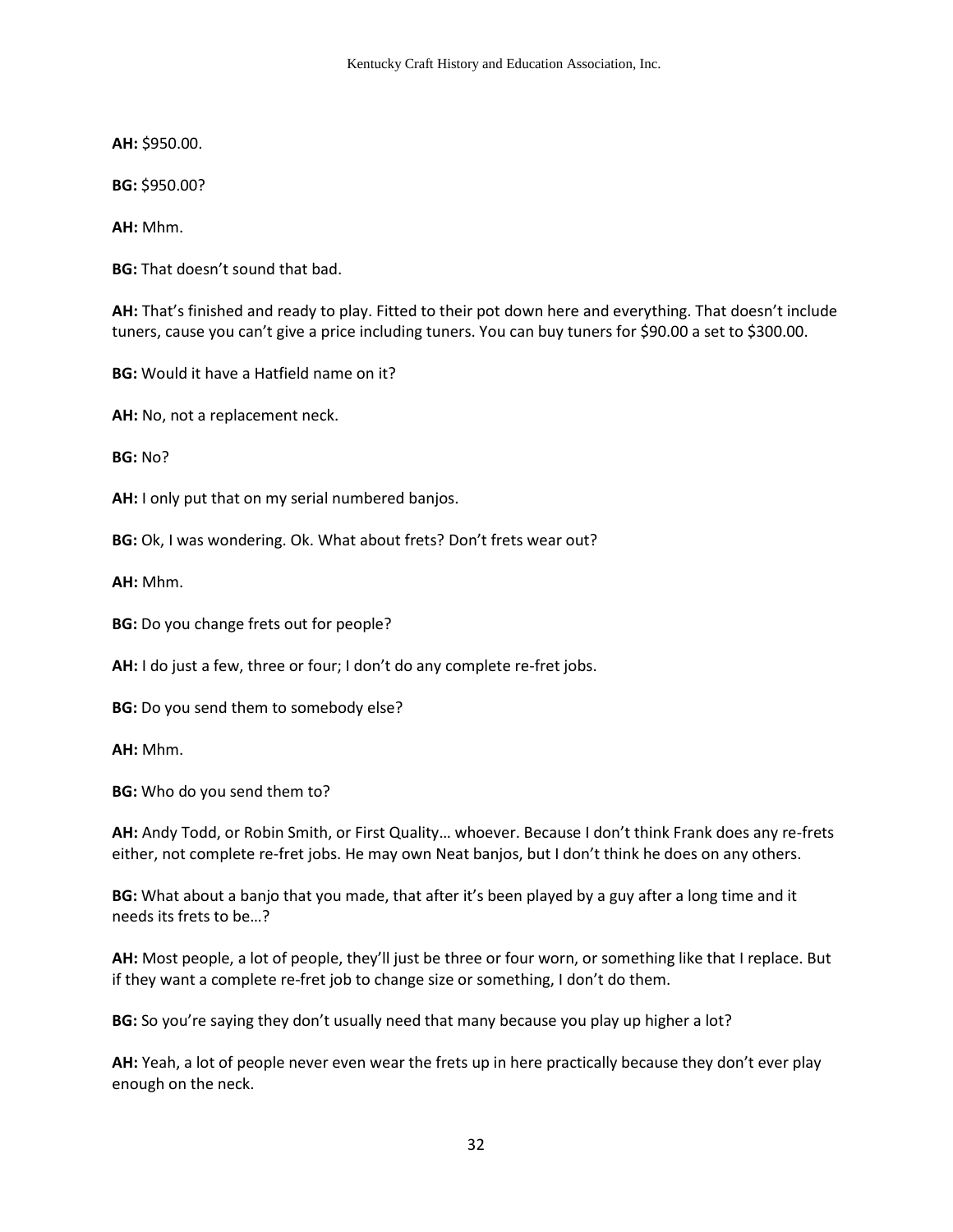**BG:** Is there some kind of guarantee you guys give when you sell?

**AH:** The only thing I tell people if they ask, half of them never even ask, but the only thing I tell them is that as long as I'm living and able to work, because that's as long as I can promise anything. Usually a banjo, if it's going to give trouble, it'll do it in couple of years and that's one reason I like banjos instead of mandolins and guitars because they're always submit to cracking. A banjo is not going to. The only thing that's going to give you any problem out of the banjo probably could be a rim separation, which would be to just turn another rim and put it in, or something with the neck.

**BG:** Ok.

**AH:** Unless it is misused. You can tear a resonator up, but it's not going to just tear up.

**BG:** Yeah.

**AH:** Because it's made of plywood.

**BG:** Well that was interesting what you said about not wanting to spend your time, that you're not a repair person and that you consider a luthier as someone who does both kinds of things.

**AH:** I consider myself a builder rather than a luthier.

**BG:** Well, that's interesting.

**AH:** It's totally two different things.

**BG:** I can still call you a luthier though, right?

**AH:** Yeah, I don't care, but I don't really consider myself a repair guy. I do some small things, but nothing as major as…

**BG:** So you don't have a lot of different band people come here have you set-up their instruments for them do you? Or do you, set-up is different, right? You do set-up, right?

**AH:** Yeah, I do.

**BG:** I don't see a lot of bands around here, so when you do set-up is it someone comes in and you do it that day.

**AH:** Yeah, a lot of it is. And I've had a lot of ship-ins, but I had to quit that, as far as shipping in a complete banjo for me to do \$75.00 or \$100.00 worth of work. It takes too long to unbox and box them back up to ship out for a small job like that. Plus UPS and Fed-Ex have gotten so bad about paying claims, damage claims. You just have to fuss with them for a month and threaten them with a lawsuit and everything to collect anymore if they've damaged something and if I've done \$75.00 worth of work on a \$4000.00 banjo, and they won't pay off and it gets tore up, then what position am I in?

**BG:** Who would get set-ups from you? Somebody from Nashville?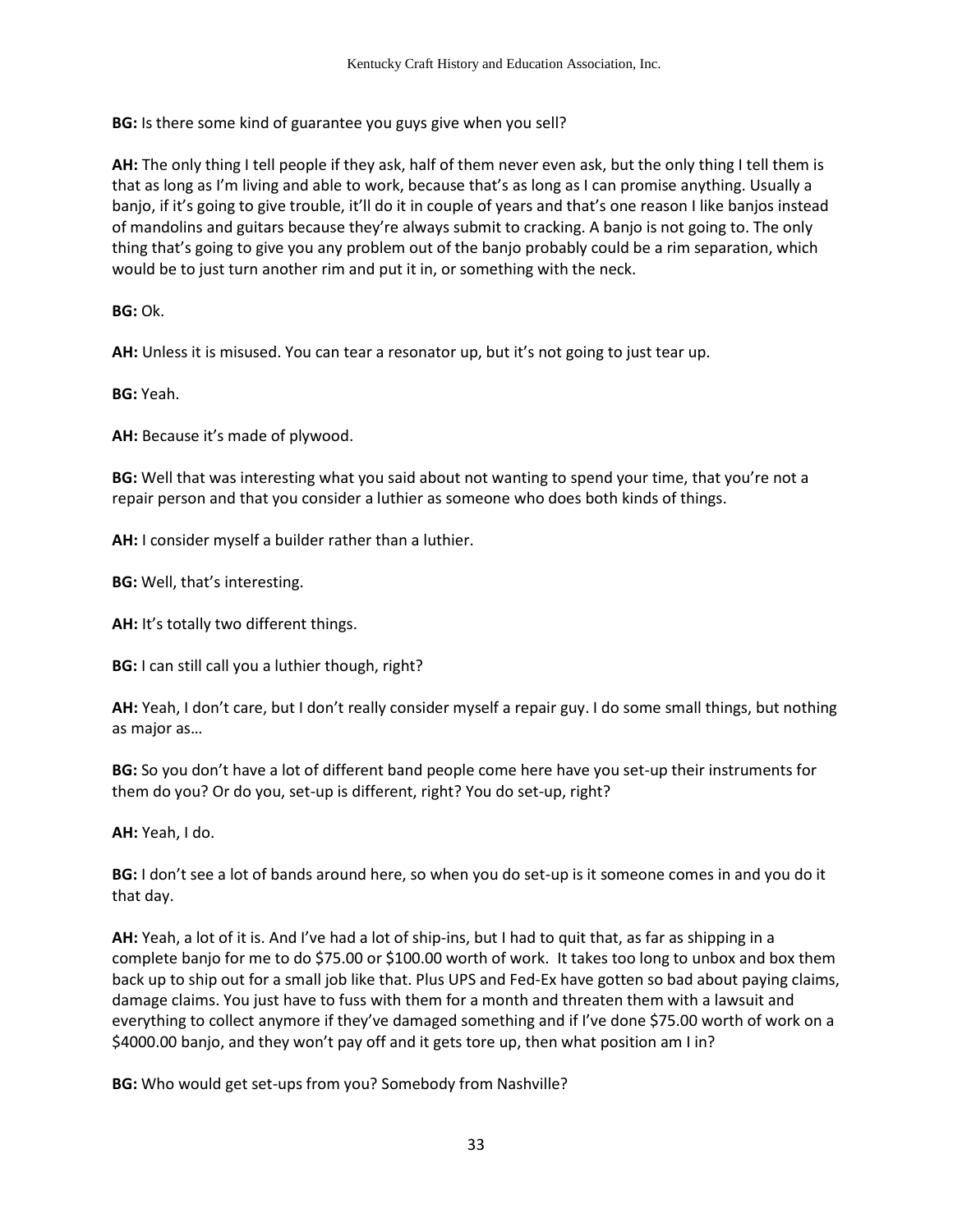**AH:** Just all kinds of people. I've had people to bring in banjos as far as Canada.

**BG:** Really, just for a set-up?

**AH:** Mhm.

**BG:** Tell me about that. Who did that?

**AH:** All over the United States.

**BG:** And they would drive here, that far…

**AH:** A lot of them wait until they come, maybe to Mammoth Cave, or to Nashville, or something like that.

**BG:** And they say, well, I'm going to go see Hatfield on the way and have him set it up.

**AH:** And there are a lot of people that come in just kindly banjo shopping that will go to First Quality and down to Nashville to Hubert and to Robins and Smiths in Gallatin and different places, but running Interstate 65 that will stop by. And they try to make all three.

**BG:** Yeah, they are window-shopping for banjos?

**AH:** Mhm.

**BG:** Do they usually buy yours?

**AH:** Sometimes. Sometimes they don't.

**BG:** What do they do? They go down to try all of them and then they come back here and buy one from you?

**AH:** They do occasionally.

**BG:** Or do they just call you and say I want on, I want yours.

**AH:** Some of them stop and by them if I've got one available.

**59:39**

**BG:** That's cool.

**AH:** Some buy down there. They may stop here and not buy and go on down there and buy one.

**BG**: I didn't realize it was that, I just though you and Frank did kind of mail order stuff, but it's really people coming in and seeing you isn't it?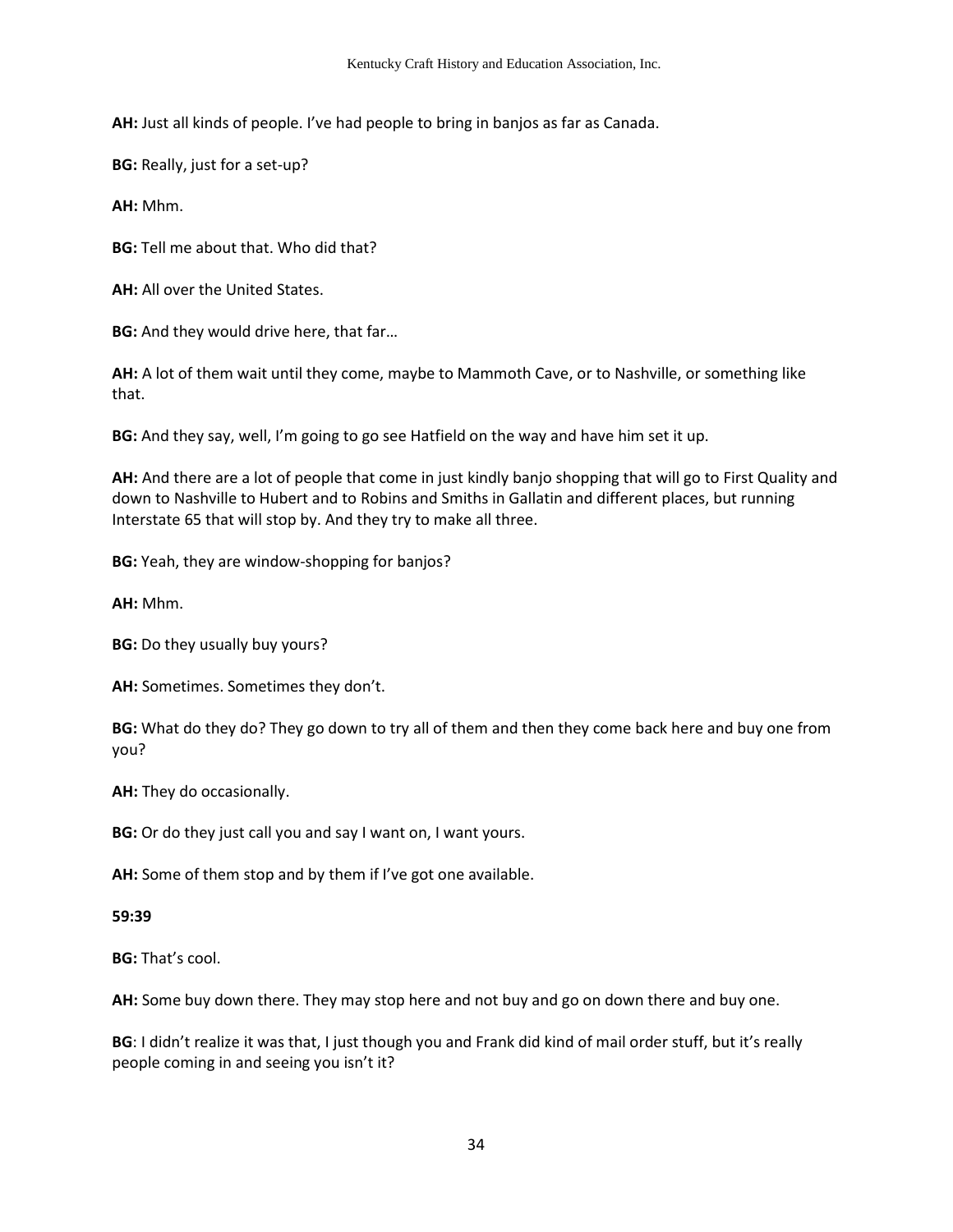**AH:** A lot, yeah. And I do a lot of mail order. I may just get email a lot of times and it will say, "I'm interested in a certain model. What's the wait time?" and if I say, "Well, I happen to have one now, why they just buy it. Most of the time it seems like that's the way it is, other than someone you see somewhere saying, "I'll be down there next week," when you are standing there talking to them and you don't ever see them. But then somebody you never even heard of just emails you and says you want to buy a certain model.

## **BG:** Yeah.

**AH:** They looked at the website, or they've seen one of the ones the professionals are playing or something.

**1:00:34**

#### **[Interruption by videography – tape change]**

**End of Track 1** 

**Begin Track 2**

**0:00-3:03** 

**[Footage of completed banjos and demonstration of work]** 

**3:03**

**BG:** What are you making?

**AH:** I'm making a nut out of bone.

**BG:** Ok.

**3:45**

**[Interviewer leaves room; videographer continues filming]** 

**5:00** 

## **[Interviewer returns]**

**BG:** So Arthur, do you think of yourself as an artist?

**AH:** Well, not really. I've never really given it any thought. Probably just somebody crazy enough to do this, that's the way I think about it. Slow as it is, as much as I do by hand.

**BG:** Do you see a lot of beauty in what you are doing?

**AH:** Yeah I do.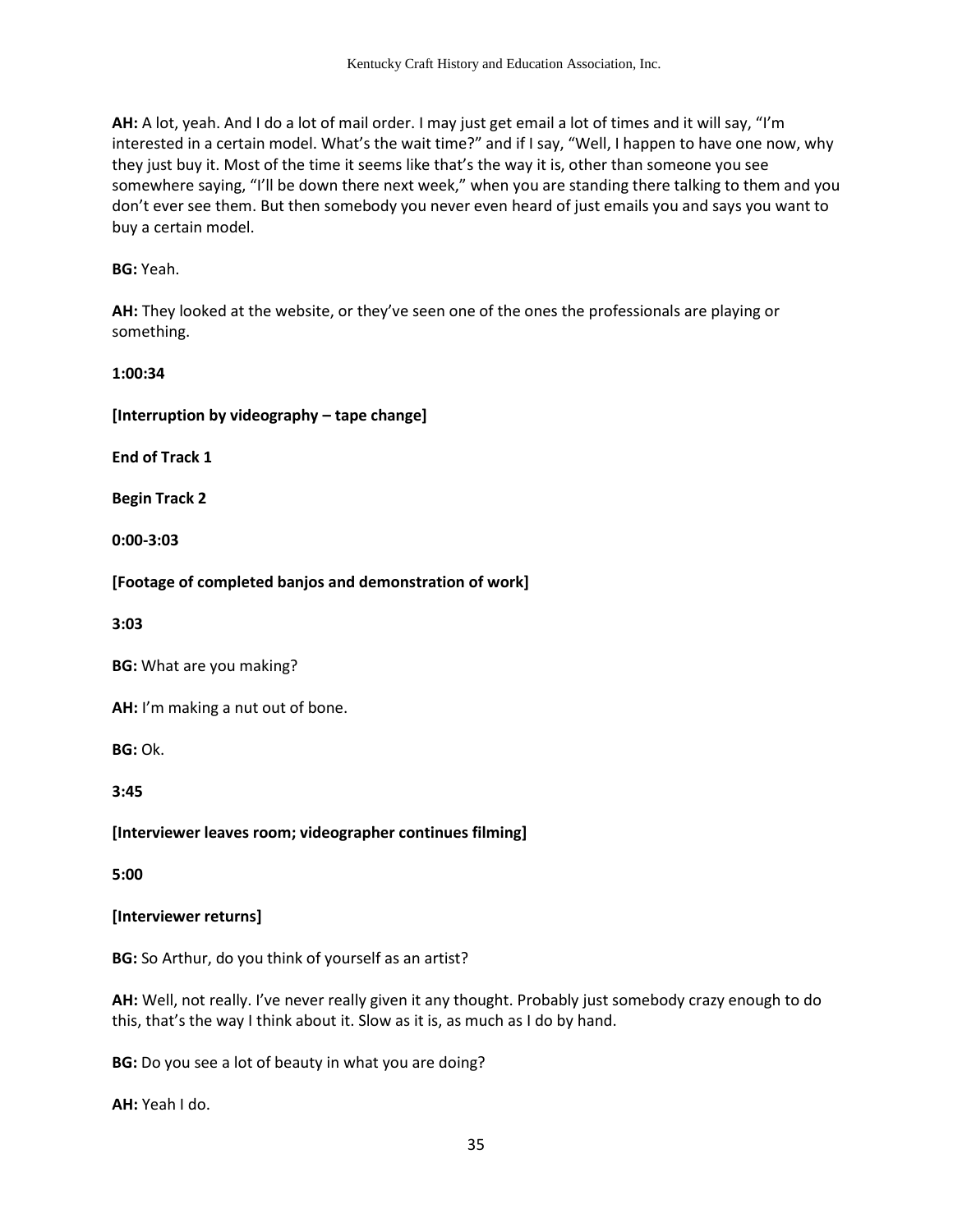**BG:** Are you proud of yourself when it's done?

**AH:** Yeah. Sure. And especially to see that, that many professional banjo players like it well enough to use it.

**BG:** Mhm. Have you ever tried experimenting, you know, like Homer Ledford tried these different crazy things he made?

**AH:** No, I'm not much of an experimenter, I've always tried to just use what's always been proven and known to be good.

**BG:** Yeah.

**AH:** I'm not saying, if you've got the time, I don't think Homer did that for a living. Maybe he did, I don't know, but maybe he did something else he could retire on, or did he?

**BG:** Well yeah, yeah he worked in the schools for a while and he did that kind of stuff for a while, and he played like you did.

**AH:** I don't really have the experimental time. There are a few things that I'd like to try, but I don't have time.

**BG:** Like what?

**AH:** Well I don't really know right off, but I'll think of something once in a while, like how I'd like to try that, but when I'm doing something else, but I just really don't have the time.

**BG:** But you have kind of experimented a little bit as you've been going along.

**AH:** With different pieces of wood, you know, having different sounds, and I don't like to make my necks out of hard heavy pieces of wood. I usually come a lot nearer to getting a sound I want by using a lighter weight, softer piece of wood. Because I like a lot of depth in my banjos and that really don't come from a hard and heavy piece of wood.

**BG:** But right now you are taking a piece of bone and you are making a nut out of it.

**AH:** Mhm.

**BG:** What are you looking for here, a certain height?

**AH:** Height, and then I've got to make it exactly the right length so it doesn't stick out past.

**BG:** And you can do that while your talking with me.

**AH:** Yeah, pretty good. This doesn't require a lot of thinking, just feeling.

**BG:** Just feeling?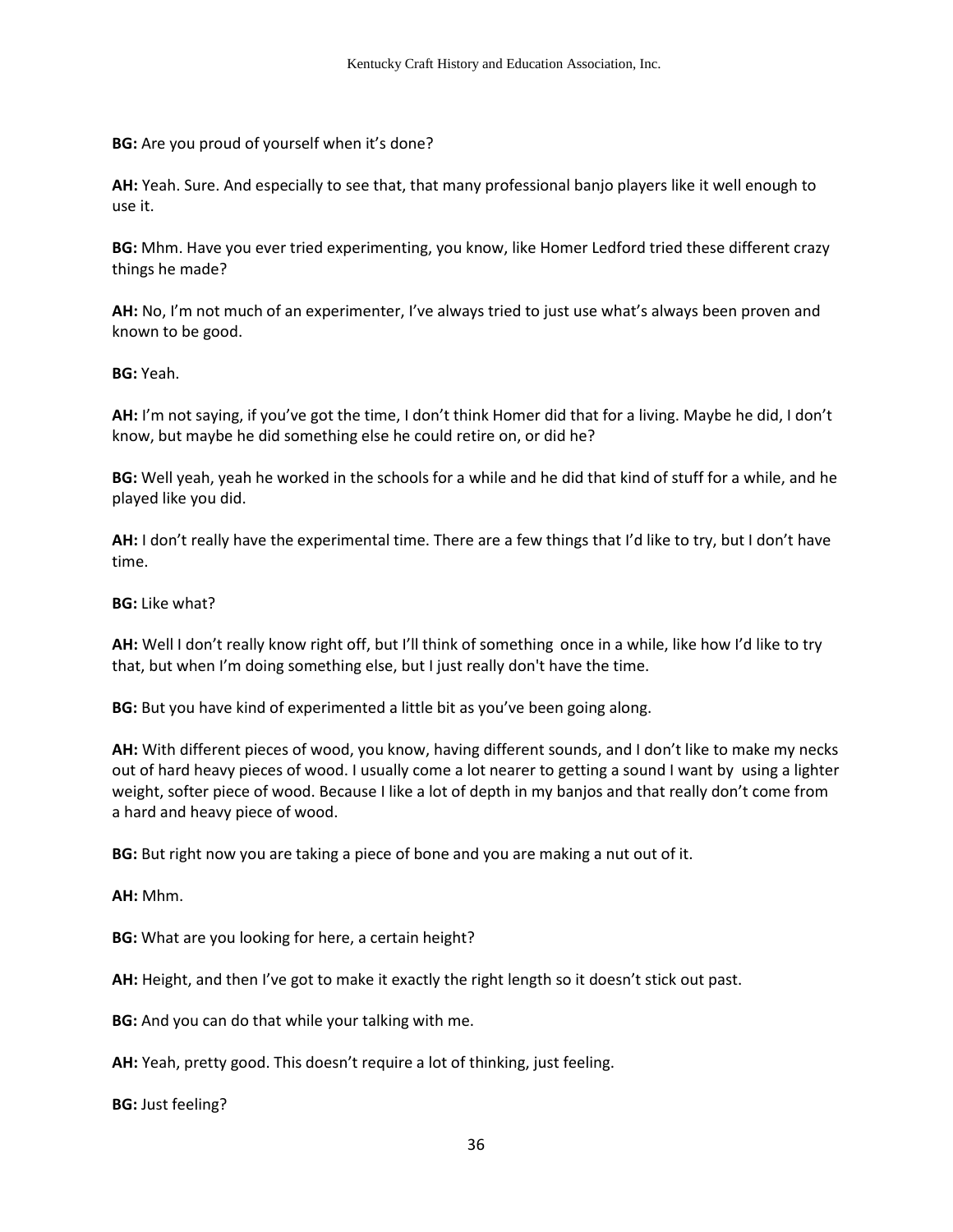**AH:** I can tell more anymore by feeling a lot of things than I can looking.

**BG:** Really?

**AH:** Yeah.

**BG:** Do you remember Raymond Hicks, the boat builder we had at the Festival **[Kentucky Folklife Festival]** a couple of times?

**AH:** Yeah I do.

**BG:** He used to talk about how he could measure the boat without a tape measure. He would just use his fingers and the angle of his thumb and his fingers that was the angle of his thing. Is that kind of what you are talking about?

**AH:** Well actually, when something, when the nut is actually the exact same length, you can see what I want to feel when I rub over it, you are not feeling either one not being the same.

**BG:** Exactly, and that's your sense of touch.

AH: Mhm. It's hard. If something is sticking out, say a 1/64<sup>th</sup> of an inch, it's hard to see just a few 1000<sup>ths</sup> or something like that, but it's not hard to feel at all.

**BG:** Really?

**AH:** Yeah.

**BG:** You go by your feel?

AH: If this is sticking out 3000<sup>ths</sup> past that, you'll feel it.

**BG:** Really?

**AH:** Yeah, if you rub over it, because you'll feel that little sharp corner.

**8:56** 

**BG:** Have you given much thought to somebody following you?

**AH:** Building?

**BG:** Yeah.

**AH:** Not really. No. I may, when I get to where I'm not able to work anymore if someone wants to buy it I may sell it to them. I don't know. Probably.

**BG:** But you don't have anyone in your family who wants to learn?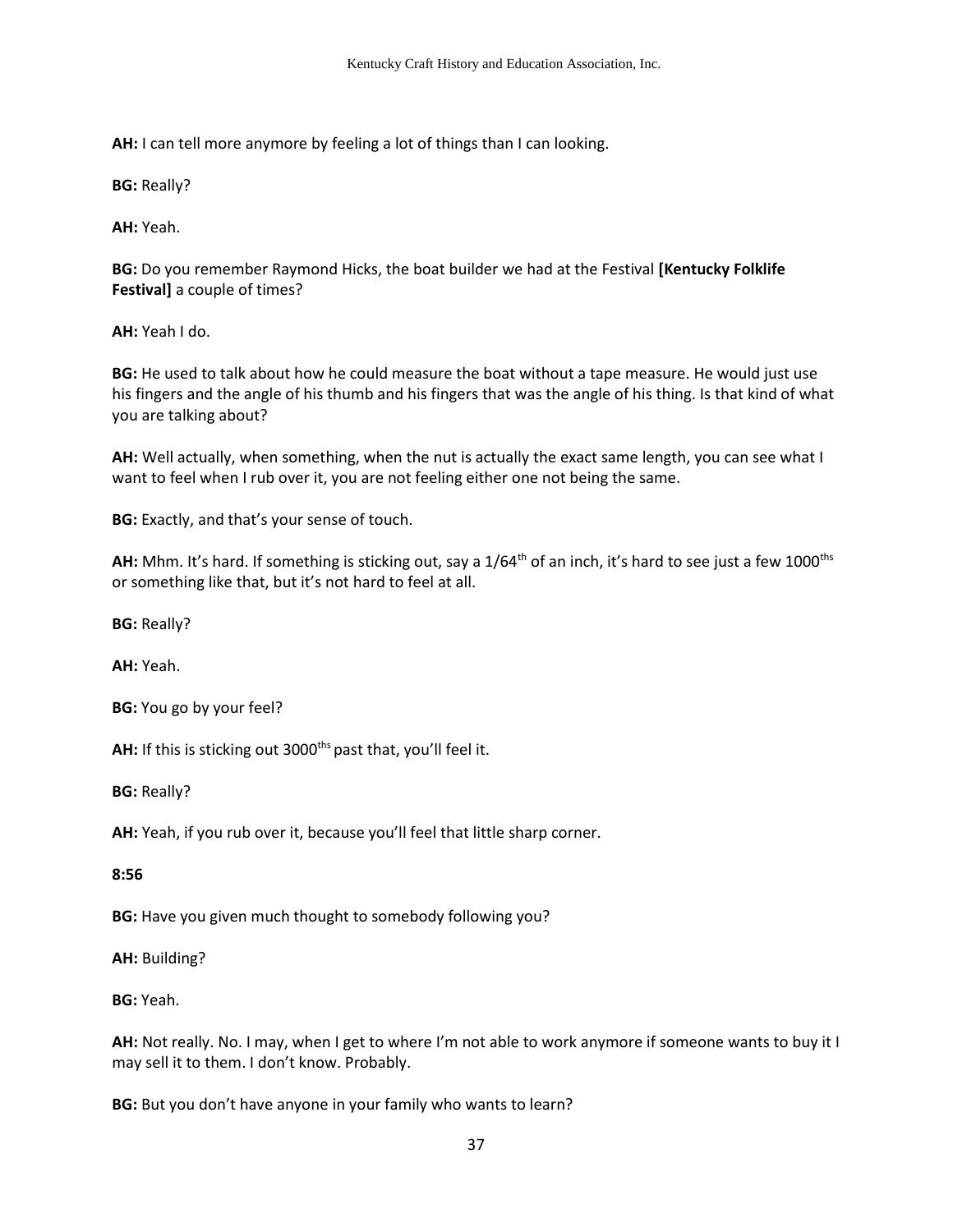**AH:** Not that I know of.

**BG:** What do they all think of you?

**AH:** They probably think I'm crazy. See, feel of that. It's not much, but you can feel it.

**BG:** Yeah, I can feel a little bit of it there. You have any grandchildren or children?

**AH:** Grandchildren. I don't think any of them would ever be interested in doing something like this.

**BG:** Earlier, before we had the camera on, you talked about the fact that you don't like to hire people to work with you.

**AH:** I don't.

**BG:** Why is that?

**AH:** Well, one of the things, if I don't have room for two people to work anyway, just walking room for one. And, plus, a lot of people don't want to do good work. You can't pay them enough to take interest. If I had anybody and paid them anything at all I'd have to raise my prices. That's one of the things for sure.

**BG:** And your prices are again? What are your prices?

**AH:** They range from \$2600.00 to \$4500.00. But I don't sell hardly any, that's just a few and you've seen that, the one with the painting on the back?

**BG:** Yeah.

**AH:** That's \$4500.00, that's the only one that high. That's a limited edition.

**BG:** What painting was on the back? I forget.

**AH:** Devil Anse Hatfield and Randall McCoy.

**BG:** Who?

**AH:** Randall McCoy and Devil Anse Hatfield.

**BG:** Oh, the Hatfields and McCoys.

**AH:** Yeah, it was a Hatfields and McCoys thing.

**BG:** Oh ok. Are you any relation to the Hatfields and McCoys?

**AH:** Yeah.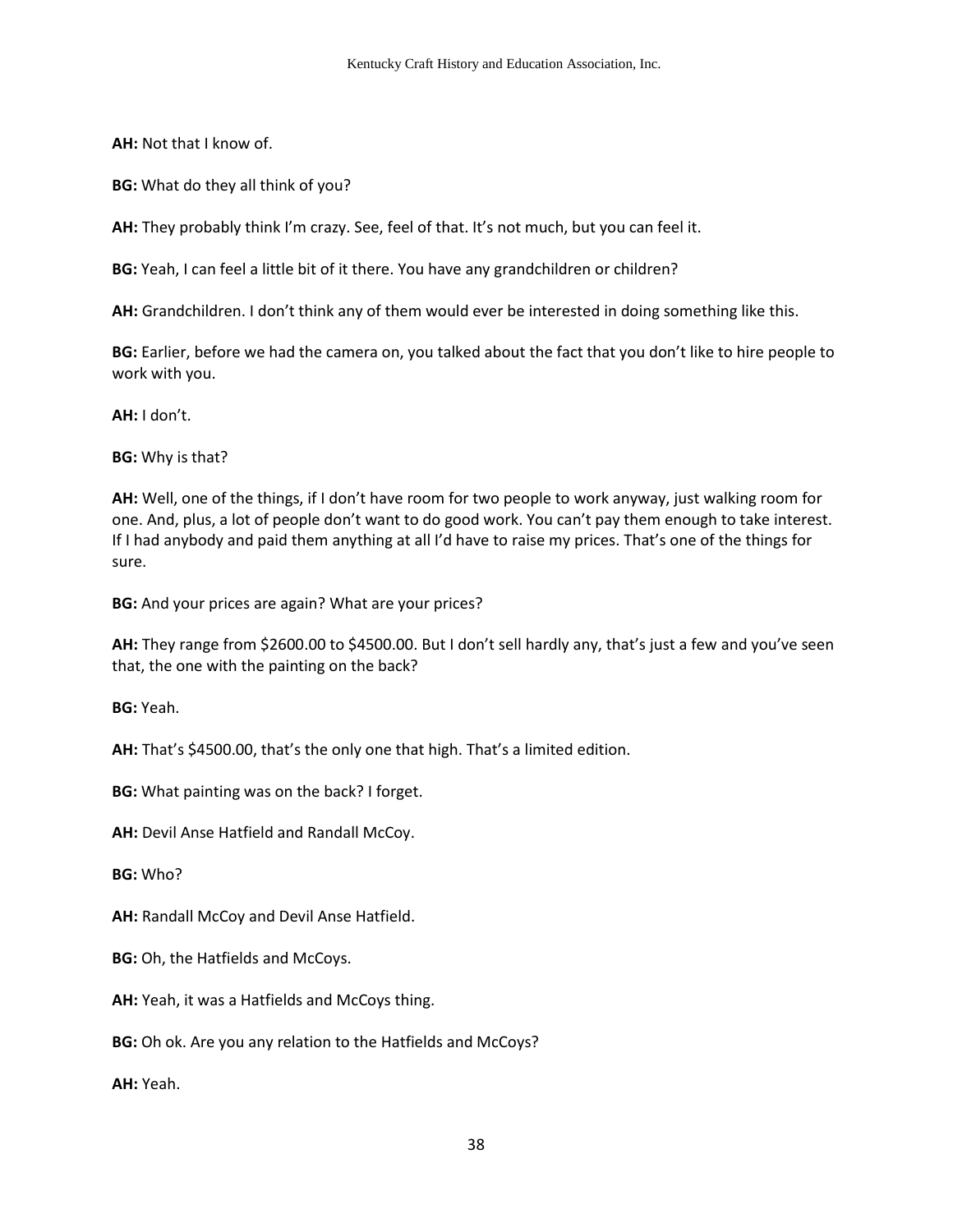**BG:** How so?

**AH:** Well, I always heard my grandfather say that we were related, but he never said how and I never asked. And then Beverly got interested in it three, four, or five years ago.

**BG:** Your wife?

**AH:** Yeah. And she finally found it. Anse's brother Valentine was my so many generations grandfather. So Anse would have been my uncle. That many generations back. Probably about four or five generations.

**BG:** And he was one of the ones involved in the feud?

**AH:** Anse was a leader.

**BG:** Oh, and he's related to you?

**AH:** Yeah. Mhm. A great uncle.

**BG:** So how did you move out this way? Because it was up in Ashland area, right?

**AH:** My grandfather came from Jamestown, Tennessee. That's where he was from and he bought this place right here about seventy-three years ago.

**BG:** Oh ok. So you feel…

**AH:** This is the old homeplace right here.

**BG:** But the Hatfields and the McCoys, you feel a part of that too? That's why you put it on your banjo?

**AH:** Yeah, it's just a limited edition, you know, it's actually the same banjo except for the decorations as the Celebrity.

**BG:** Who paints the thing on the back?

**AH:** Jackie Shepherd. She used to work over at Custom Inlay for Brian. Her husband still does, Larry. He comes up with Brian. Remember, he's been up to Frankfort.

**BG:** Oh ok.

**AH:** With Brian.

**BG:** Yeah, yeah.

**AH:** He's the mandolin maker, Larry.

**BG:** Mhm, Larry.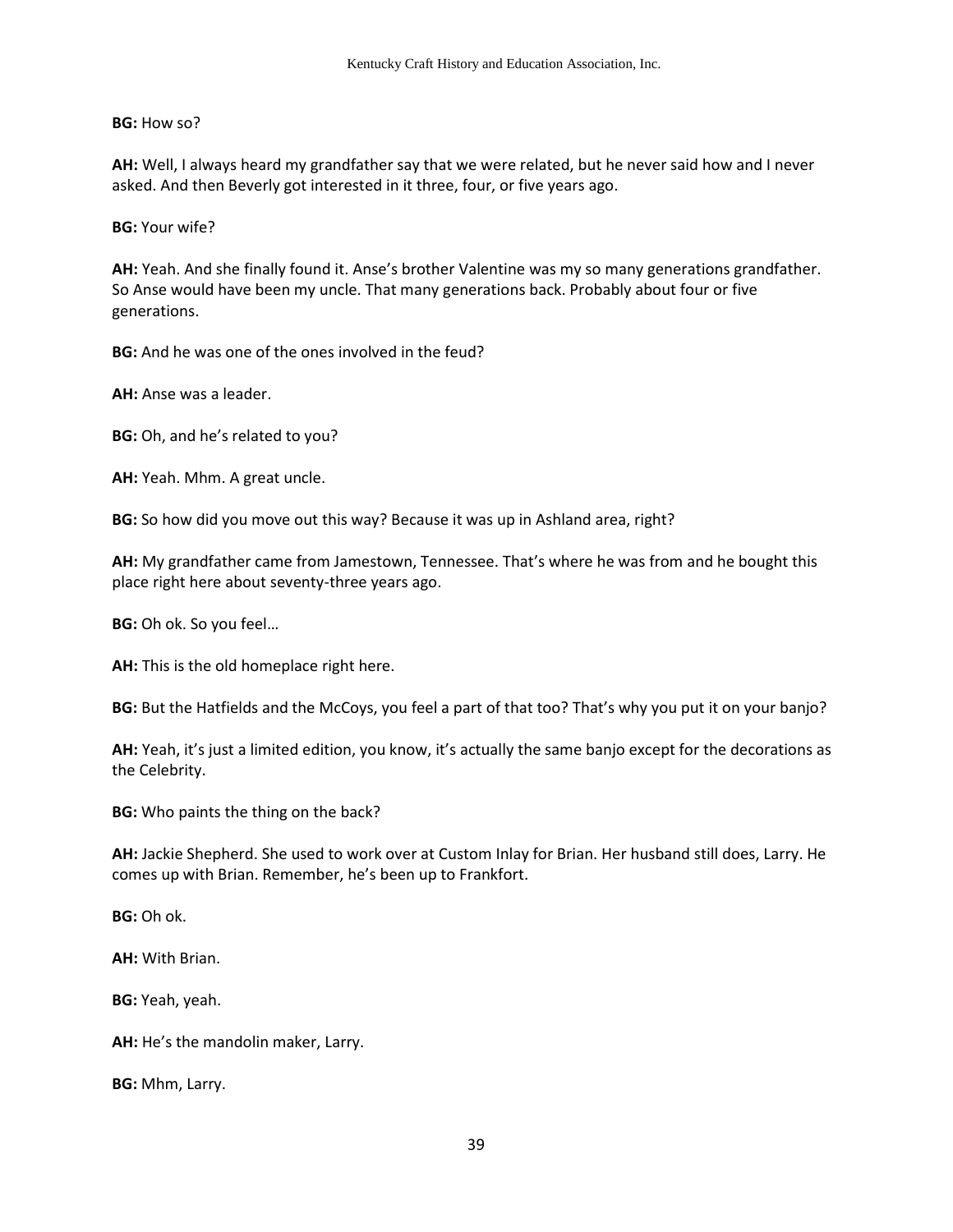**AH:** His wife.

**BG:** Sure are a lot of talented people in Kentucky.

## **12:43**

**AH:** Yeah, she actually paints the picture of Ralph on the Stanley Tone that Frank builds.

**BG:** Oh, ok.

**AH:** And she paints the picture on the \$50,000.00 Earl Scruggs model Gibson built.

**BG:** So she does that in her spare time? Is that part of what she does?

**AH:** I don't know if… She used to work putting inlays in, gluing inlays in to banjos and stuff over at Custom Inlay but, with the economy got bad about 2010, I think she got laid off maybe over there, so I don't know really if painting is a full-time thing for her, or just kindly a hobby, I don't really know. It's probably more than a hobby as good as she paints; I'm sure she probably does quite a bit of it.

**BG:** So if somebody wants that special one from you, with the Hatfields on it, the Hatfields and the McCoys, are they fighting on it or something, or what?

**AH:** No, we've just got their picture and the Tug River painted between them.

**BG:** Oh ok. So you get her to paint it for you?

**AH:** Mhm.

**BG:** You take her the resonator up there and she does it?

**AH:** Right. I have to stop and paint it whatever color is going to be outside around the painting. I stain it and put a couple of coats of sealer on it before she does the painting. That makes her a smooth surface, it doesn't soak up her paint. Then I have to bring it back and finish over it with lacquer.

**BG:** So part of the finishing is another part of the art of it, isn't it?

**14:27**

**AH:** Yeah.

**BG:** What do you use?

**AH:** Nitrous cellulose lacquer.

**BG:** Nitrous cellulose lacquer.

**AH:** Mhm.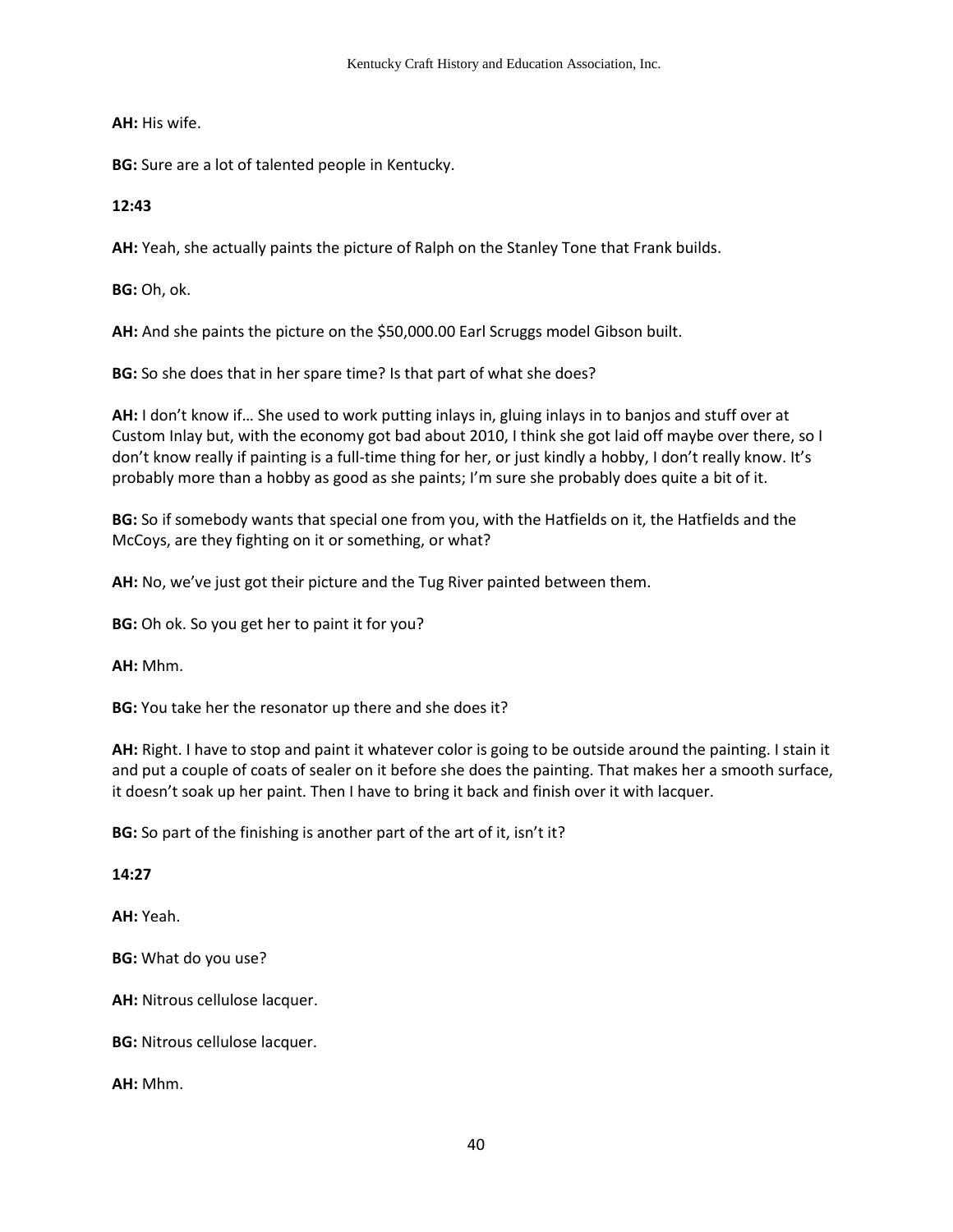**BG:** Why that? Why do you use that?

**AH:** Its, actually, what I get from Mohawk, it's classic instrument lacquer, but that's what kind it is. It's supposed to be, have some kind of little fibers in it, I don't know, they say it does, it helps keep it from cracking, that makes the instrument lacquer different from just regular cabinet lacquer.

**BG:** Is that the cellulose part of it?

**AH:** I think so.

**BG:** Micro-cellulose lacquer. Do you have that up here, in here?

**AH:** Mhm. I've got it over here in a five-gallon bucket.

**BG:** So I'm seeing all of this wipe on poly stuff, that's not what you use.

**AH:** No, that's not what I use. Once in a while I get a used banjo or something that's got a little nick knocked out of it or something like that, I'll use something like that only to keep from having to spray a big surface, but no, that's not anything I use polyurethane except for some little touchup case once in a while or something.

#### **15:45**

**BG:** Micro-cellulose, what?

**AH:** Lacquer.

**BG:** Lacquer. Why is lacquer so good? Everyone has told me that.

**AH:** I don't really know, that's just customarily what people use. I thin Frank uses, or he was, Lawrence McFaddin brand instead of Mohawk, I've been using Mohawk, but basically it's the same type stuff. Both of them make an instrument lacquer.

**BG:** So do you have a paint room where you do this?

**AH:** No, I do it right about where you are setting, between there and the stand.

**BG:** With all the dust here?

**AH:** I use a high volume, low-pressure gun. I spray with about eighteen pounds. Once the dust has settled down, it doesn't bother. I can't be sanding while I'm spraying.

**BG:** Sure, sure. And you said you use a lot of air pressure tools in this place.

**AH:** I do.

**BG:** And that helps to?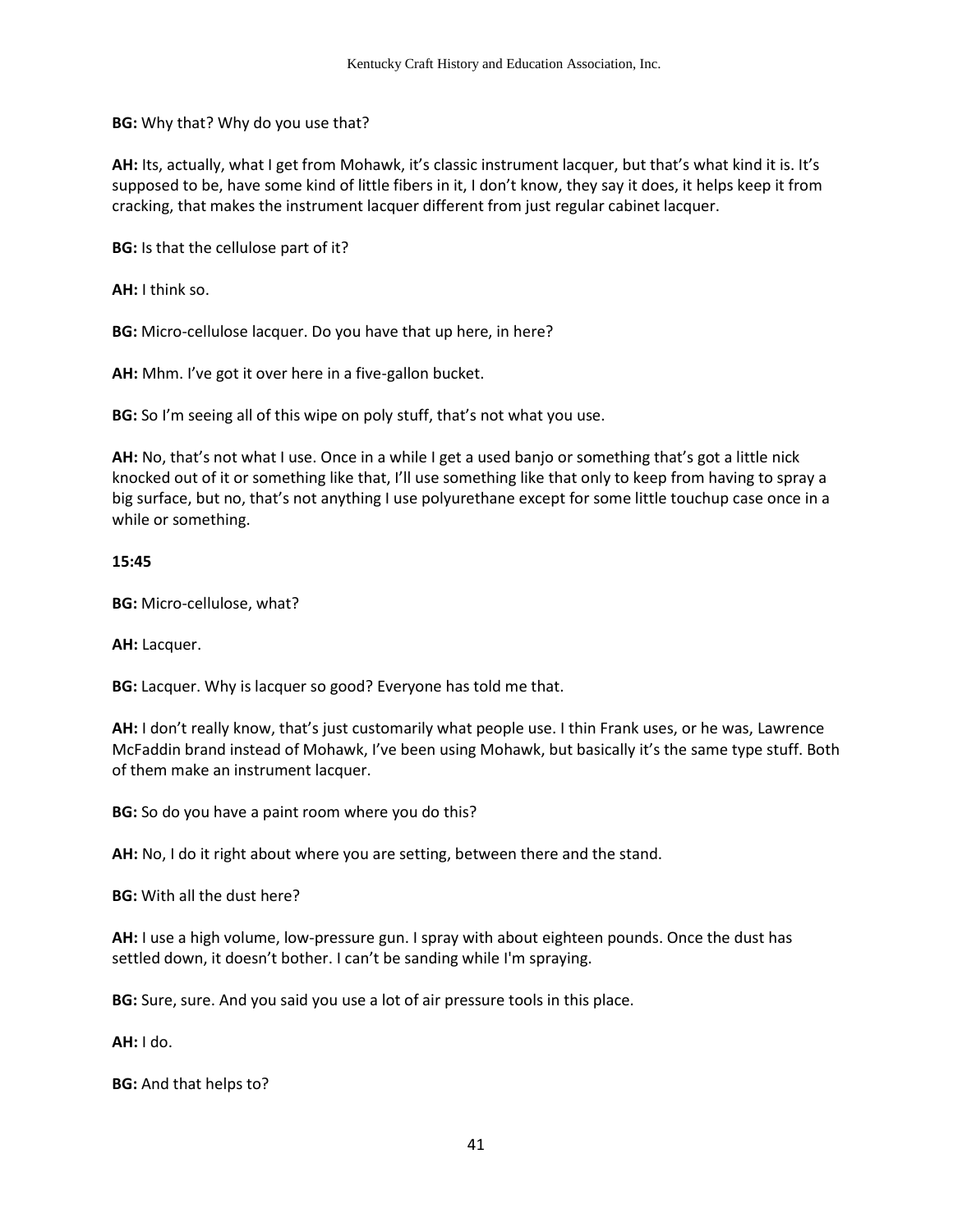**AH:** Mhm.

**BG:** The air pressure is what you use for the paint?

**AH:** Yeah. But it doesn't take very much. If those other guns where it's siphoned out you know, where the cup is underneath, you have to spray with seventy pounds or something like that with them and they'll blow up a lot of the stuff. The gun I use I spray with eighteen pounds because it comes down from the top up, the one I use comes over the top.

**BG:** Ok. What do you do, your wife said you get up and start working around 9, and you work till about 2 o'clock.

**AH:** It just depends on how late I worked the night before. Sometimes I'm out here by 7. If I worked until midnight then I'm not here until 9 or something. I work a lot of times until 11 or 12 o'clock at night.

**BG:** Just straight through?

**AH:** Well, other than going in to eat and maybe sit around 30 minutes or something.

**BG:** Why?

**AH:** I've got that much to do. I've got to.

**BG:** Do you enjoy it?

**AH:** Not anymore. I did when first started. Just like anything else, it's a job. When we were talking about playing, I don't play much anymore, but you know, by the time you look at these all day, the last thing you want to do at night is play, or on the weekend either. Frank told me that years ago. I don't care about playing after I look at them and fool with them all day.

#### **18:27**

**BG:** Well it sounds like you are kind of in a bind then. You have to make a lot to make a living, but making a lot has become work for you.

**AH:** Well, one of the things too is you have to kind of, when people order things you have to roughly give them a date, a month at least, what month it will be done. They want that, and I've always tried to stay within a couple of weeks or something of what I tell them. I don't like to be six months later than what I tell them. I know of people who are talking on Banjo Hangout **[www.banjohangout.org]** about ordering something in June and here it is September and I haven't gotten it yet and they're upset you know, and they've already paid a deposit.

**BG:** Where do you hear this?

**AH:** On Banjo Hangout.

**BG:** What's Banjo Hangout?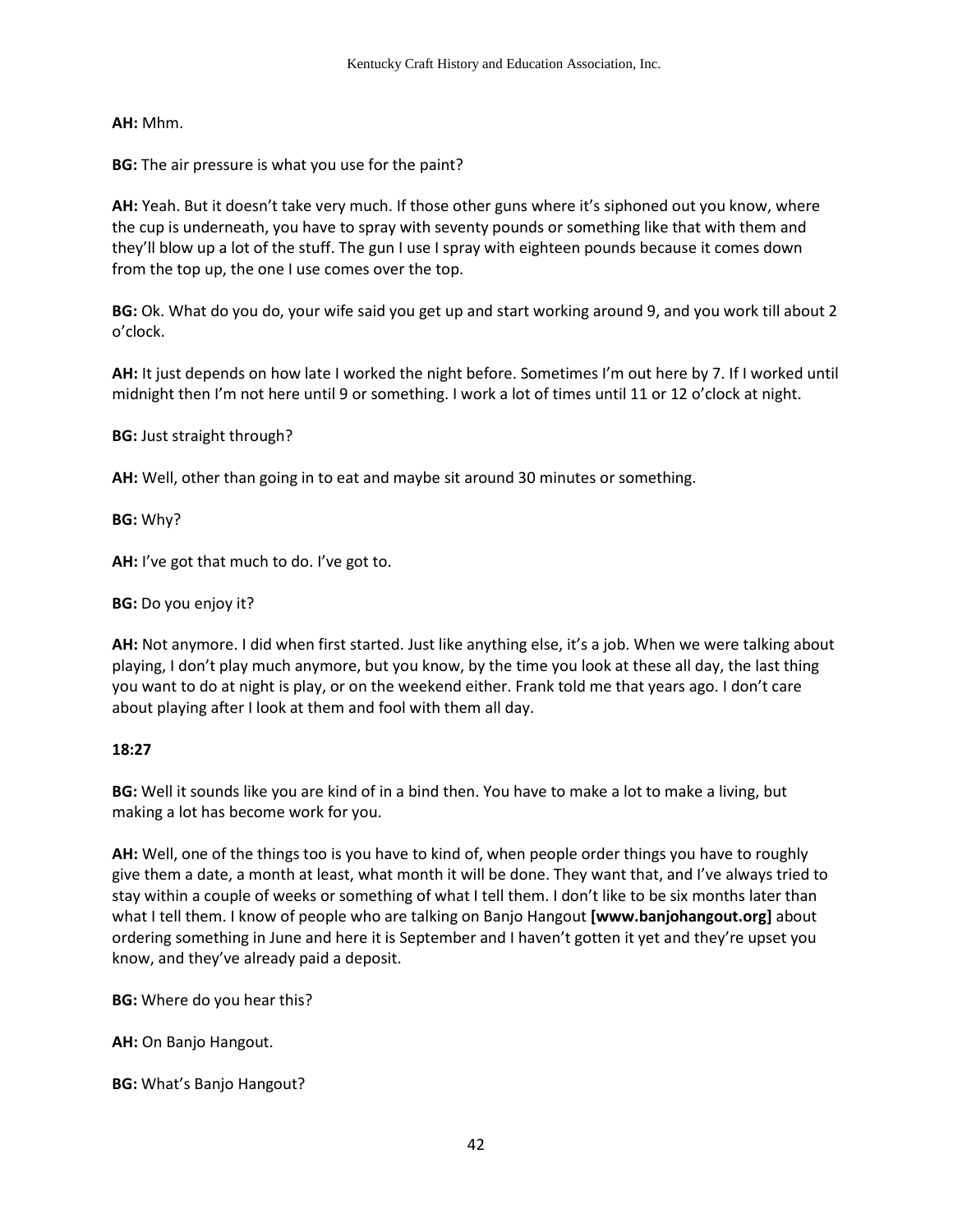**AH:** It's a forum where you can get on and post and talk. That's probably done more for me than anything. Banjo Hangout.

**BG:** Online?

**AH:** Yeah. They've got thousands and thousands of members all over the world.

**BG:** And it's done more for your business, and learning about what other people are doing too?

**AH:** Well, yeah, people learning about me and stuff. Word of mouth goes farther than anything, and it helps more than anything if it's good. If it's bad, it hurts more than anything.

**BG:** Yeah.

**AH:** So that's, I try my best to keep it good.

**BG:** Do you see them talking about you on there every once in a while?

**AH:** All the time, but it's not bad.

**BG:** It's not bad?

**AH:** it's not bad.

**BG:** Do you get on there and answer them when they say something?

**AH:** Occasionally. I don't post very often, but I look at it almost every day, just to see if anybody is talking bad about me. Because there is a lot of bad talk about things.

**BG:** Do they say that somebody's banjo is bad, or that they aren't good to work with or something?

**AH:** More so than saying the instrument's not good are people not doing what they say they will or the time frame say they will. A lot of people are impatient you know, if something is a week later than what it's promised then they are upset.

**BG:** What's it called? Banjo…?

**AH:** Banjo Hangout.org. It's free. It's really a good thing because they've got, you can advertise something to sell on there. Back several years ago it had 28,000 members, so I'm sure that it's a lot bigger than that now.

#### **20:59**

**BG:** Well that should give you a lot of business, huh?

**AH:** It does.

**BG:** I bet they get thrilled when you answer one of their emails.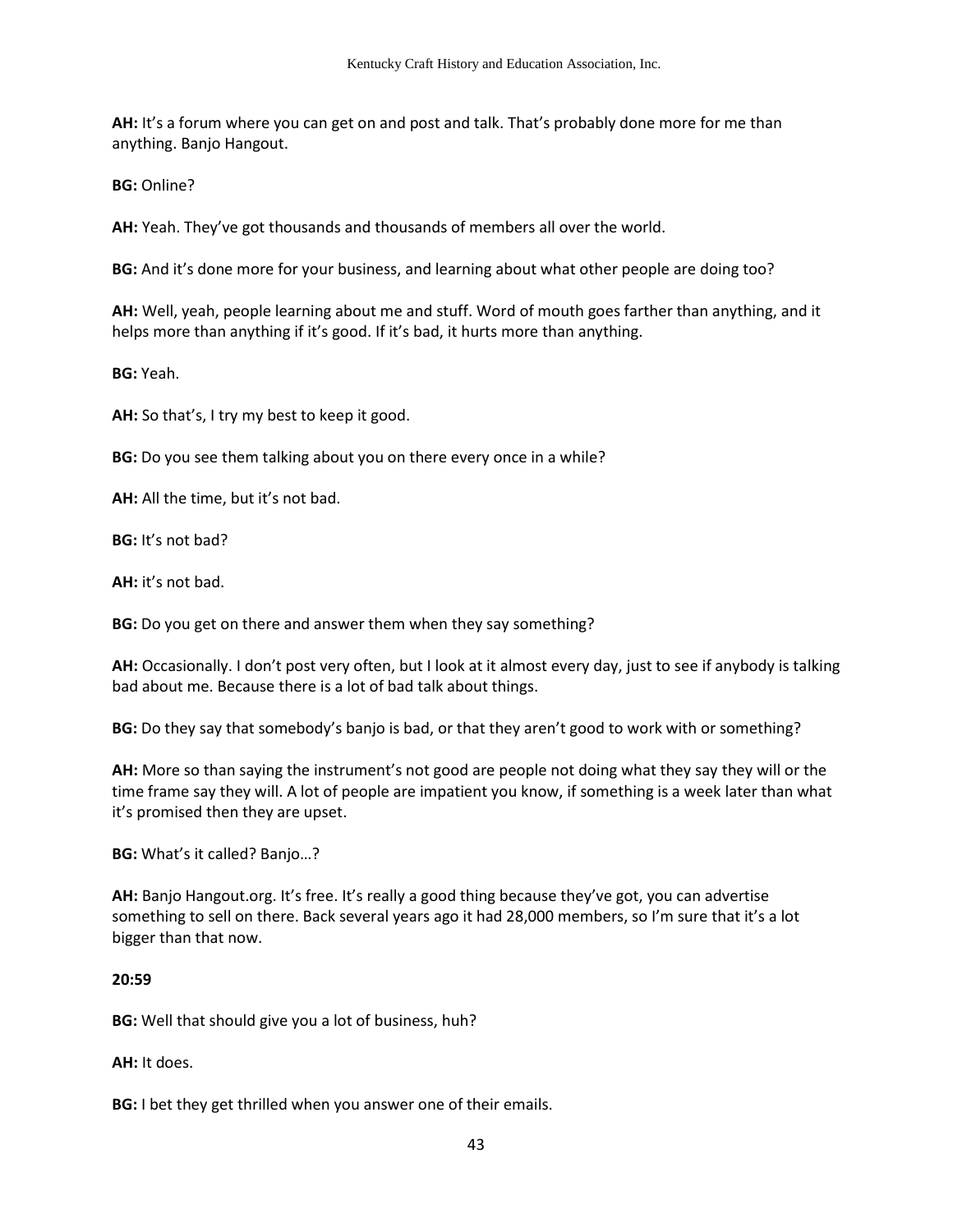**AH:** Well they don't, most of the time they don't actually direct anything, but if they come and buy something then they'll say something about it being good, and that the service was good, and sometimes I get on there and thank them.

**BG:** Do they talk about your beard and things?

**AH:** Sometimes! And people that know how, we don't know how, you can post pictures on there and stuff. Sometimes they'll post a picture of what they've got.

**BG:** Yeah, well that's neat.

**AH:** It's called banjohangout.org.

**BG:** I might write a blog about this visit. Maybe you can put that on there.

**AH:** On Banjo Hangout?

**BG:** Yeah, a little link to it or something, if I write it I'll send a link to you.

**AH:** Ok.

**BG:** If I say something nice, right?

#### **22:30**

**BG:** So do you belong to a luthier group or anything like that?

**AH:** Nah, never even thought about nothing like that. I just work. Try to make a living.

**BG:** I've heard some jokes about banjo players.

**AH:** I've heard the ones about banjo players.

**BG:** Why do you think they get…?

**AH:** I don't know. They get more jokes than any other instrument, don't they?

**BG:** Yeah.

**AH:** For some reason. But you know way back in the old days, if you think about it, before Earl Scruggs, almost everybody that played the banjo was a comedian.

**BG:** Grandpa Jones and Pappy Taylor, did you know him?

**AH:** Yeah, I know of him, and uncle Dave Macon.

**BG:** Yeah.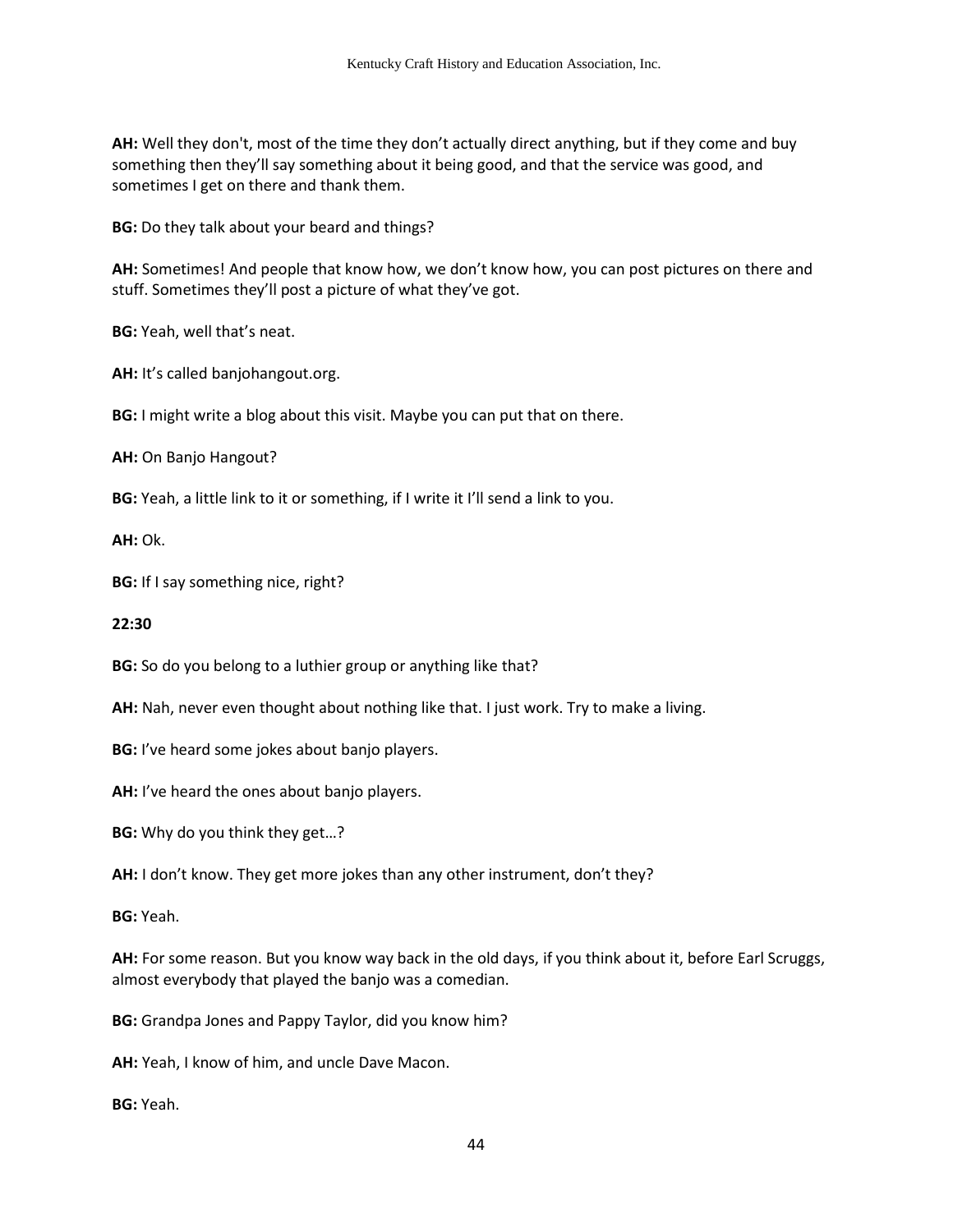**AH:** You know, all those guys were comedians and I remember Earl saying somewhere in an interview, I've heard him say it, that uncle Dave said, "You played the banjo well son, but you're not one bit funny." See, they thought way back. String Bean.

**BG:** Yeah, String Bean.

**AH:** All of those older people that played banjo before Earl were comedians that I knew of, so I guess it was just thought you know, even after Earl started, that you should be a comedian if you were going to play the banjo.

**BG:** And be made fun of.

**AH:** Yeah.

**BG:** Part of it is being made fun of.

**AH:** Of course, Earl was a very serious type guy. There wasn't anything funny at all about Earl, but he'd say that uncle Dave told him that. When he did the Opry with Bill Monroe he said, "You play the banjo well son, but you're not one bit funny." It was automatically thought of that you ought to be funny if you played the banjo.

**BG:** I hear jokes about the banjo players, but do you have jokes about the banjo itself?

**AH:** Well I've heard people say, "Why does, something about an onion makes you cry when you cut up an onion, but when you cut up a banjo nobody cries" or something like that.

**BG:** That's good. Does that bother you?

**AH:** No, it doesn't bother me.

**BG:** Do you think of banjos as a good instrument?

**AH:** Yeah, I love them.

**BG:** So you still love them, even though…

**AH:** Oh yeah, yeah. You just get tired of seeing them all the time. You know, you get up and start that first thing in the morning, and that will be the last thing before you go to bed, they get pretty old.

**BG:** Do you think making banjos has made you a better banjo player?

**AH:** Made me a worse banjo player.

#### **BG:** Why?

**AH:** Because, I have less desire to play them than I did. A lot. I'm a lot worse banjo player after I started this.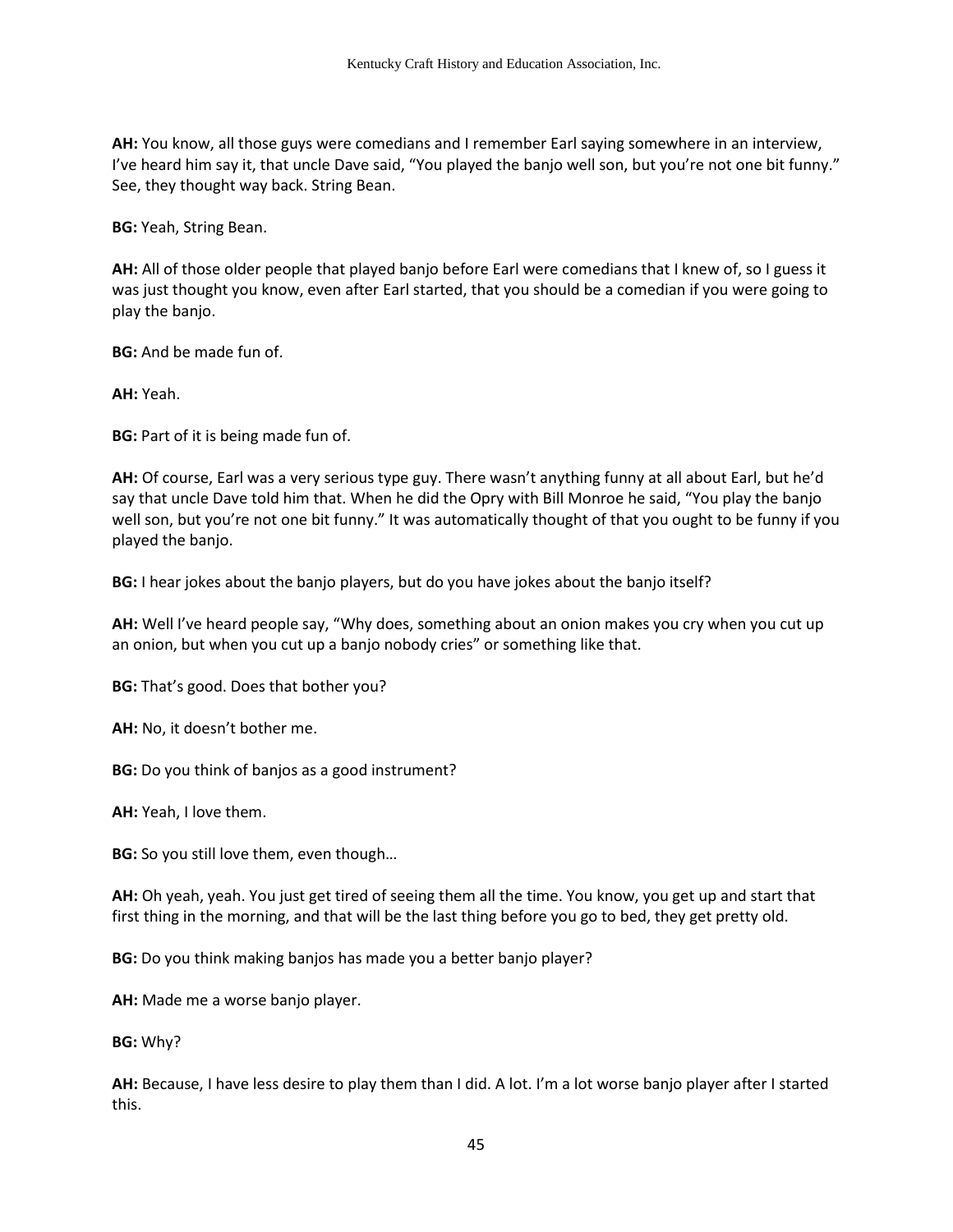**BG:** Well, I know a lot of people think you are pretty good.

**AH:** But age is not improving playing either. It just doesn't go well with fast banjo playing, old age.

# **25:22**

**BG:** I saw you a couple of years ago down in Hyden at a Bluegrass festival, the Osborne Brother's festival I guess it was, and you had a tent there and you were selling instruments out of there I guess. Do you do that often?

**AH:** I go to two or three a year. I go to Spigman, Nashville in February, and I go to the Osborne Brother's festival, and I've been going to the Salt Lick Bluegrass Festival up in Shepherdsville in February. It's inside. Tommy Brown hosts that.

**BG:** And what's the idea of you going?

**AH:** Actually, I like to take two or three banjos you know, and a lot of times I don't sell one there on the spot, but I'll sell one later because of being there. But you just need to be out and be seen occasionally at places like that because it kind of keeps you in peoples minds. I would go more if I had time, but I really don't have time.

**BG:** I was just wondering if it cuts into your time.

**AH:** Oh it does, definitely.

**BG:** When we had you at the folk festival [Kentucky Folklife Festival] it was kind of a different thing. We were actually paying you to demonstrate too, and talk to people about the art of it. Did you find that fun to do or was it kind of bothersome?

**AH:** After long enough it gets to where everything is just a job. You know?

**BG:** Yeah.

**AH:** Playing and then building and the whole deal. When you're young, I think playing is kind of fun. When you get older, it becomes work because you don't feel the same.

**BG:** You don't feel the same. What do you mean?

**AH:** Well, you get tired easily. It doesn't take very much to wear me out anymore and going places like that and toting banjos and stuff wears me out a lot worse than working in here.

**BG:** Aren't there moments when you're on stage when you feel really good about being there?

**AH:** Yeah. Probably.

**BG:** That's what we all think when we are in the audience. We all want to be up there being you. Don't tell me that you think it's just a job.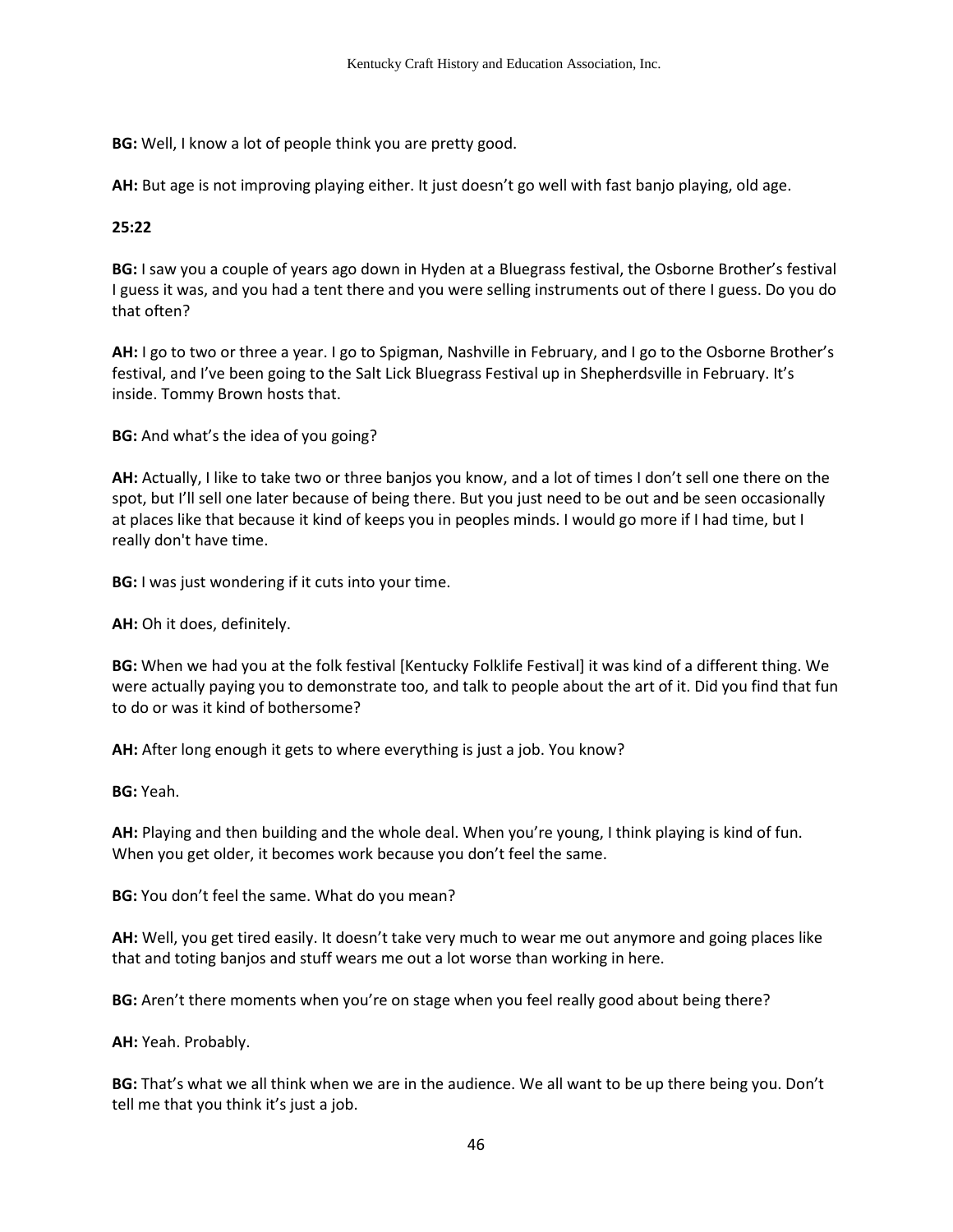**AH:** I think everybody, after they do it a long time, it's just becomes a job.

**BG:** Yeah.

**AH:** Just like working. It is work, and very hard work for a length of time.

**BG:** But, if you had to do this versus another job, you wouldn't want to do it, right?

**AH:** No, I wouldn't want to go back to cabinetmaking. No way. There's no harder physical work. This isn't hard physical work. It's hard mentally.

**BG:** It is? Why?

**AH:** Well, one little bobble can cost you a whole bunch of money. It's the hardest thing mentally I've ever done, but physically it's easy. It's harder to go to sleep doing this than it is out in a tobacco patch or hay field. You know, if you go out and cut tobacco all day or haul hay, you are going to sleep come night. And if you get to think about something that doesn't suit you on this, or something, you are likely to stay awake and study on it all night. If you've got some little problem with something, that you haven't gotten figured out exactly what you are going to do about, then you'll get to studying about that and the main time you'll study about it mostly is when you try to go to sleep seems like, because you've got idle time.

**BG:** Yeah. I do that too. I gotta read something, or talk to my wife or something about it.

**AH:** Same deal here. As long as everything is going good and smooth and you are meeting schedule on everything you are supposed to do it's not that bad, but when you see you are behind and wondering how you are going to get three banjos by…

**BG:** What do you think like, when you had your banjo in our exhibit, and now many in Horse Cave, and some little kid comes up and looks at it and just gets amazed and wants to do something like that, do you feel good about that?

**AH:** Yeah. Yeah I do.

# **29:43**

**BG:** Because that happened a lot at the exhibit. People would come up and say, "Wow." Kids would just look at it, adults would to, but I think that's pretty neat.

**AH:** So many people say, "I couldn't do that," but you know, they don't know they couldn't because they've never tried. It's not anything I don't think that about anybody couldn't learn. Most people don't have enough interest in it. It's easy to say I wish I could do that, but actually doing that. That's just like playing. A lot of people say, "Well I tried to play the guitar, or the banjo, and I never could learn anything on it," and I'll say, "Well how long did you try?" Well, a few hours… You aren't going to learn how to play anything in a few hours, are you?

**BG:** No. But you have to have that deep interest in it to stay with it.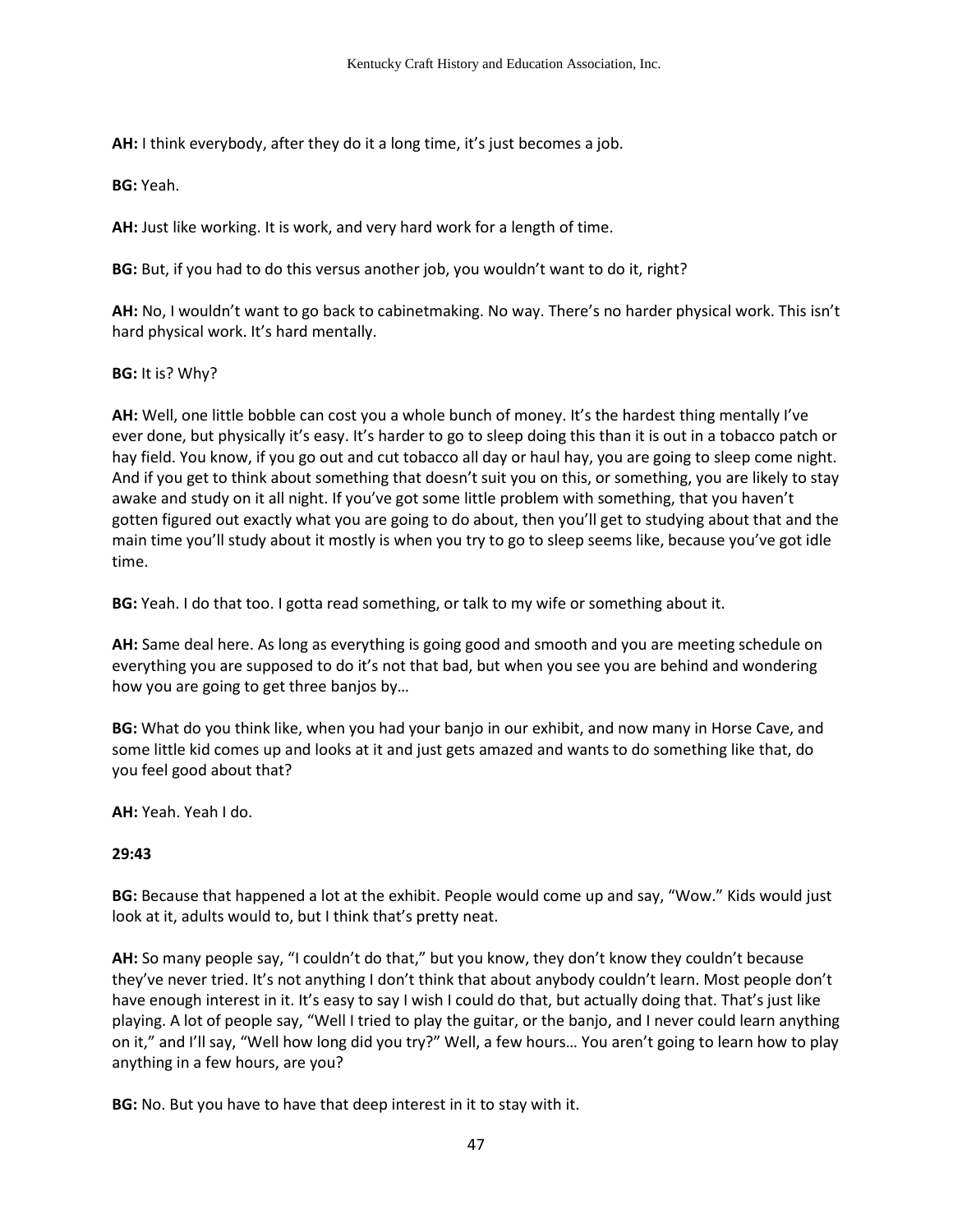**AH:** Yeah. With this, just like playing, you know.

**BG:** Why do you have a deep interest in this? Do you know?

**AH:** I always just liked, I like the woodworking part. Now I hate finish work. I hate spraying and sanding between coats, I fairly hate finishing. I always did in cabinets even. I like the way things look once they are finished, but I hate getting it there. But I actually like woodwork. Not just setting for hours sanding on a neck, but I like shaping the neck, like I can pretty much enjoy doing this when I get started on that. That doesn't bother me because I know just what I'm going to do and that it's going to turn out ok. Like, when you spray a finish on it's mercy; you don't know if it's going to blister, you don't know if a gnat is going to come and jump in it, and that you'll have to sand that out, you know.

**BG:** Or if the temperature is right.

**AH:** Yeah, and the humidity. Of course, I've got a dehumidifier in here and if the humidity in here gets over 70 percent you can figure it's going to look like milk.

**BG:** Really?

**AH:** Instead of shiny. It will look, turn kind of white. They call it blushing, but that's what it will look like. I've got a little barometer over there that I can check the humidity when I get ready to spray and I've got a dehumidifier. Of course, the air conditioner in the summer time when I run that pretty much takes care…

**BG:** Of the humidity? Yeah. Are you getting close to being done with that?

**AH:** Yeah, I don't like very much.

**BG:** I'd like to record the finish of it, but how far are you from that?

**AH:** Well, probably… Well, I've got one little place right here that, I don't think it would ever show, but I want to put some filler in that and lay it up to dry.

**BG:** Oh, ok.

**AH:** It won't show once the banjo is put together, but I'd still rather have it not there.

**BG:** Well, I think we got enough. Is there anything else you want to say?

**AH:** Thank you all for doing the interview. It was good to see you again.

**BG:** Yeah.

**AH:** It was nice meeting you.

**SA:** Yeah.